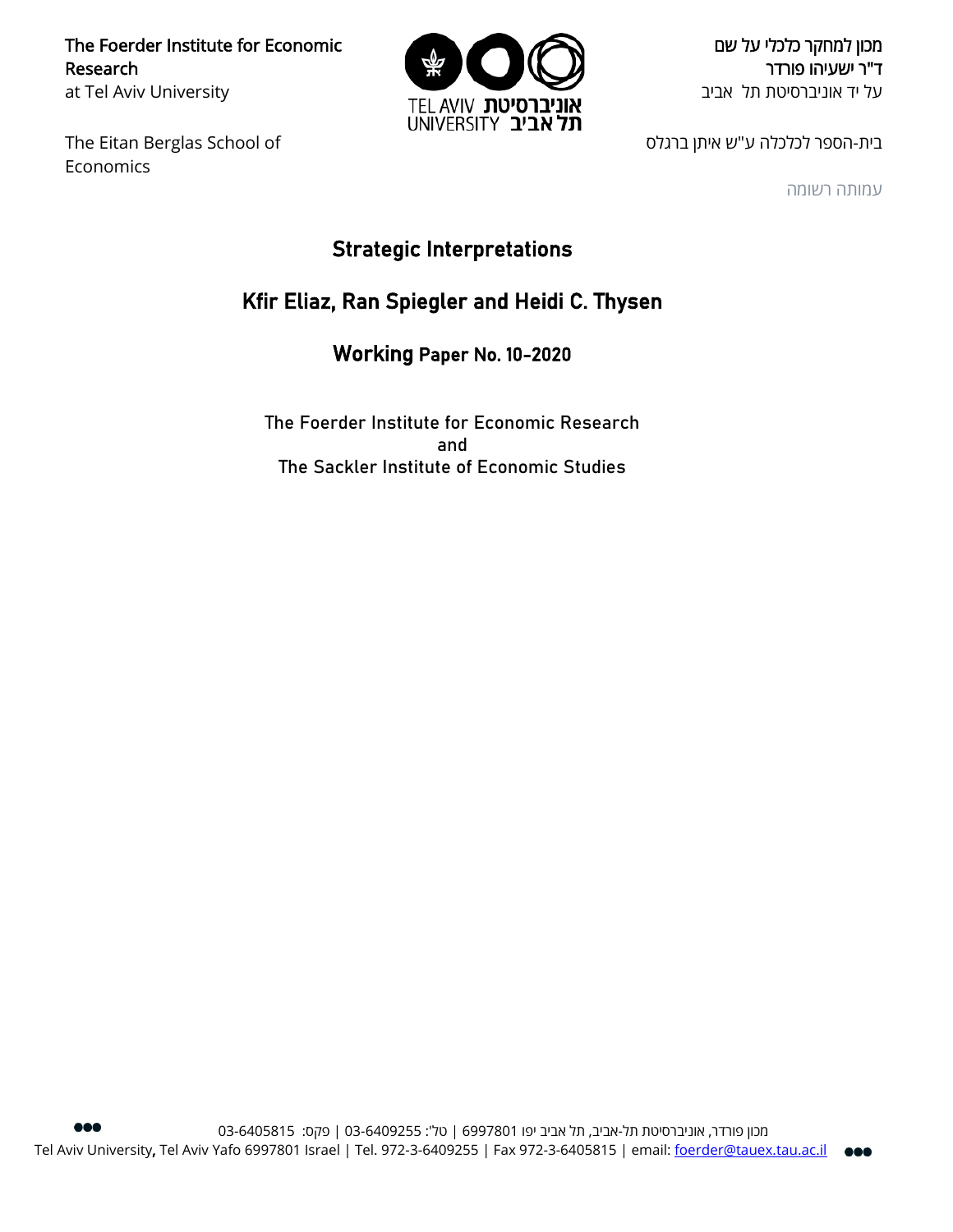# Strategic Interpretations<sup>∗</sup>

Kfir Eliaz<sup>†</sup> Ran Spiegler<sup>‡</sup> and Heidi C. Thysen<sup>§</sup>

March 27, 2020

#### Abstract

We study strategic communication when the sender's multi-dimensional messages are given an interpretation by the sender himself or by a proxy. Interpreting messages involves the provision of some data about their statistical state dependence. The receiver can only use this data to decipher messages. In this way, strategic interpretation of messages can influence the receiver's understanding of their equilibrium meaning. We show that in a two-action, two-state setting, the sender can attain his first-best payoff when the prior on one state exceeds a threshold that decays quickly with message dimensionality. We examine the result's robustness to the critique that the receiver may attempt to draw inferences from the selective interpretation itself.

<sup>∗</sup>Financial support by ERC Advanced Investigator grant no. 692995 is gratefully acknowledged. We thank Xiaosheng Mu, Ariel Rubinstein, Joel Sobel and seminar audiences at Columbia, Hebrew and Penn universities as well as the Warwick Economic Theory conference, for helpful comments.

<sup>†</sup>School of Economics, Tel-Aviv University and David Eccles School of Business, the University of Utah. E-mail: kfire@post.tau.ac.il.

<sup>‡</sup>School of Economics, Tel-Aviv University and Economics Dept., University College London and CFM. E-mail: rani@tauex.tau.ac.il.

<sup>§</sup>London School of Economics. E-mail: h.c.thysen@lse.ac.uk.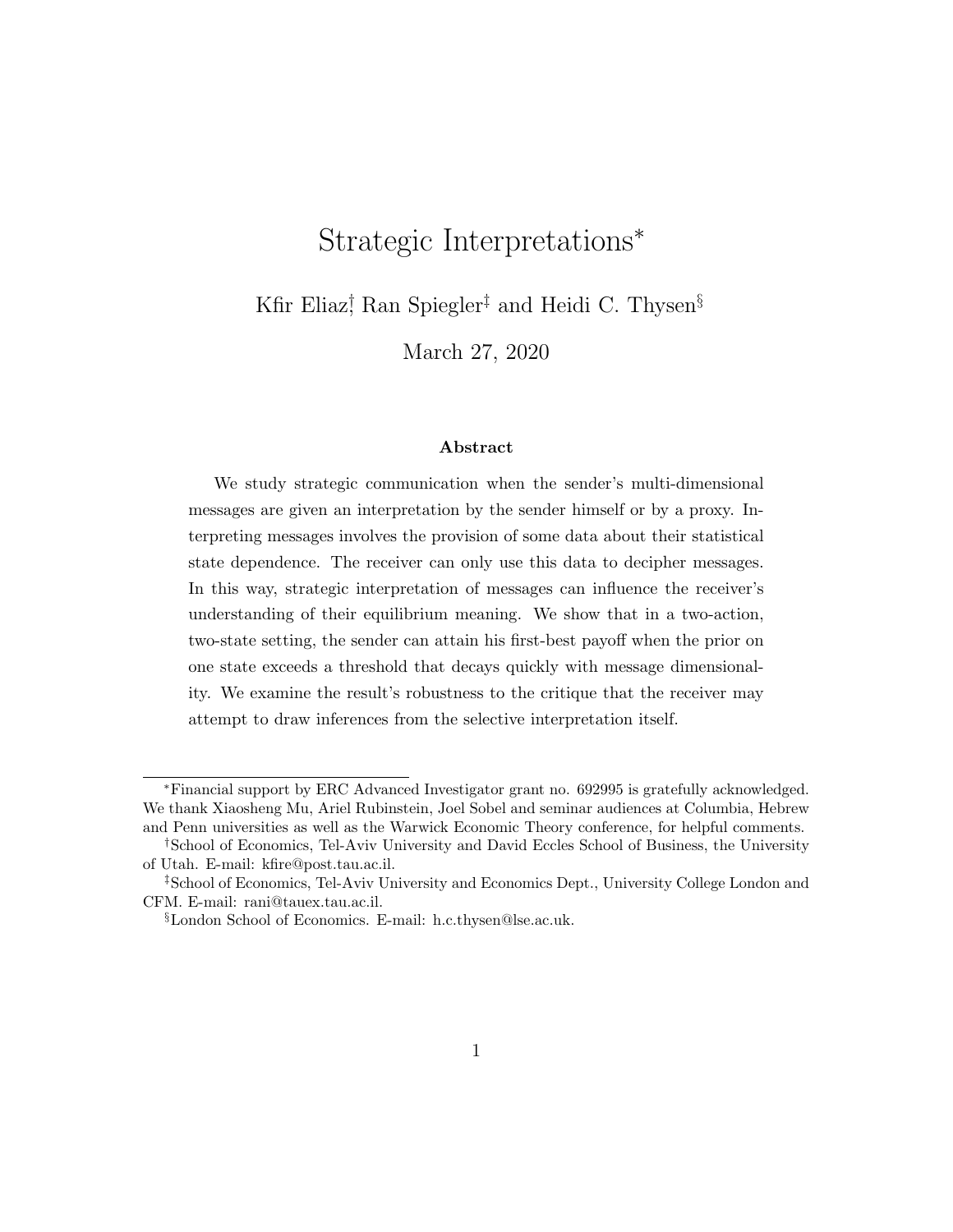### 1 Introduction

In the simplest textbook model of strategic communication, originated by Crawford and Sobel (1982), a "sender" privately observes a state of Nature and chooses a costless message from some given message space. Then, a "receiver" observes the message and takes an action that affects both parties' payoffs. A hallmark of this conventional approach is that messages have no intrinsic meaning; their content namely, their statistical relation with the underlying state - is established in Nash equilibrium of the sender-receiver game. According to the standard steady-state interpretation of this solution concept, the receiver has access to a "dataset" that fully reveals the statistical relation between states and messages.

In this paper we revisit the basic sender-receiver model and relax the assumption that the receiver is fully capable of interpreting equilibrium messages. We focus on settings in which the receiver has two available actions,  $y$  and  $n$ . In each state of Nature, exactly one of these actions is appropriate. The prior probability of the states for which y is the appropriate action is  $\pi < \frac{1}{2}$ . The receiver's sole objective is to select the appropriate action. This familiar setting is borrowed from Glazer and Rubinstein (2004, 2006) or Kamenica and Gentzkow (2011). For most of the paper, we follow these papers by also assuming that the sender always wants the receiver to play y (but we also examine an alternative, "zero-sum" specification).

By default, our receiver lacks access to any data regarding the state-message mapping, and therefore cannot decipher messages by himself. He is like a tourist in a foreign country who does not understand its language or cultural codes. However, if an "interpreter" handed him a "dictionary" containing data regarding the statistical mapping from states to the sender's messages, he would have some ability to interpret the message he receives.

Our model makes room for the strategic supply of such dictionaries. The sender himself - or a *third party* who acts as an *interpreter* on the sender's behalf - chooses a dictionary from some feasible set. Each dictionary credibly provides statistical data regarding the sender's state-message mapping (given by the sender's strategy). The receiver uses this data to update his belief given the message. In our basic model, the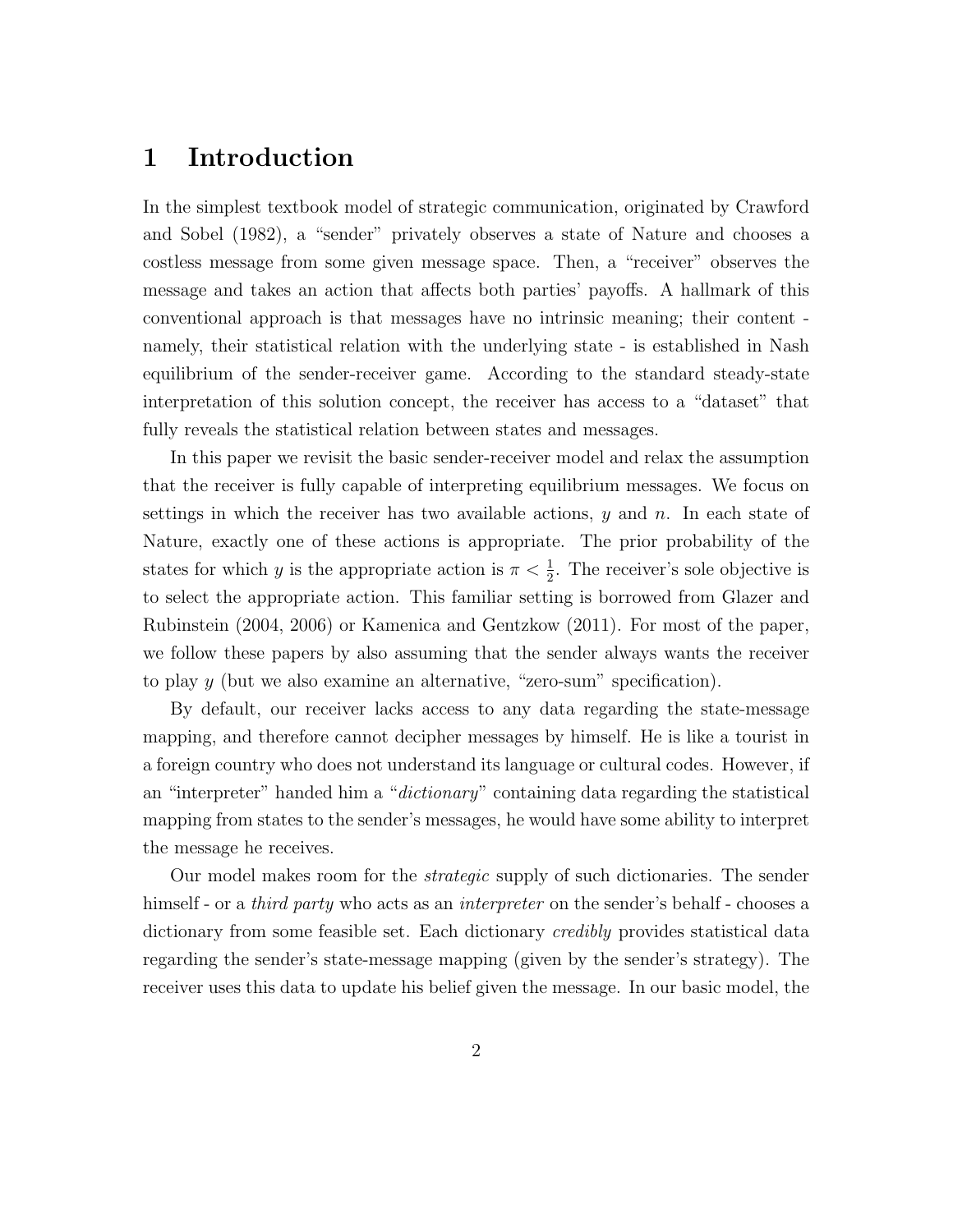receiver has no other means for extracting the meaning of messages; in particular, he does not attempt to draw any inferences from the choice of dictionary itself.<sup>1</sup> We relax the latter assumption in Section 4.

Strategic interpretation of messages - in the sense of providing selective statistical data about their meaning - is pervasive in real-life situations, whether the messages are cheap talk or hard-information disclosures. Consider an employee who wants to exert effort only when sufficiently sure he is not about to be fired. He is summoned to the General Manager's office to hear about his prospects at the company. After the meeting is over, the HR manager (who was present at the meeting) explains that when the GM says to an employee "you have a future in the company", this means a 50% chance of keeping his job. This is an interpretation of the GM's verbal message. It is selective because it ignores other aspects of the GM's communication, e.g. his body language. Alternatively, the HR's interpretation could focus on the latter: "The GM's handshake was feeble; this is definitely bad news".

Another example involves a tenure case that is brought in front of a university promotions committee. Although the candidate submits his CV, committee members outside his discipline cannot decipher the connection between the candidate's quality and indicators such as the number of publications, conference lectures or supervised students. The candidate's department chair will offer an interpretation by providing statistical data about researchers in comparable departments (including their subsequent academic performance, which indicates their "true quality"). If the chair's objective is misaligned with the university committee's, the data he provides may be strategically selective. In a similar vein, imagine a foreign candidate for a graduate program. The candidate submits his grade transcript, yet the admission committee does not know the grades' meaning. A faculty member writing a recommendation letter on the candidate's behalf may provide such an interpretation, by describing the grade distribution for a selected subset of courses.

Finally, suppose the sender is a political party and the receiver is a representative voter. The party's message is multi-dimensional, where each component describes

<sup>&</sup>lt;sup>1</sup>A similar form of bounded rationality is documented in Jin et al. (2019) who find that in a laboratory game of voluntary disclosure, receivers do not make correct inferences from no-disclosure.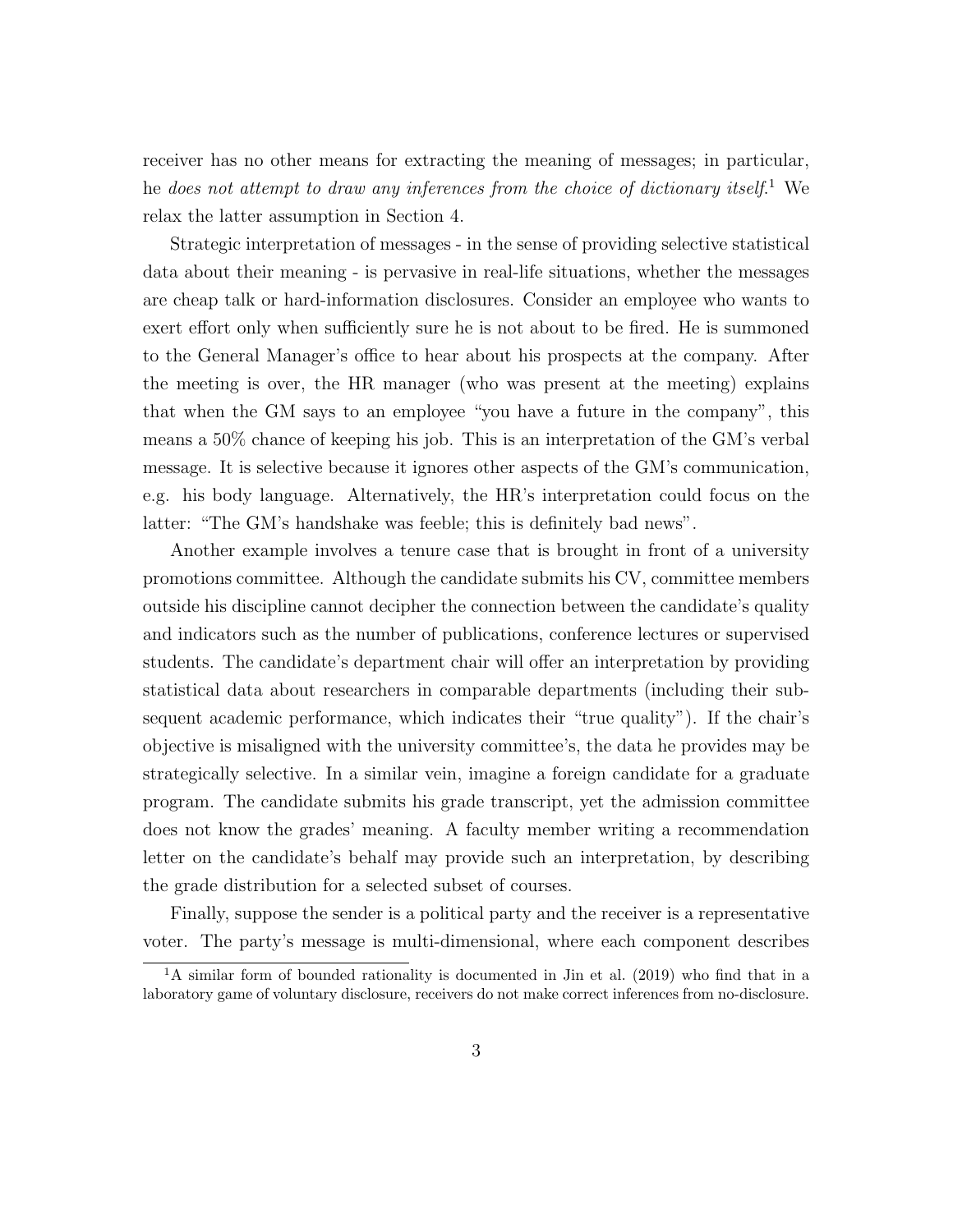public pronouncements by a different party member. A political commentator interprets the party's message in some media outlet. He does so by providing historical data about the match between the public pronouncements of selected party organs and the underlying reality.

These are all examples of selective interpretations where the receiver is presented with only partial statistics about the sender's state-dependent, multi-dimensional message. These interpretations can be strategic when interpreter's interests are misaligned with the receiver's. We analyze the sender's choice of messages when he takes their subsequent strategic interpretation into account. For instance, the way a political party structures the public statements made by its members will be shaped by its expectation of how a media outlet that is biased in its favor will interpret these statements.

One could argue that in these examples, the statistical data the interpreter provides need not be perfectly credible or unbiased. However, because they are quantitative and verifiable, they are more likely to be credible than cheap-talk messages like "you have a future in the company". At any rate, we abstract from this consideration; our analytical task is to quantify the effect of strategic provision of cheap-talk messages and their interpretation on the sender's ability to attain his objective, assuming perfect credibility of the statistical data these interpretations involve. In the course of this paper, we will consider various kinds of partial statistics that strategic interpretations can entail. The following example illustrates the simplest kind, which will receive the most thorough analysis.

#### Example 1.1: Interpreting expert opinions

To illustrate our notion of strategic interpretation, this example takes the statedependent distribution of messages as given and focuses on the supply of dictionaries. In our model, however, the messages are chosen strategically by the sender, taking into account their strategic interpretation.

There are two states of Nature,  $\theta = N$  and  $\theta = Y$ . The prior probability of  $\theta = Y$ is  $\pi = \frac{1}{3}$  $\frac{1}{3}$ . Three experts, called A, B and C, submit a profile  $m = (m_A, m_B, m_C)$  of binary messages as a stochastic function of the state (three-digit binary numbers are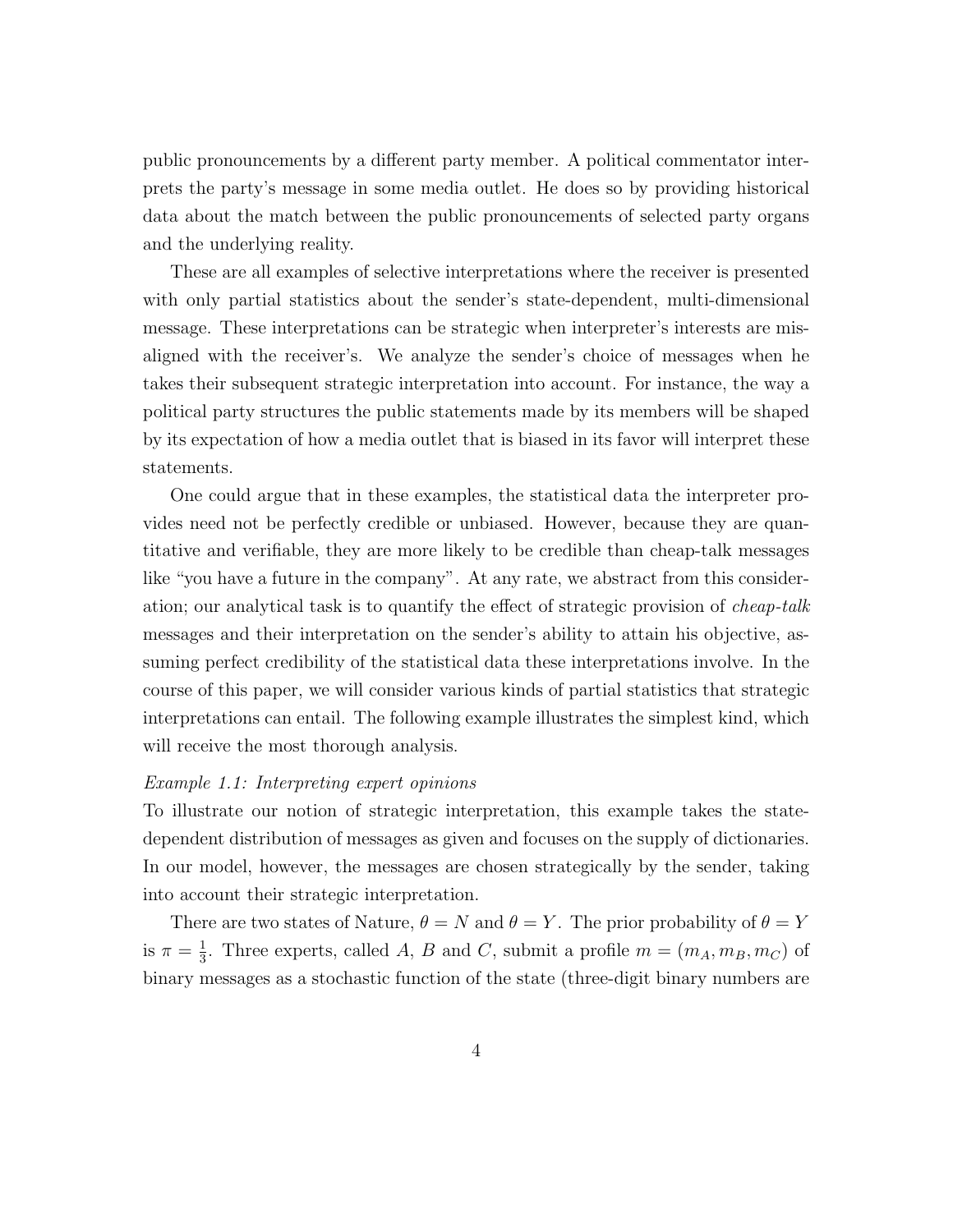a simplified notation for  $m$ ):

State  $Y$  State  $N$  $m \quad Pr(m \mid \theta = Y)$ 101 0.5 011 0.5  $m \text{Pr}(m \mid \theta = N)$ 111 0.30 100 0.25 010 0.25 001 0.20

Thus, the telltale sign of state  $\theta = Y$  is that expert C submits the message 1 while experts  $A$  and  $B$  submit conflicting opinions. The receiver is unfamiliar with the experts' record and cannot perceive this regularity; he relies on an interpreter for the statistical meaning of expert opinions. However, the interpreter's interests are aligned with the sender's: He wants the receiver to assign a posterior probability of at least  $\frac{1}{2}$  to  $\theta = Y$ . Through selective data provision, he can attain this objective.

Consider the profile of expert opinions 111. Suppose the interpreter provides data about the behavior of expert A - i.e., he communicates that  $Pr(1** | \theta = Y) = 0.5$ and  $Pr(1 * | \theta = N) = 0.3 + 0.25 = 0.55$ .<sup>2</sup> The receiver's inferences are exclusively based on this data. In particular, he cannot draw any conclusions from the mere event that he received data about expert A's opinion, because he lacks data about the likelihood of this event in each state. Therefore, his subjective posterior is

$$
\Pr(\theta = Y | 1**) = \frac{\frac{1}{3} \cdot 0.5}{\frac{1}{3} \cdot 0.5 + \frac{2}{3} \cdot 0.55} < \frac{1}{2}
$$

and the interpreter fails to attain his objective.

Alternatively, suppose the interpreter provides data about the behavior of expert C - i.e., he reports that  $Pr(*1 | \theta = Y) = 1$  and  $Pr(*1 | \theta = N) = 0.3 + 0.2 = 0.5$ .

<sup>&</sup>lt;sup>2</sup>The notation 1  $**$  stands for all messages m for which  $m_A = 1$ .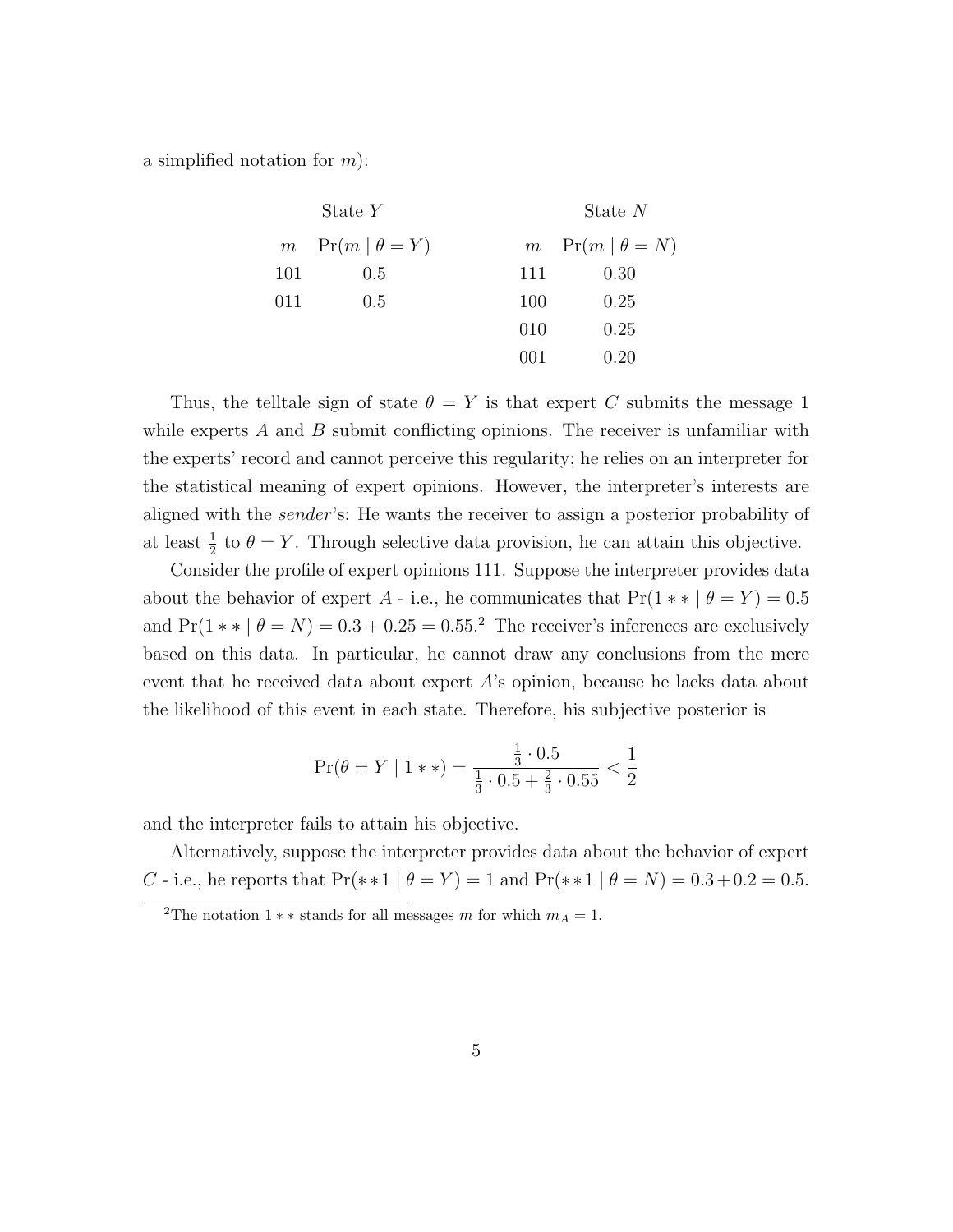The receiver's subjective posterior is

$$
\Pr(\theta = Y \mid *1) = \frac{\frac{1}{3} \cdot 1}{\frac{1}{3} \cdot 1 + \frac{2}{3} \cdot 0.5} = \frac{1}{2}
$$

which attains the interpreter's objective.

These calculations highlight a key feature of selective interpretations in our model. When the message 111 is accompanied by an interpretation of expert  $A$ 's  $(C^s)$ behavior, the receiver's posterior belief takes into account other messages m that are sent in state N and satisfy  $m_A = 1$  ( $m_C = 1$ ) - even when m is accompanied by a different interpretation. In other words, messages can exert an externality on one another.

Finally, suppose the interpreter accompanies the message 001 with data about the joint behavior of experts  $A$  and  $C$ . This means that the receiver will learn that  $Pr(0 \times 1 | \theta = Y) = 0.5$  while  $Pr(0 \times 1 | \theta = N) = 0.2$ . The receiver's subjective posterior belief given the message and its interpretation will be

$$
\Pr(\theta = Y | 0 * 1) = \frac{\frac{1}{3} \cdot 0.5}{\frac{1}{3} \cdot 0.5 + \frac{2}{3} \cdot 0.2} = \frac{5}{9}
$$

Hence, the receiver will strictly prefer to play y.

#### Preview of the analysis

We present our basic model in Section 2, where we define a dictionary as a nonempty subset of the components of a  $K$ -dimensional message (as in Example 1.1). The dictionary enables the receiver to learn the state-dependent joint distribution of these components. We assume that the interpreter's preferences fully coincide with the sender's. For expositional convenience, our formal exposition regards them as a single player who commits to a state-dependent joint distribution over messages and dictionaries. Neither of these two assumptions is necessary for our main findings. (In our informal description, we occasionally refer to the interpreter as a distinct agent who shares the sender's preferences.)

In Section 3, we show that the "message externality" identified in Example 1.1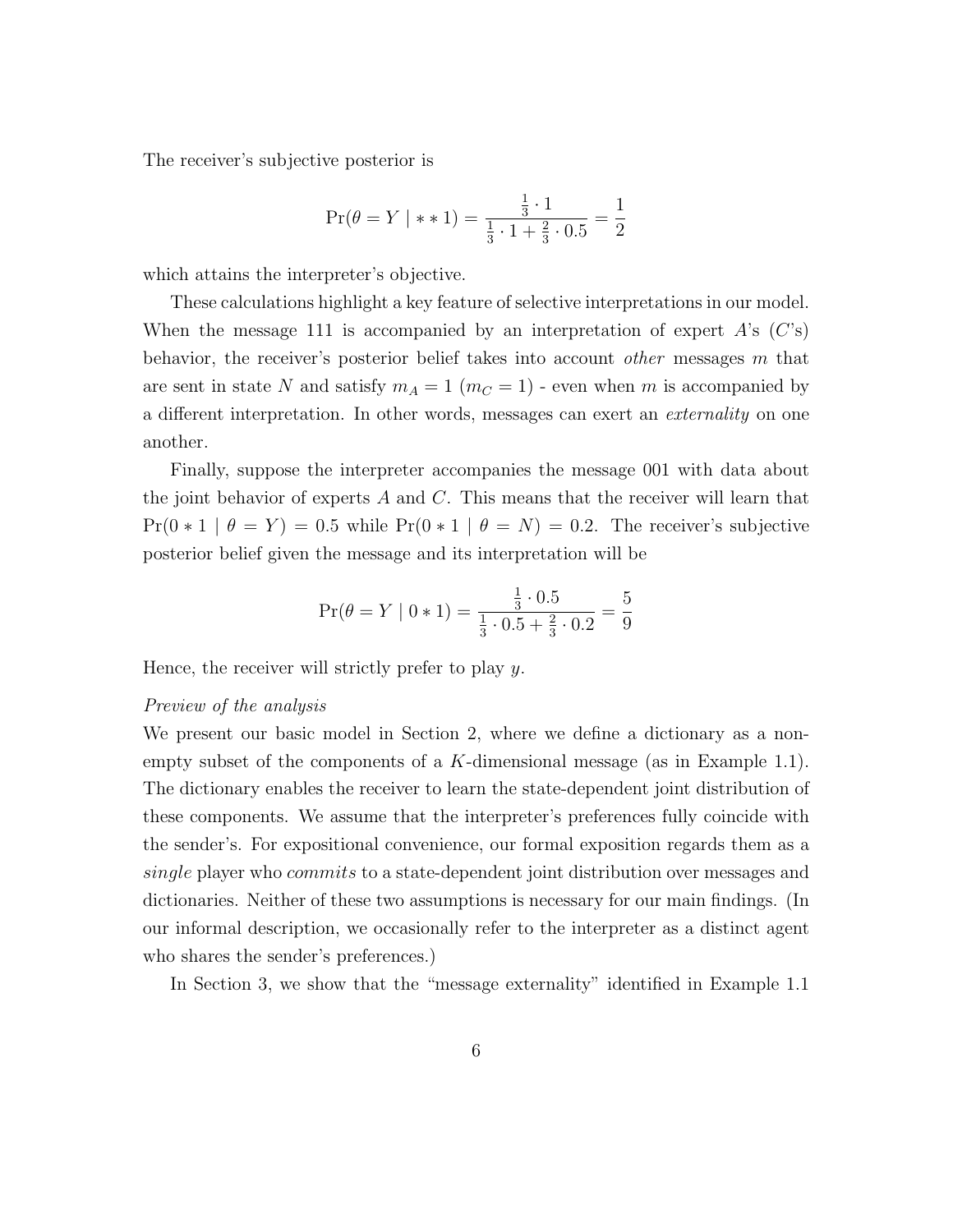can be neutralized. If the sender's strategy exhibits the externality, we can find another strategy that eschews the externality in a given state and weakly increases the probability of persuasion. We then use this result to show that the sender can attain full persuasion, as long as  $\pi$  is above a cutoff  $\pi^*(K)$  given by a simple formula that makes use of Sperner's Theorem and decays quickly with K.

The strategic use of dictionaries raises natural questions regarding the receiver's inferences from the provided dictionary. First, does the dictionary itself convey information about the underlying state? The answer is negative: The sender-optimal strategy we construct has the property that the distribution over dictionaries is stateindependent. Second, would the receiver be "suspicious" of a dictionary that does not cover all message components? We address this question in Section 4, while insisting on sender strategies that induce a state-independent dictionary distribution.

In Section 4.1, we perturb the model by assuming that the sender has a lexicographically secondary preference for small dictionaries. We also introduce a refinement of the sender's strategy: If the sender's interests were aligned with the receiver's, he would want to play an interpretation strategy that induces the same observed distribution over dictionaries. Under this refinement, we show that full persuasion is attainable if and only if  $\pi \geq 1/K$ . The sender's strategy only interprets single message components.

In Section 4.2, we modify the definition of dictionaries. When a dictionary  $D \subseteq$  $\{1, ..., K\}$  is provided, this now means that the receiver learns the state-dependent distribution of  $m_D$  as well as the state-dependent distribution of  $m_{\{1,\dots,K\}\backslash D}$ . Thus, the interpreter is forced to provide statistical data about the behavior of all message components, though in a format that can break them into two disjoint sets. Under a mild assumption on how the receiver extrapolates a belief from these pieces of data, we show that full persuasion is attainable whenever  $\pi$  exceeds a cutoff that decays quickly with  $K$ . The lesson from these two variants of our basic model is that strategic interpretation can produce effective persuasion without generating excessive "suspicion" regarding its selectivity.

Section 5 picks up the theme of Section 4.2 and illustrates a richer notion of dictionaries, which involves data about other slices of the joint state-message distri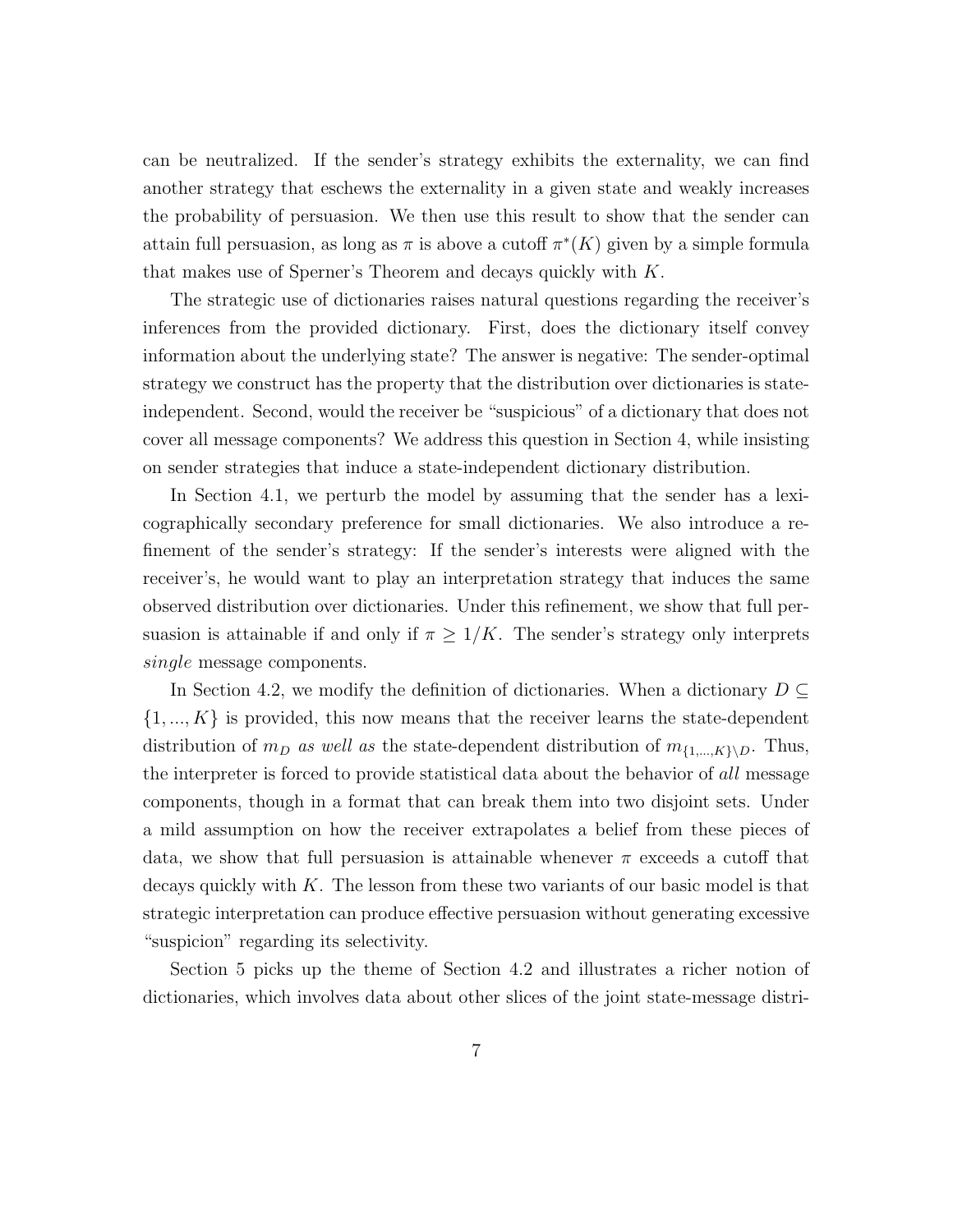bution. We show how this richer specification can enhance the sender's ability to attain full persuasion. In Section 6 we perform partial analysis of our basic model when the two parties have diametrically opposed preferences. We discuss related literature in Section 7.

## 2 A Model

There are two players, a sender and a receiver. The sender observes a state of Nature  $\theta \in \Theta = \{Y, N\}$ . The receiver does not observe the state but needs to take an action a, which can be either "yes" (denoted y) or "no" (denoted n). Players' payoffs take values in  $\{0, 1\}$ . The receiver's payoff is 1 if either  $\langle a = y \rangle$  and  $\theta = Y > 0$  or  $\langle a = n \rangle$ and  $\theta = N >$ , and 0 otherwise. In contrast, the sender's payoff is 1 if and only if  $a = y$ , and 0 otherwise.

The players' common prior belief over  $\Theta$  assigns probability  $\pi < \frac{1}{2}$  to state Y. Hence, the receiver's ex-ante optimal action is  $n$ . However, the sender can influence the receiver's belief and persuade him to play  $y$ . He commits to a strategy that maps each state to a distribution over reports, where a report is a pair  $(m, D)$  such that:

(i)  $m = (m_1, ..., m_K) \in M^K$  is a K-dimensional message, where  $K \ge 1$  and  $|M| \ge 2$ . In all the examples we use in the paper,  $M = \{0, 1\}.$ 

(*ii*)  $D \in 2^{\{1,\ldots,K\}} \backslash \{\emptyset\}$  is a *dictionary*.

Thus, the sender's strategy is a function  $\sigma : \Theta \to \Delta \left( M^K \times 2^{\{1,\dots,K\}} \setminus \{\emptyset\} \right)$ . The commitment assumption is made for expositional simplicity; as we shall see, our results regarding full persuasion are insensitive to it. The assumption that  $|\Theta| = 2$ could be replaced with the weaker assumption that there is a function  $f : \Theta \to \{n, y\}$ such that the receiver's payoff is 1 if and only if  $a = f(\theta)$ , and 0 otherwise. The probability with which the sender plays the report  $(m, D)$  in state  $\theta$  is denoted  $\sigma(m, D \mid \theta)$ . With slight abuse of notation, define  $\sigma(m \mid \theta) = \sum_{D} \sigma(m, D \mid \theta)$  and  $\sigma(D | \theta) = \sum_{m} \sigma(m, D | \theta)$ . We refer to  $(\sigma(m | \theta))$  as the *message strategy* and to  $(\sigma(D \mid m, \theta))$  as the *interpretation strategy*.

The multi-dimensionality of messages has a few interpretations. First, different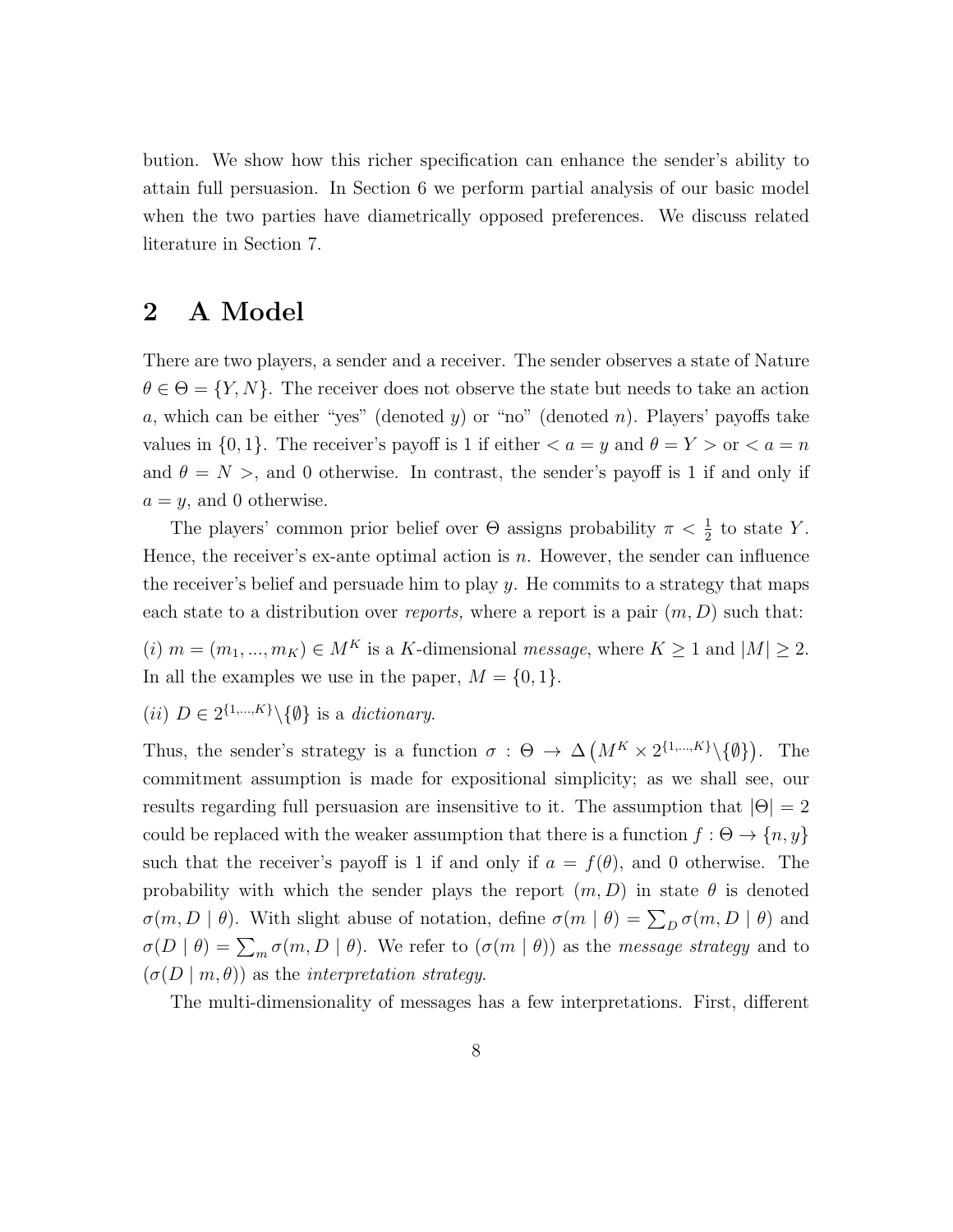components of m may represent different modes of communication (verbal statements, voice intonation). When the sender is an organization, different components represent utterances by different organs (party whip, corporate executive, spokesperson). Finally, the state itself can be multi-dimensional (this requires  $|\Theta| > 2$ ), such that each message component corresponds to a different state dimension.

The role of dictionaries is to grant the receiver "partial access" to the statistical regularities of the sender's strategy. When the receiver observes the report  $(m, D)$ , he learns the conditional probabilities  $(\sigma(m_D \mid \theta))_{\theta \in \Theta}$ , where  $m_D = (m_k)_{k \in D}$  and

$$
\sigma(m_D \mid \theta) = \sum_{m'|m'_D = m_D} \sigma(m' \mid \theta)
$$

That is, the receiver learns how the message components in  $D$  - and nothing but them - are distributed conditional on the state. He cannot draw any statistical inferences from the message components  $m_{\{1,\dots,K\}\setminus D}$  or the dictionary D itself. We will revisit this assumption in the sequel. Note that in any report  $(m, D)$ , D must be a non-empty subset of  $\{1, ..., K\}$ ; that is, the sender is obliged to provide some interpretation of the message. Later in the paper (in Sections 4.2 and 5), we will consider richer definitions of dictionaries, which involve more elaborate forms of partial statistical data.

Upon receiving a report  $(m, D)$ , the receiver updates his belief according to the following expression:

$$
\widetilde{\Pr}(\theta = Y \mid m, D) = \frac{\pi \cdot \sigma(m_D \mid \theta = Y)}{\pi \cdot \sigma(m_D \mid \theta = Y) + (1 - \pi) \cdot \sigma(m_D \mid \theta = N)} \tag{1}
$$

Compare this with the correct, rational-expectations posterior probability of Y conditional on  $(m, D)$ :

$$
\Pr(\theta = Y \mid m, D) = \frac{\pi \cdot \sigma(m, D \mid \theta = Y)}{\pi \cdot \sigma(m, D \mid \theta = Y) + (1 - \pi) \cdot \sigma(m, D \mid \theta = N)}
$$
(2)

The receiver best-replies to the subjective posterior belief given by (1), breaking ties in favor of the sender. Equivalently, faced with a report  $(m, D)$ , he computes its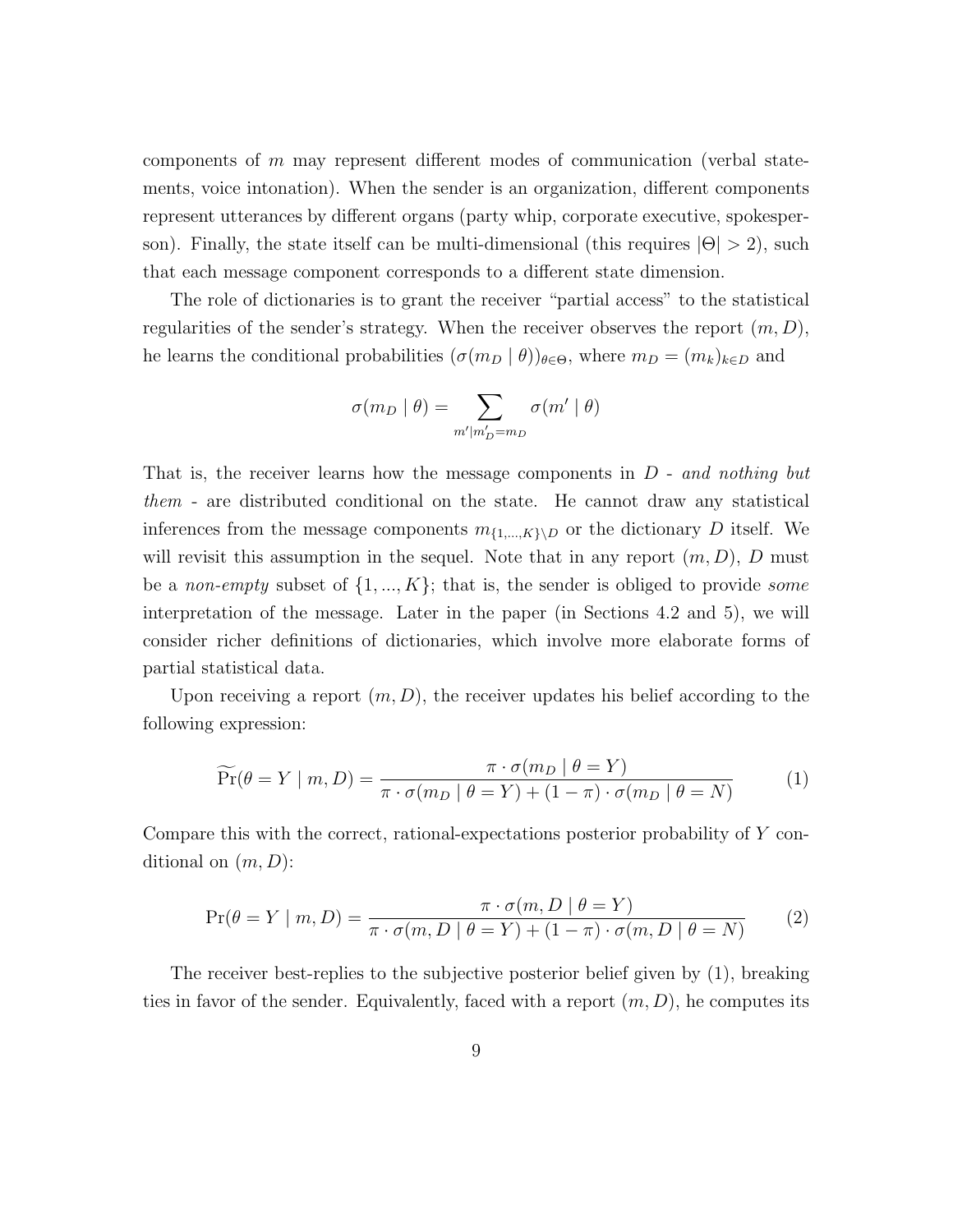subjective likelihood ratio

$$
\rho_{\sigma}(m, D) = \frac{\sum_{m'|m'_{D}=m_{D}} \sigma(m' \mid \theta = Y)}{\sum_{m'|m'_{D}=m_{D}} \sigma(m' \mid \theta = N)}
$$
(3)

and chooses  $a = y$  if and only if  $\rho_{\sigma}(m, D) \ge (1 - \pi)/\pi$ . Our main question will be whether the sender can play a strategy that attains "full persuasion" - i.e., inducing  $a = y$  with probability one.

Our model of how the receiver forms beliefs is motivated by the steady-state view of equilibrium behavior, whereby the sender's strategy  $\sigma$  describes a long-run statistical relation between states and reports. The receiver moves once, against the background of a large dataset consisting of many realizations of  $(\theta, m_1, ..., m_K, D)$ resulting from previous interactions between the sender with different identical receivers. The dataset can be visualized as a large spreadsheet, where each column represents one of the variables  $\theta, m_1, ..., m_K, D$ , and each row represents an observation (an independent draw from the joint distribution over states and reports). Rational expectations correspond to having full access to this dataset. Our model relaxes this assumption and assumes that the receiver is granted access to a subset of columns represented by  $D$ . The receiver can only rely on the accessed data for drawing inferences.

To illustrate our notion of dictionaries and how the receiver reacts to them, suppose that  $K = 4$ ;  $\sigma(m | Y)$  is uniform over  $(1, 1, 1, 1)$  and  $(0, 0, 0, 0)$ ; and  $\sigma(m | N)$ is uniform over  $(1, 1, 1, 1), (1, 0, 1, 0)$  and  $(1, 0, 0, 1)$ . The dictionary  $D = \{1, 3\}$  means that the receiver obtains data about the state-dependent distribution of  $(m_1, m_3)$ . In particular, he learns that the pattern  $(1,*,1,*)$  occurs with probability  $\frac{1}{2}$  in state Y and with probability  $\frac{2}{3}$  in state N. Therefore,

$$
\widetilde{\Pr}(\theta = Y \mid (1, 0, 1, 0), \{1, 3\}) = \frac{\pi \cdot \frac{1}{2}}{\pi \cdot \frac{1}{2} + (1 - \pi) \cdot \frac{2}{3}} = \frac{3\pi}{4 - \pi}
$$

By comparison, the rational-expectations posterior on Y given  $((1,0,1,0), \{1,3\})$  is zero.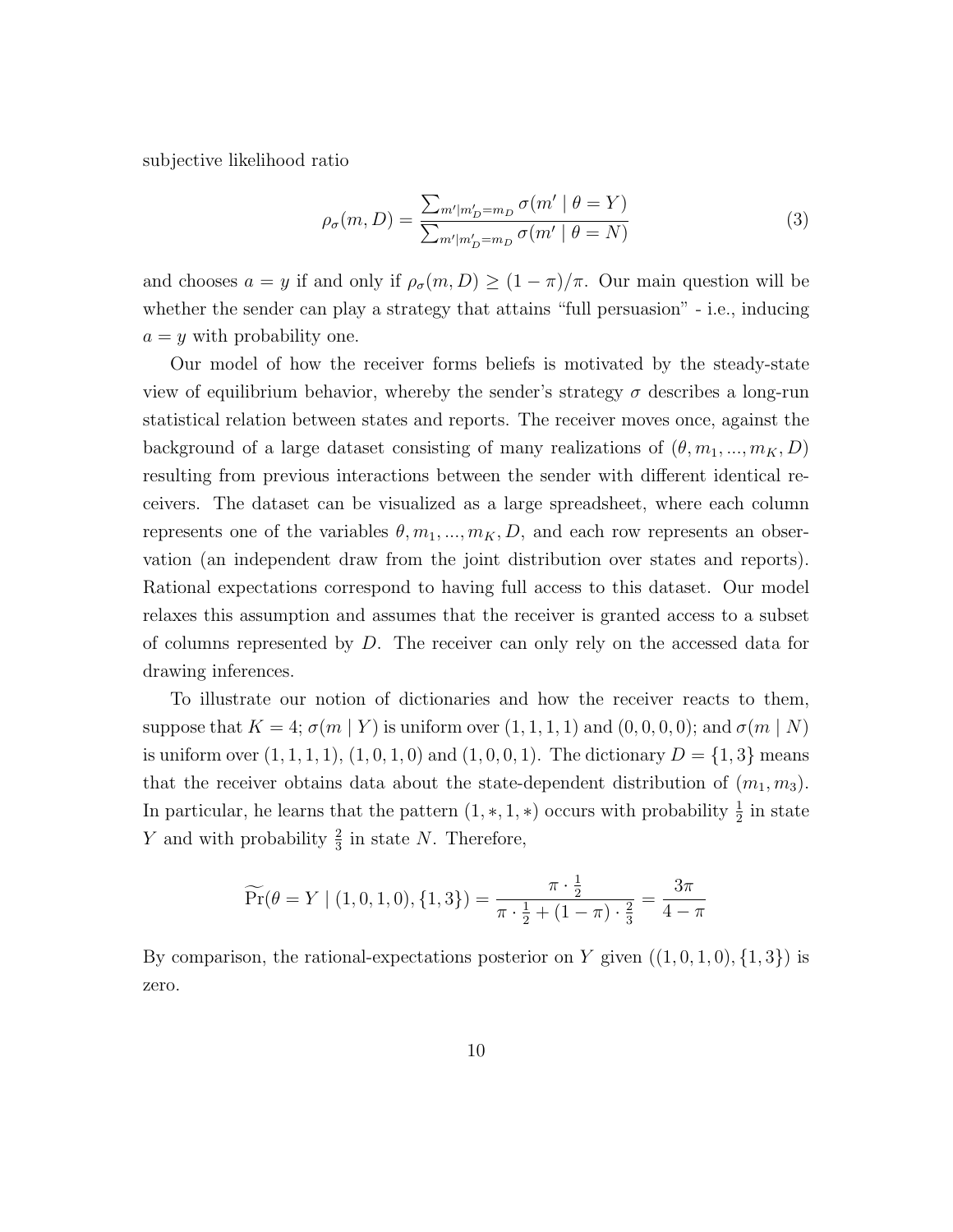Note that the full dictionary  $D = \{1, ..., K\}$  does not automatically endow the receiver with rational expectations. The reason is that rational expectations mean that the receiver knows the sender's entire reporting strategy, whereas the full dictionary only enables him to learn the message strategy. However, if the interpretation strategy happens to be measurable with respect to messages (i.e.  $\sigma(D \mid m) \equiv \sigma(D \mid m, \theta)$ , accompanying a message with the full dictionary will enable the receiver to update his belief as if he had rational expectations.

#### The "redacted message" metaphor

Our model could be alternatively described as follows. When the sender sends a message, he selectively "redacts" parts of that message, such that the receiver gets to observe only the unredacted parts. The belief-formation rule (1) means that the receiver takes into account the sender's pre-redaction message strategy but ignores the redaction strategy (and therefore draws no inference from the redacted components).

We find this "selective redaction" description less appealing because it lacks a concrete story for how the receiver forms correct expectations about the sender's message strategy but not about the redaction strategy. In contrast, our original description of  $D$  as a representation of selective statistical data regarding the sender's strategy entails an explicit mechanism for this dichotomy: The receiver can only base his beliefs on the statistical data provided to him by the sender.

More importantly, our description opens the door for other types of dictionaries that correspond to other kinds of statistical data that the sender can transmit to the receiver. We illustrate this idea in Sections 4.2 and 5, where we allow the sender to provide multiple "datasets" that record different slices of the joint state-message distribution, and show how this richer notion of dictionaries affects the sender's problem. These extensions of our basic model go beyond the scope of the "redaction" metaphor.

#### Who interprets the messages?

Given that we model the situation as a two-player game, a literal interpretation of our model would be that the sender interprets his own messages. A more plausible story is that the two-player model is a reduced form of a *larger* model, in which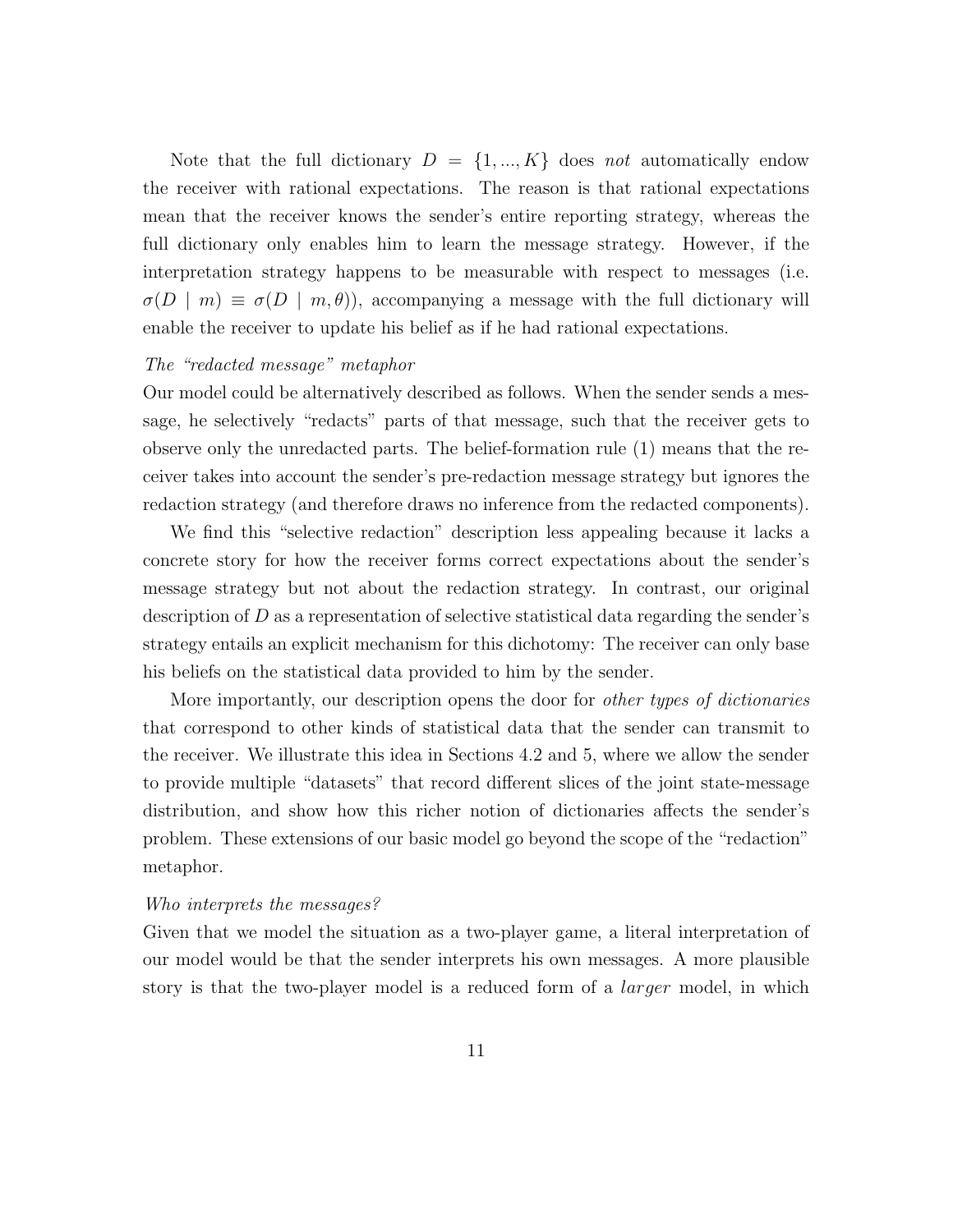interpretation is done by a *third party* whose preferences are aligned with the sender's: An accomplice, a spokesperson or a captured media outlet. Such third parties provide selective data that illuminate the meaning of utterances by the agent they serve.

We could turn the interpreter into an actual third player, producing the following timeline. The sender moves first by choosing a message  $m$ . The interpreter moves after observing m (but not  $\theta$ ) and chooses D. This means that the interpretation strategy must be measurable with respect to  $m$ . Unlike the receiver, the interpreter has rational expectations. The conditional distribution  $\sigma$  over pairs  $(m, D)$  is induced by the combination of the message and interpretation strategies, and it is restricted to satisfy the conditional-independence property  $D \perp \theta \mid m$ . The receiver moves last, having observed the history  $(m, D)$ , and he best-replies to the belief (1). If the sender and interpreter have common interests, the situation can be reduced to our two-player formulation, under a suitably defined solution concept for the three-player interaction. In Section 3 we will see that there is no loss of generality in imposing  $D \perp \theta \mid m$  directly on the two-player model, lending support to this three-player interpretation of our model.

Thus, while we will adhere to the sender-receiver formal terminology, our model can be regarded as a description of a situation in which the sender and interpreter are separate entities who happen to share common interests.<sup>3</sup>

### 3 Analysis

We begin this section by presenting the rational-expectations benchmark for our model. In this case, which coincides with the "prosecutor" example in Kamenica and Gentzkow (2011), the probability of persuasion is maximized by the following message strategy (the dictionary component in the reporting strategy is redundant): In state Y, the sender plays  $(1, ..., 1)$  with probability one, whereas in state N, he plays  $(1, ..., 1)$  with probability  $\pi/(1-\pi)$  and  $(0, ..., 0)$  with the remaining probability.

<sup>&</sup>lt;sup>3</sup>In a previous version of the paper (Eliaz et al., 2018), we analyzed an extension in which the interpreter's preferences are aligned with the receiver's with some probability; the sender does not know the interpreter's type when choosing his message strategy.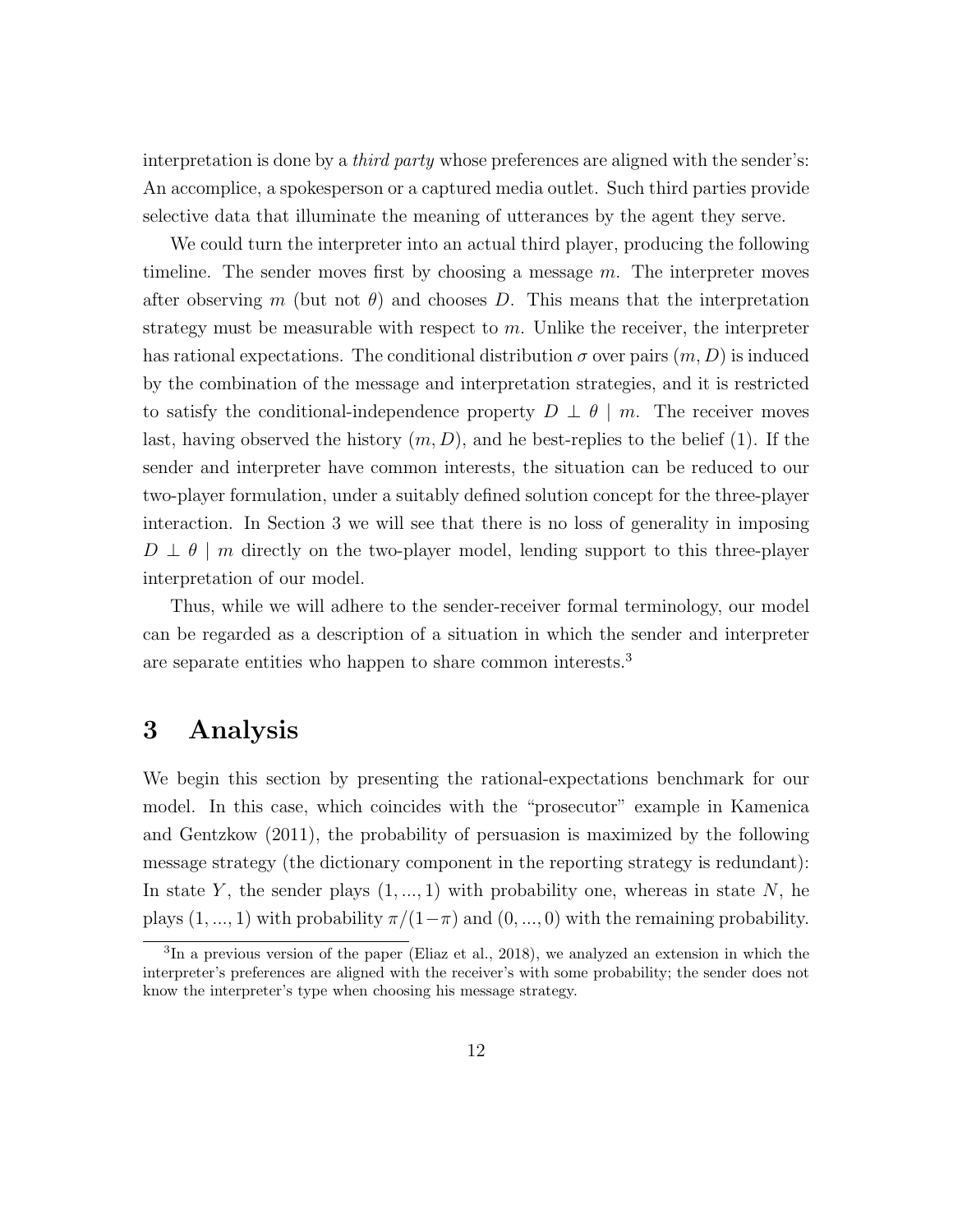When the receiver gets the message  $(0, ..., 0)$ , he infers that  $\theta = N$  for sure and takes the action *n*. When he receives the message  $(1, ..., 1)$ , his posterior is

$$
\Pr(\theta = Y \mid m = (1, ..., 1)) = \frac{\pi \cdot 1}{\pi \cdot 1 + (1 - \pi) \cdot \frac{\pi}{1 - \pi}} = \frac{1}{2}
$$

such that he is just willing to play  $y$ . Consequently, the overall probability of persuasion is

$$
\pi + (1 - \pi) \cdot \frac{\pi}{1 - \pi} = 2\pi
$$

This result crucially relies on the sender's ability to commit to a strategy ex-ante. Without the ability to commit, the probability of persuasion would be *zero* in any Nash equilibrium.

The following example demonstrates that in contrast to the rational-expectations benchmark, our model enables full persuasion as an equilibrium outcome.

#### Example 2.1: Full persuasion under  $K = 4$

Consider the following sender strategy (for convenience, we highlight the interpreted components in each report in boldface). In each state, he mixes uniformly over six reports:

| State $Y$ |                | State $N$      |  |  |
|-----------|----------------|----------------|--|--|
|           | $m$ D          | $m$ D          |  |  |
|           | 1111 $\{1,2\}$ | 1100 $\{1,2\}$ |  |  |
|           | 1111 $\{1,3\}$ | 1010 $\{1,3\}$ |  |  |
|           | 1111 $\{1,4\}$ | 1001 $\{1,4\}$ |  |  |
|           | 1111 $\{2,3\}$ | 0110 $\{2,3\}$ |  |  |
|           | 1111 $\{2,4\}$ | 0101 $\{2,4\}$ |  |  |
|           | 1111 $\{3,4\}$ | 0011 $\{3,4\}$ |  |  |

For each of these twelve reports  $(m, \{j, k\}),$  the receiver's posterior belief  $\widetilde{\Pr}(\theta = Y \mid$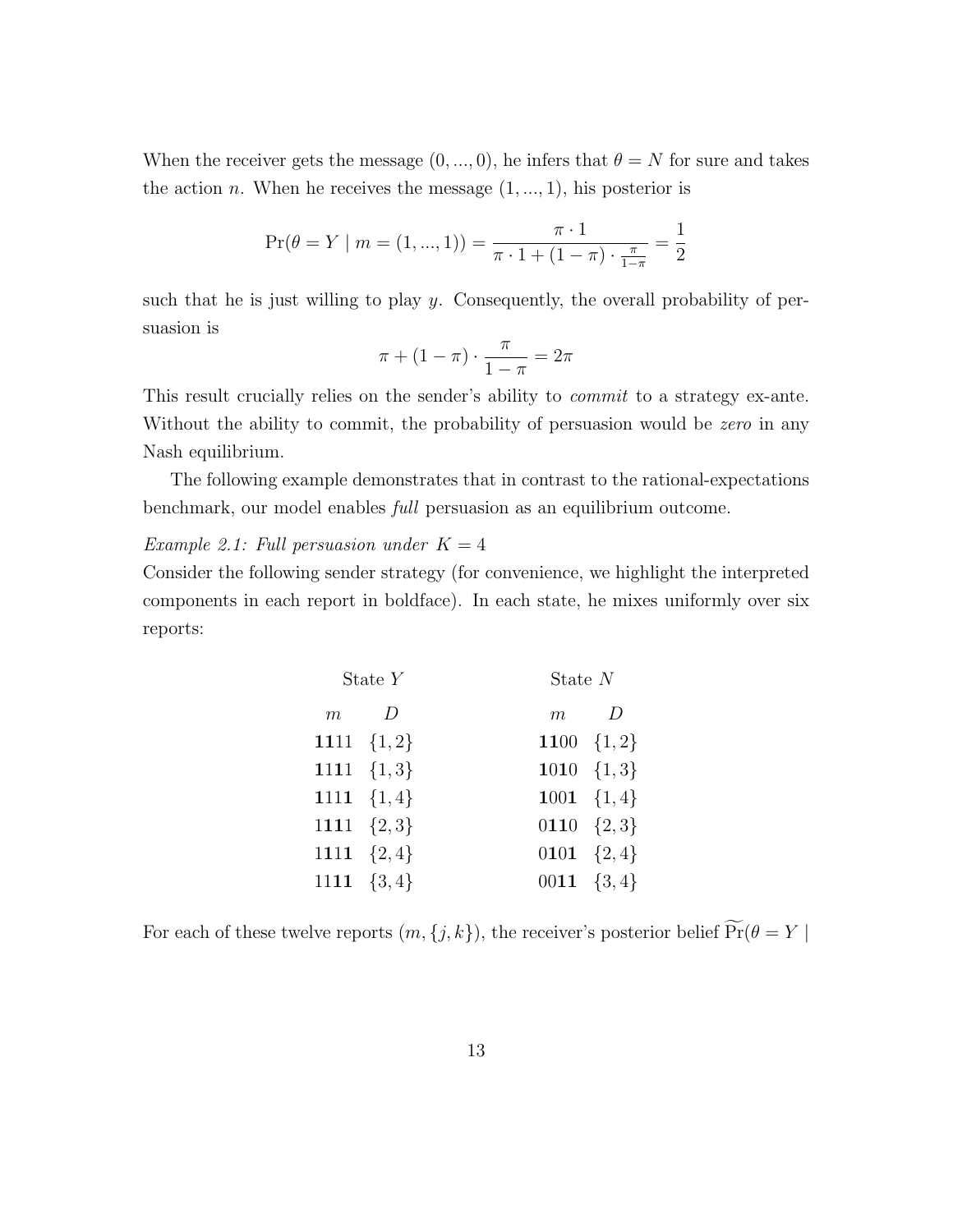$m, \{j, k\}$  is

$$
\frac{\pi \cdot \Pr(m_j = m_k = 1 \mid \theta = Y)}{\pi \cdot \Pr(m_j = m_k = 1 \mid \theta = Y) + (1 - \pi) \cdot \Pr(m_j = m_k = 1 \mid \theta = N)} = \frac{\pi \cdot 1}{\pi \cdot 1 + (1 - \pi) \cdot \frac{1}{6}}
$$

The receiver weakly prefers playing y after each of these reports, as long as  $\pi \geq \frac{1}{7}$  $\frac{1}{7}$ .

This example illustrates a number of key points.

Non-rational expectations. The receiver reaches wrong beliefs as a result of the strategically chosen dictionaries. E.g., although the reports  $((1, 1, 1, 1), \{2, 3\})$  and  $((0, 1, 1, 0), (2, 3))$  objectively reveal the state in which they are played, the receiver draws the same inference from both of them. The reason is that the two messages coincide on the second and third components, highlighted by the accompanying dictionary  $\{2,3\}.$ 

Irrelevance of commitment. Since the sender achieves full persuasion, his strategy would also constitute an equilibrium in the *absence* of commitment. The reason is that the receiver plays y after any realized report, hence the sender has no incentive to deviate from any realization of his mixed strategy.

More *(interpretation)* can be less. The receiver is clearly harmed by selective interpretation: If the sender were compelled to interpret all message components, the problem would be effectively reduced to the rational-expectations benchmark. However, this effect is not monotone. Suppose that we made dictionaries even more selective by forcing them to be *singletons*. Then, as we will see below, the sender would only be able to attain full persuasion when  $\pi \geq \frac{1}{5}$  $\frac{1}{5}$ , using the following strategy. In state Y, he would play  $m = (1, 1, 1, 1)$  and mix uniformly over all four D with  $|D| = 1$ ; and in state N, he would mix uniformly over all reports  $(m, D)$  such that: (i)  $m_k = 1$  for exactly one component k, and (ii)  $D = \{k\}.$ 

Dictionary-state independence. Our model assumes that the receiver is unable to draw any inferences from D. Suppose he attempted such an inference - e.g. by acquiring data regarding the state-contingent distribution over dictionaries. Then, he would be unable to infer the state from D because its probability is identical in both states.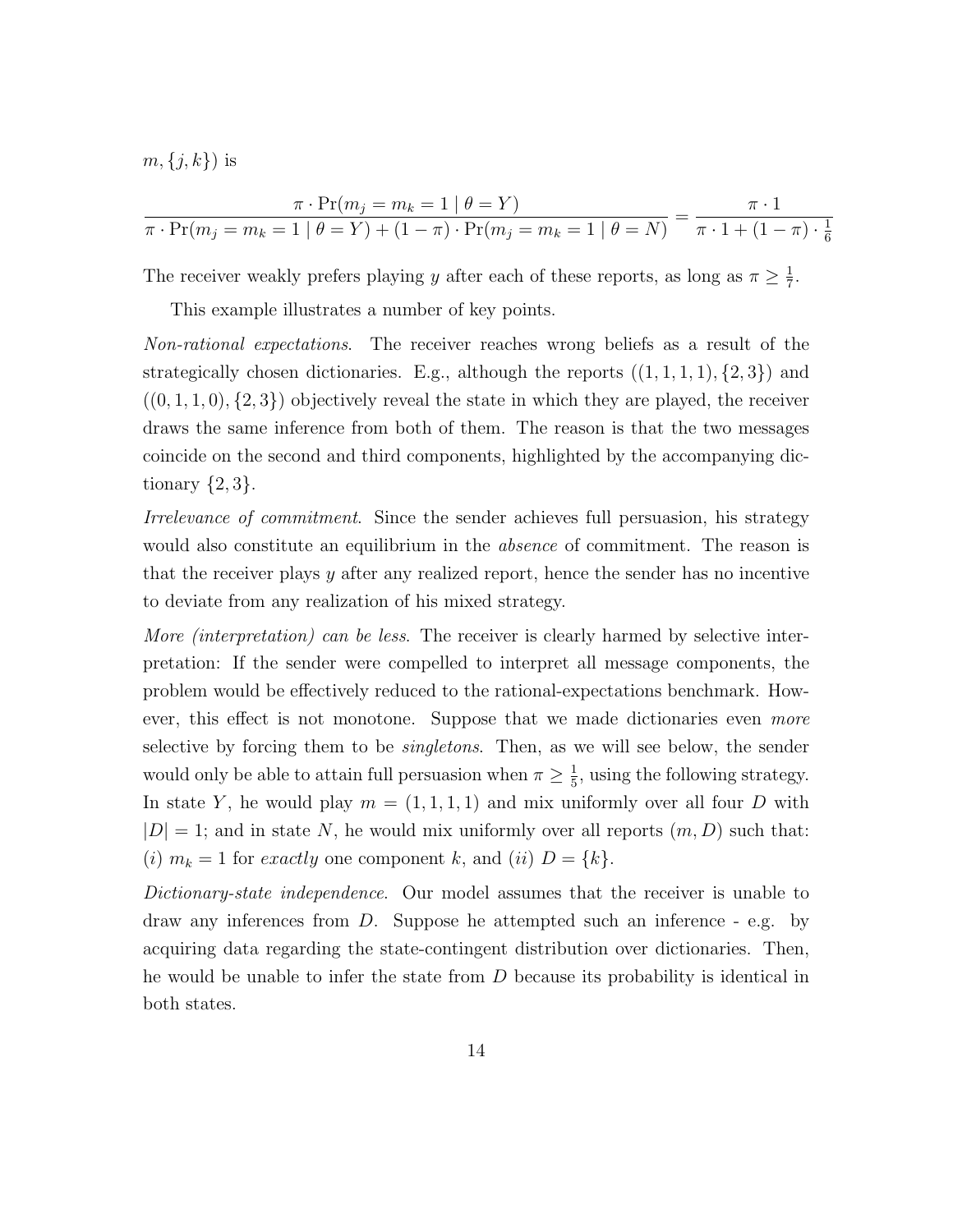One might argue that the receiver should still be "suspicious" of selective interpretations and discount their informational content. However, this argument is quite unconventional. The receiver draws a correct Bayesian inference from the message components for which he gets data. In the absence of additional data on how dictionaries and messages are jointly distributed, there is nothing to guide the receiver on how to modify this Bayesian posterior. Any assertion that he should ignore his available data and conclude that the state must be N simply because he was given selective data by a strategic sender is merely an additional assumption. By the same token, one could argue that in the partially informative "interval equilibria" in Crawford and Sobel (1982), the receiver should ignore his statistical knowledge of the sender's behavior and trust nothing the sender says simply because he is known to lie or withhold information.<sup>4</sup> This methodological argument notwithstanding, we do wish to address the possibility that receivers may be suspicious of selective interpretations. The next section will propose two notions of robustness to this suspicion.

The sender's strategy satisfies another independence property:  $D \perp \theta \mid m$ . That is, given the realized message, the dictionary that accompanies it does not provide objective information about the state. This means that if the receiver had rational expectations, he could afford to draw inferences from  $m$  alone. The following lemma establishes that this property entails no loss of generality, in the sense that it does not constrain the sender's goal to maximize the probability of persuasion.

#### Lemma 1 The maximal probability of persuasion can be attained by a strategy that satisfies  $D \perp \theta \mid m$ .

**Proof.** Consider an arbitrary sender strategy  $\sigma$ . Suppose that for a given message m there are two dictionaries D and D', such that both reports  $(m, D)$  and  $(m, D')$ are played with positive probability under  $\sigma$ . Suppose without loss of generality that the action induced by  $(m, D)$  is weakly more favorable to the sender (recall that

<sup>&</sup>lt;sup>4</sup>If we interpret the sender's strategy as recommending an action or communicating the interval to which the state belongs, this is a case of witholding information. If we interpret his strategy as some mixture over states that belong to the interval, then his message misrepresents the state with probability one.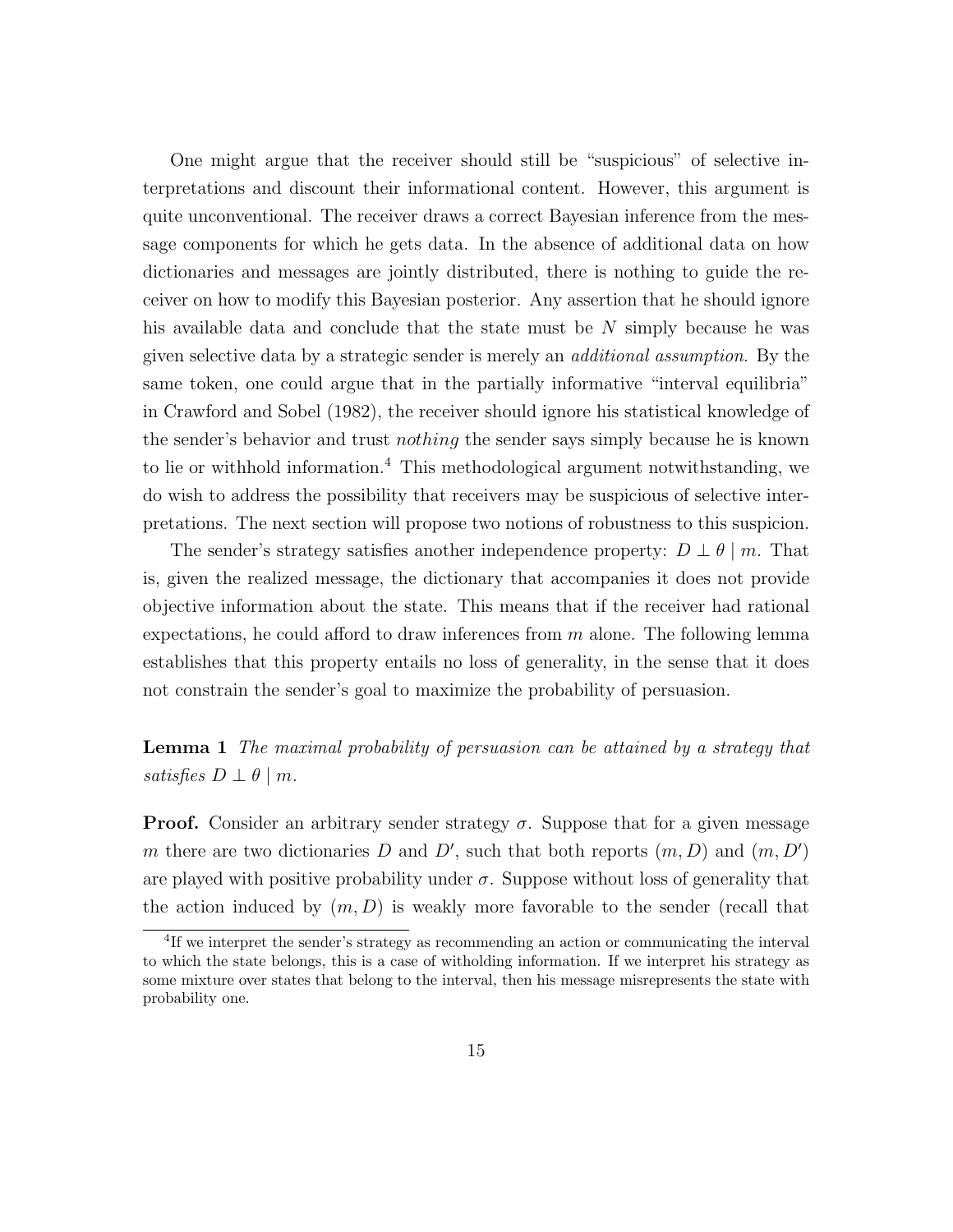the sender's preferences are state-independent). Consider a deviation that replaces  $(m, D')$  with  $(m, D)$ . Since the deviation does not change the message strategy, it does not affect the receiver's reaction to any report  $(m'', D'') \neq (m, D)$ ; and by increasing the probability of  $(m, D)$ , it weakly increases the probability of persuasion. It follows that without loss of generality, we can assume that under the sender's strategy, every realized report m is accompanied by a *single* dictionary  $D_m$ . In particular, this means that D is independent of  $\theta$  conditional on  $m$ .

This lemma substantiates the three-player interpretation of our model that was described at the end of Section 2, since a distinct interpreter would only be able to condition D on m.

#### Externality between reports

The sender's strategy in Example 2.1 has a notable feature: In every report  $(m, D)$ that is played in state  $N$ , the pattern that  $D$  highlights does not appear in any other message that is played in  $N$ . In contrast, recall that in Example 1.1, if the message  $m = (1, 1, 1)$  that is played in state N is accompanied by the dictionary  $D = \{3\},\$ the pattern that D highlights (namely,  $m_3 = 1$ ) appears in another message that is played in the same state,  $m' = (0, 0, 1)$ .

This type of "*externality between reports*" complicates the analysis of our model. Nevertheless, our first result establishes that when solving the sender's problem, we can restrict attention to strategies that do not exhibit it - at least when restricting attention to persuasive reports in state N.

Fix a sender's strategy  $\sigma$ . Let  $\mathcal{B}_{\sigma}$  be the set of reports  $(m, D)$  that are played with positive probability in  $\theta = N$  and persuade the receiver. That is,

$$
\mathcal{B}_{\sigma} = \left\{ (m, D) \mid \sigma(m, D \mid \theta = N) > 0 \text{ and } \rho_{\sigma}(m, D) \ge \frac{1 - \pi}{\pi} \right\}
$$

**Proposition 1** For every sender strategy  $\sigma$ , there exists a strategy  $\sigma'$  with the following properties: (i) the probability that the receiver chooses y in each state is at least as high as under  $\sigma$ , and (ii)  $m'_D \neq m_D$  for every pair of distinct reports  $(m, D), (m', D') \in \mathcal{B}_{\sigma'}$ .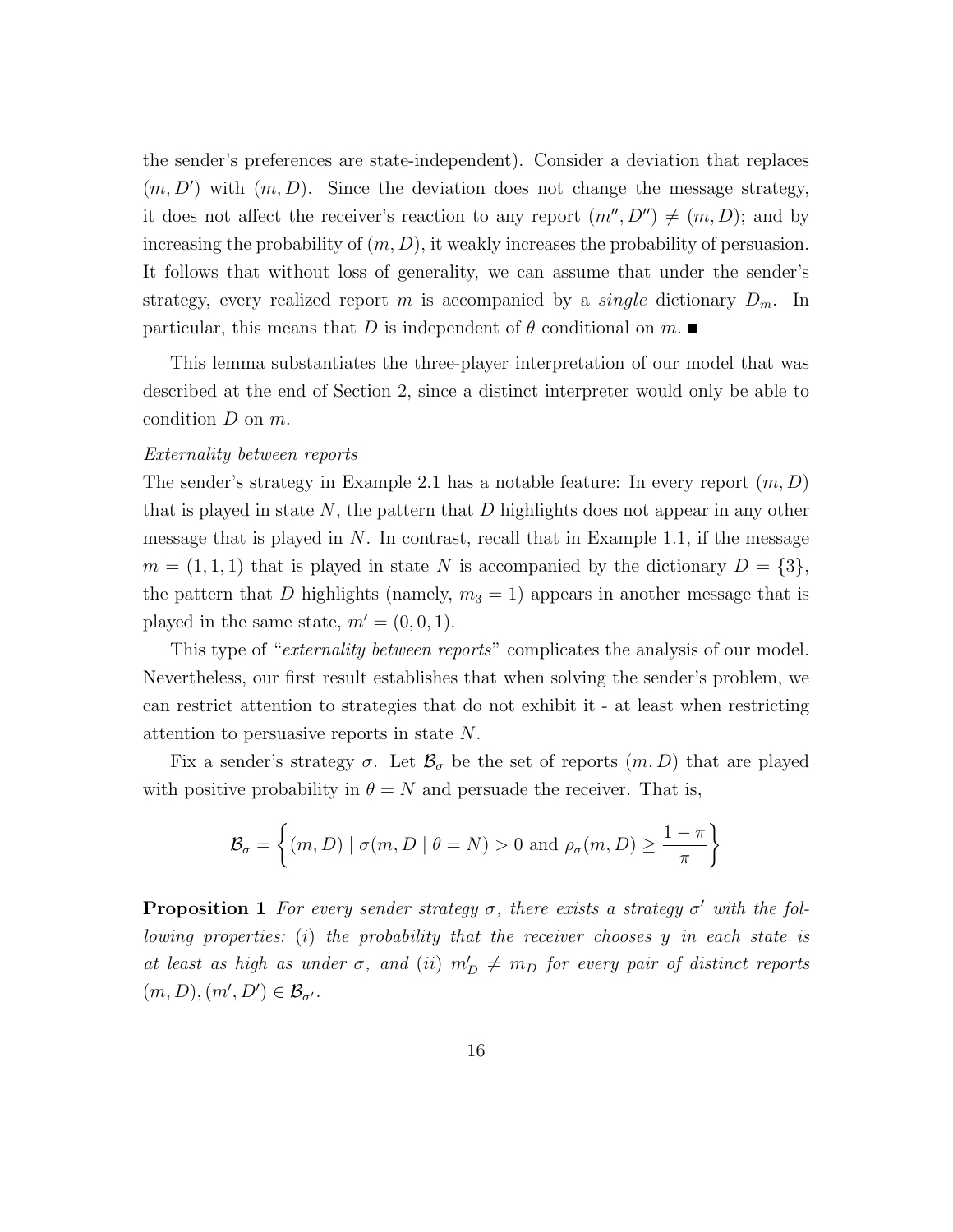Our proof employs a two-stage algorithm. In the first stage, we replace "redundant dictionaries". We list the reports in  $\mathcal{B}_{\sigma}$  according to an arbitrary ordering. Then, starting with the report  $(m, D)$  at the top of the ordering, we identify messages m' down the list such that  $m'_D = m_D$ . We then replace the dictionaries that accompany these messages with D. Setting aside the top report and all the reports that were subjected to this replacement, we continue in the same manner with the remaining reports. At the end of the algorithm's first stage,  $\mathcal{B}_{\sigma}$  is partitioned such that each cell consists of reports  $(m, D)$  with the same D and  $m_D$ .

In the second stage, we replace "redundant messages". We go up the list of reports and modify messages only, such that each cell in the above partition ends up consisting of a single report. (We may perform additional changes to the dictionaries that accompany messages in state Y, to ensure that probability that  $a = y$  in this state does not go down.) The particular order in which we make these changes enables us to handle the "externality between reports".

Our subsequent analysis makes use of the following concept.

**Definition 1** For a given a strategy  $\sigma$ , a message m' is said to **justify** the report  $(m, D) \in \mathcal{B}_{\sigma}$  if: (i)  $\sigma(m \mid \theta = Y) > 0$ , and (ii)  $m'_D = m_D$ .

In other words, what helps persuade the receiver to choose  $y$  when he gets the report  $(m, D)$  is that the pattern highlighted by D appears in some messages  $m'$  that are played with sufficient frequency in state Y .

Proposition 1 is particularly useful because it places restrictions on the family of reports that any given message can justify. This is captured by the following corollaries.

**Corollary** 1 Let  $(m, D), (m', D') \in \mathcal{B}_{\sigma}$ . If there is a message  $m^*$  that justifies both  $(m, D)$  and  $(m', D')$ , then  $D \not\subseteq D'$  and  $D' \not\subseteq D$ .

**Corollary 2** The number of reports that any message justifies is at most  $\binom{K}{\lfloor K/2 \rfloor}$ .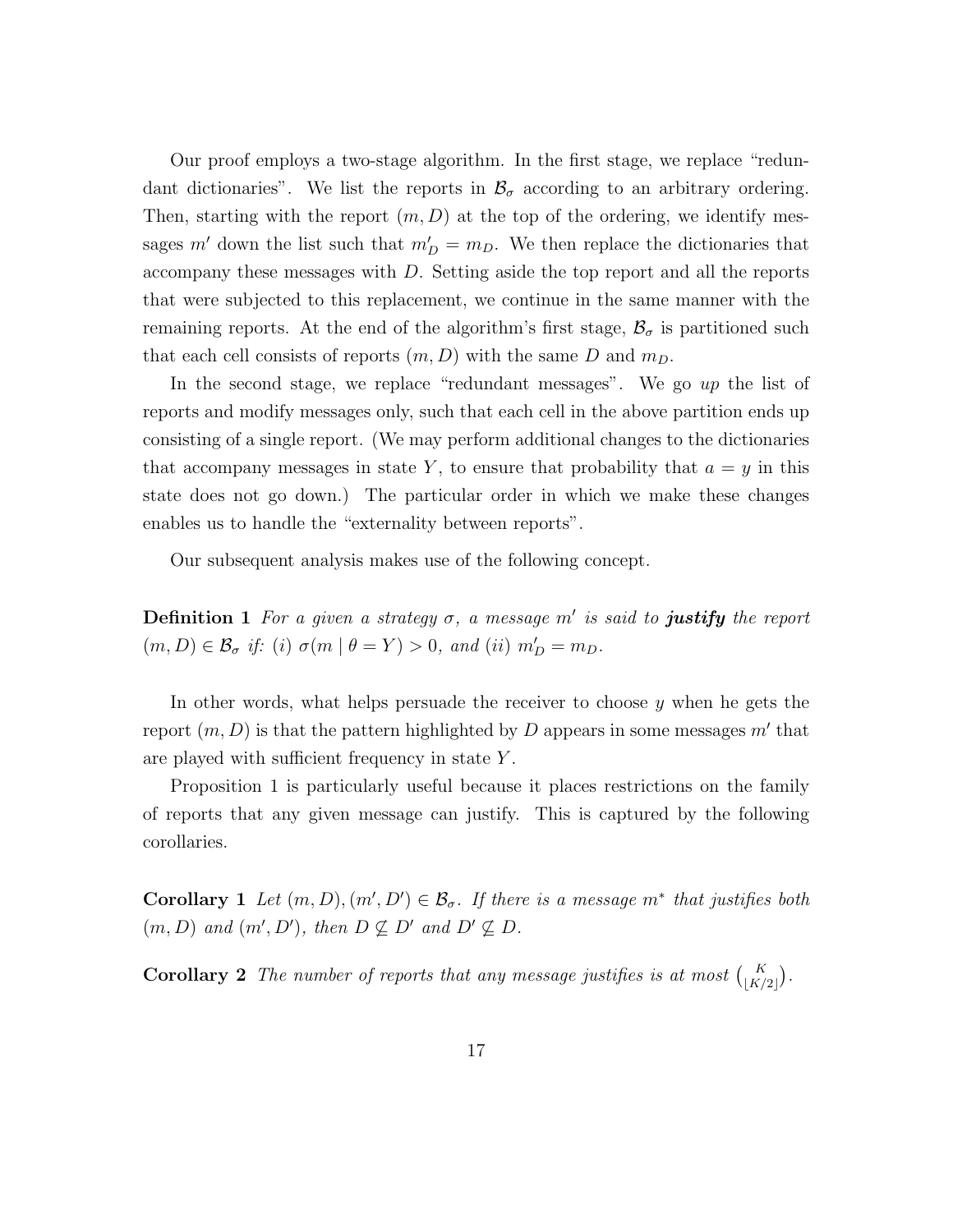Corollary 1 says that the set of dictionaries that appear in reports that are justified by a given message  $m^*$  constitutes an *anti-chain* - i.e., no dictionary in this set contains another. Corollary 2 then invokes Sperner's Theorem. This fundamental result in extremal combinatorics states that the largest anti-chain over  $\{1, 2, \ldots, K\}$ is the collection of all subsets of size  $|K/2|$ .

We are now ready to state the main result of this section. The result makes use of the following notation, which will also serve us in later sections:

$$
S = \begin{pmatrix} K \\ \lfloor K/2 \rfloor \end{pmatrix}
$$
  

$$
\mathcal{B}^* = \left\{ (m, D) \mid m_k = \mathbf{1}(k \in D) ; |D| = \left\lfloor \frac{K}{2} \right\rfloor \right\}
$$

Note that  $|\mathcal{B}^*| = S$ .

**Theorem 1** The maximal probability of persuasion is  $min\{1, \pi(1+S)\}\$ . It can be implemented by the following strategy:

$$
\sigma((1, ..., 1), D \mid \theta = Y) = \frac{1}{S} \text{ for every } D \text{ for which } |D| = \left\lfloor \frac{K}{2} \right\rfloor
$$

$$
\sigma(m, D \mid \theta = N) = \min\{\frac{1}{S}, \frac{\pi}{1 - \pi}\} \text{ for every } (m, D) \in \mathcal{B}^*
$$

$$
\sigma((0, ..., 0), D \mid \theta = N) = \max\{0, \frac{1}{S} - \frac{\pi}{1 - \pi}\} \text{ for every } D \text{ for which } |D| = \left\lfloor \frac{K}{2} \right\rfloor
$$

Furthermore, when  $\pi \geq 1/(1+S)$ , this strategy is time-consistent and attains full persuasion.

The strategy that implements the maximal probability of persuasion generalizes Example 2.1. In state  $Y$ , the sender sends a single message, which we conveniently select to be  $(1, ..., 1)$ . Each of the components of this message can therefore be regarded as "good news". What happens in state N depends on the relation between the prior  $\pi$  and the number S, which depends on K. Suppose K is even, for the sake of the argument. If  $\pi \geq 1/(1+S)$ , the sender randomizes uniformly over  $\mathcal{B}^*$ ,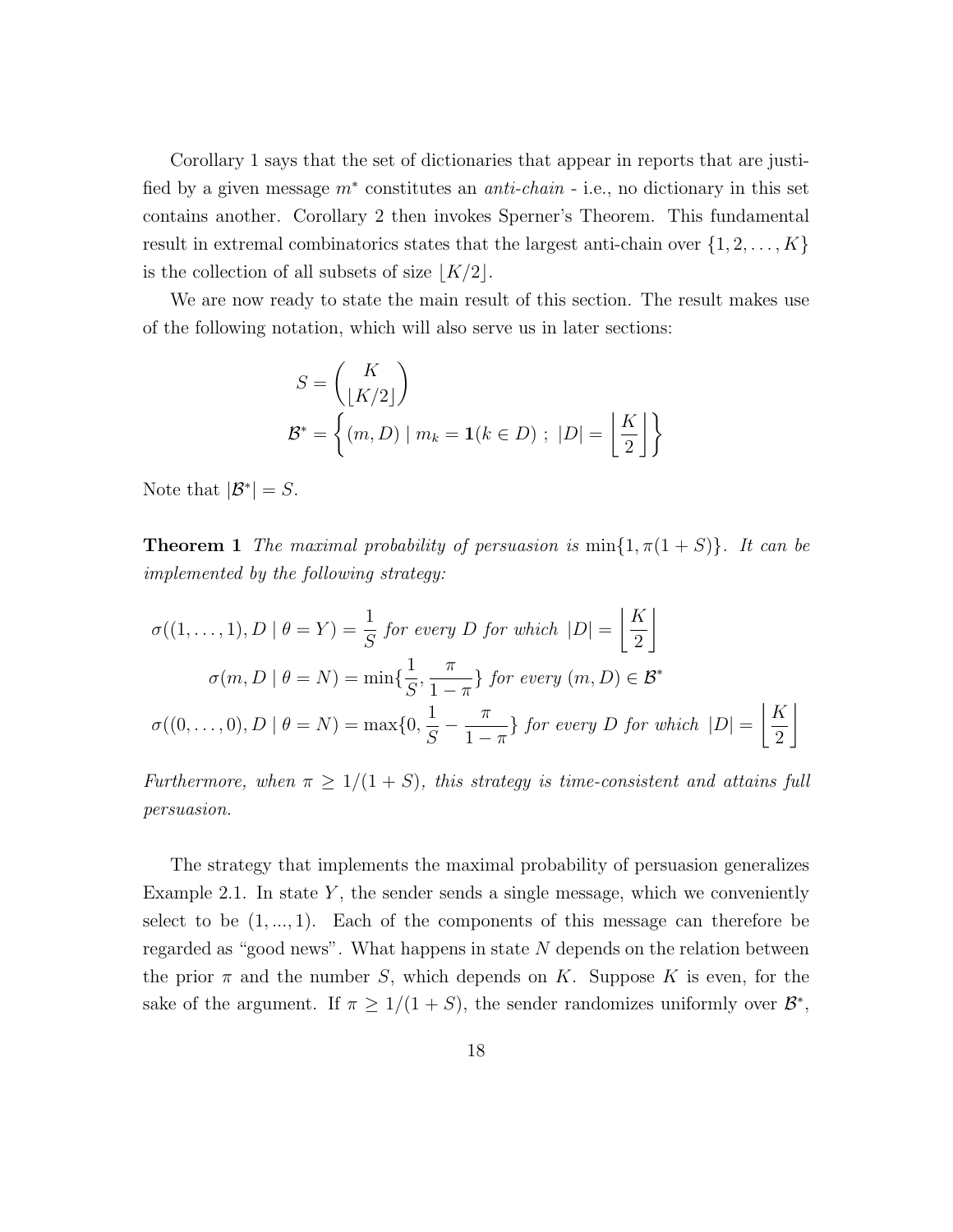which is the set of all reports in which the message consists of an equal number of 1's ("good news") and 0's ("bad news"), and the dictionary interprets only the good news. If  $\pi < 1/(1+S)$ , each of these reports is played with probability  $1/S$ , and the remaining probability is allocated to the message  $(0, ..., 0)$  - i.e. all "bad news".

Unlike the case of the "mixed" messages in  $\mathcal{B}^*$ , there is considerable freedom in selecting the dictionaries that accompany the "pure" messages  $(1, ..., 1)$  and  $(0, ..., 0)$ . Our construction has the property that  $(\sigma(D \mid m = (1, ..., 1))$  and  $(\sigma(D \mid m =$  $(0, ..., 0)$  are both the same as the distribution over D conditional on  $\mathcal{B}^*$ . Consequently, the strategy satisfies the independence property  $D \perp \theta$  (on top of the property  $D \perp \theta \mid m$  that was established by Lemma 1). Thus, even if the receiver attempted to draw inferences from  $D$ , he would be unable to learn anything about  $\theta$  from the realization of D itself.

As to the question of how large dictionaries should be (discussed in the context of Example 2.1), note that the sender's optimal strategy makes use of dictionaries that interprets exactly half of the message components.

Let us examine the receiver's reaction to various realized reports under the sender's strategy. When he confronts the message  $(0, \ldots, 0)$ , each of the dictionaries that accompany it interprets some "bad news", and the receiver learns that  $\theta = N$ for sure. In contrast, every other realization of  $(m, D)$  satisfies  $m_k = 1$  for all  $k \in D$ . The receiver thus learns that the probability of  $m_D$  conditional on  $\theta = Y$  is one, while the probability of  $m_D$  conditional on  $\theta = N$  is  $\min\{1/S, \pi/(1-\pi)\}\)$ . The receiver's subjective likelihood ratio of  $(m, D)$  is

$$
\rho_{\sigma}(m, D) = \frac{1}{\min\{\frac{1}{S}, \frac{\pi}{1-\pi}\}}
$$

which is, by definition, weakly above  $(1 - \pi)/\pi$  and therefore persuasive.

A receiver with rational expectations would realize that the "mixed" messages in  $\mathcal{B}^*$  only occur in state N. However, our receiver can only draw inferences from message components that the sender interprets for him. Since the sender only interprets persuasive patterns, he manages to convey a false sense that the mixed message is actually good news. Moreover, as K gets large, each  $(m, D) \in \mathcal{B}^*$  identifies a distinct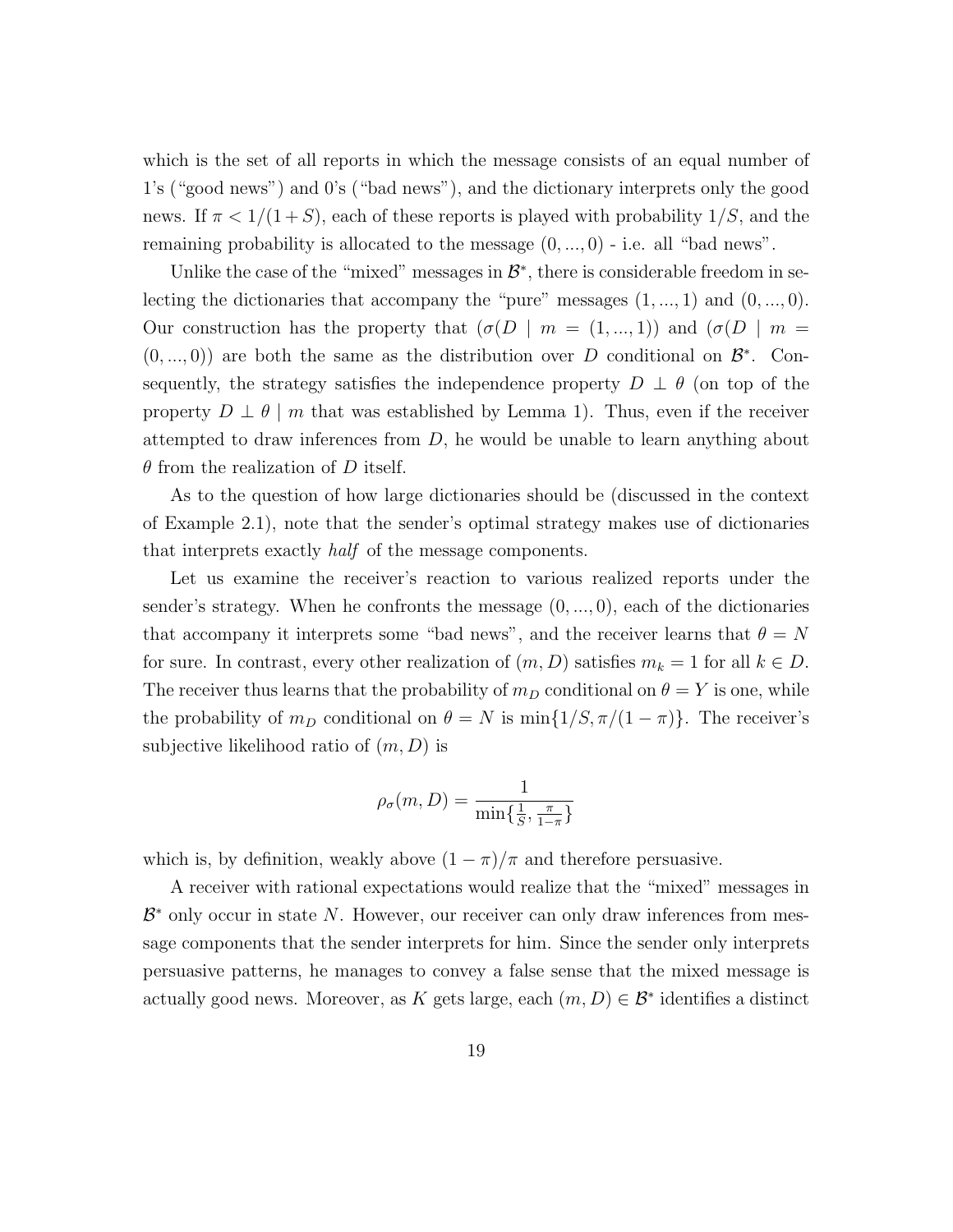pattern that becomes increasingly rare in state N while occurring with probability one in state Y. Therefore, even when  $\pi$  is quite small and even if  $\mathcal{B}^*$  is played with high probability in state N, the receiver will be persuaded by the reports in  $\mathcal{B}^*$ .

When  $\pi \geq 1/(1+S)$ , the sender can attain full persuasion. This means that the sender's strategy is *time-consistent*: Since the receiver plays  $a = y$  after every report, the sender would not want to deviate from any realized report even if he could. In other words, the assumption that the sender has commitment power is not required in this range of parameters.

Theorem 1 assumes an unrestricted domain of feasible dictionaries. The proof of Theorem 1 makes the result easily extendible to restricted domains.

**Remark 2** Let  $D$  be the set of feasible dictionaries. Let  $D^* \subseteq D$  be an anti-chain, such that every  $\mathcal{D}' \subseteq \mathcal{D}$  with  $|\mathcal{D}'| > |\mathcal{D}^*|$  is not an anti-chain. Then, the maximal probability of persuasion is  $\min\{1, \pi(1+|\mathcal{D}^*|)\}.$ 

In particular, when the feasible set of dictionaries is the set of all *singletons*, the maximal probability of persuasion is max $\{1, \pi(1 + K)\}.$ 

### 4 Suspicion of Selective Interpretations

In our discussion of Theorem 1, we raised the concern that the receiver may try to infer the state from the dictionary the sender provides. The sender strategy we presented in the theorem's statement addressed this concern, in the sense that it satisfied the independence property  $D \perp \theta$ .

However, one may argue that even this feature would not quell the receiver's suspicion regarding the *selectiveness* of the provided dictionary. That is, the receiver may view the mere neglect of message components as a signal that the state is N (even though the state-contingent distribution over dictionaries offers no basis for this suspicion). In this section we present two modifications of our model that tackle this problem. In both cases, we show that full persuasion is attainable for a large range of parameters  $\pi, K$ , albeit smaller than in Theorem 1.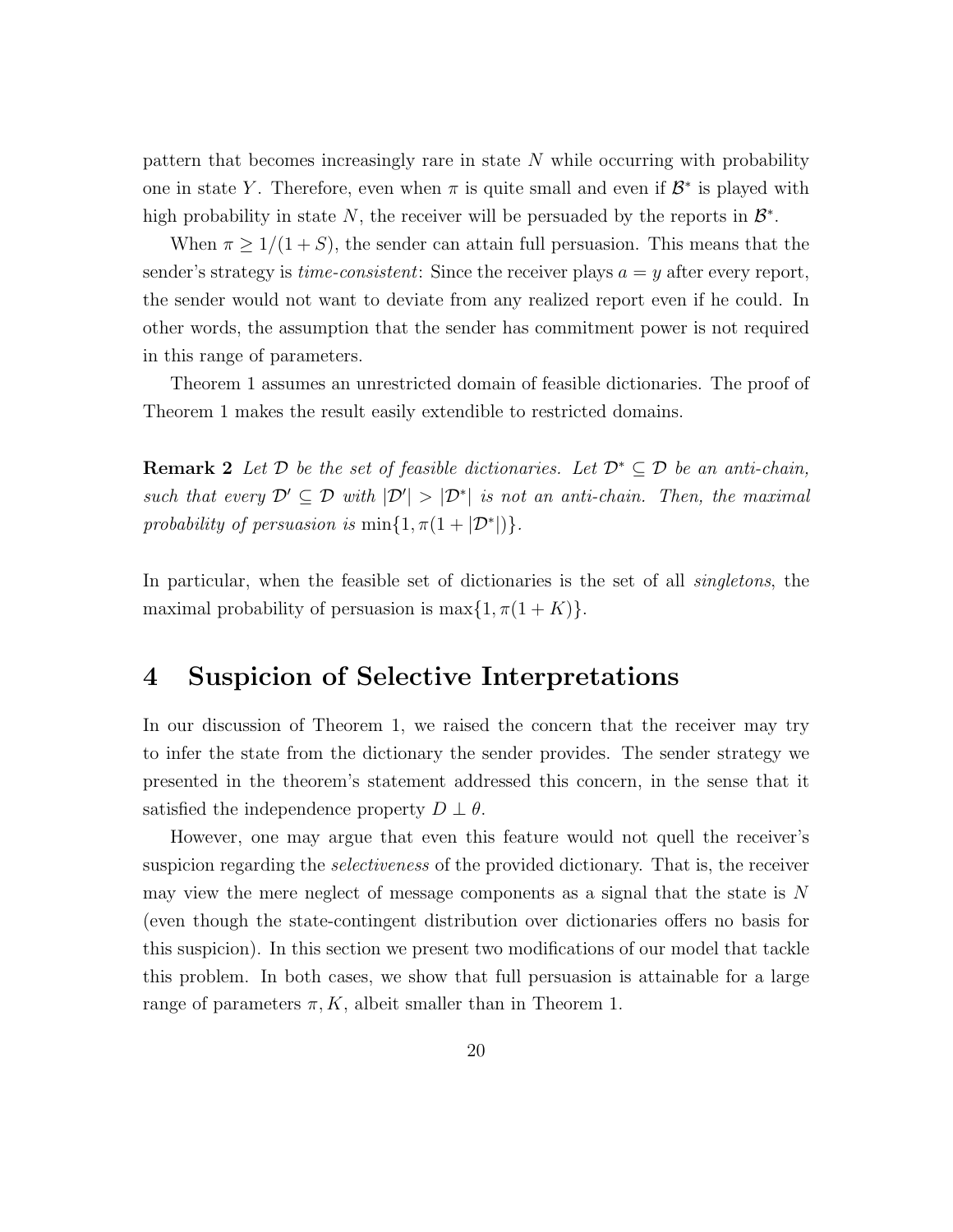#### 4.1 Benevolent Selectiveness

Even if the sender's interests were fully aligned with the receiver's, it would be reasonable for him to refrain from interpreting all message components. To see why, let  $K = 2$  and suppose that the message strategy is as follows:  $m = (1, 1)$  with certainty in state Y, whereas  $m = (0,0)$  and  $m = (1,1)$  with equal probability in state N. Because  $m_1$  and  $m_2$  are fully correlated, the small dictionary  $\{1\}$  induces the same receiver beliefs as the full dictionary  $\{1, 2\}$ . If the smaller dictionary is less costly to provide, a benevolent sender would use it (recall that D must be nonempty). In this case, the receiver would not be suspicious of the sender simply for providing a small dictionary.

To capture this idea, we modify our model by introducing an intrinsic preference for smaller dictionaries. Specifically, we assume that the sender has lexicographic preferences. His primary criterion is to maximize the probability that the receiver plays y. However, if he can induce the same receiver behavior with two alternative dictionaries D and D' such that  $|D'| < |D|$ , he prefers D' to D. In addition, we impose a refinement of the set of permissible sender strategies, which is based on a hypothetical benevolent sender. Such a sender has lexicographic preferences, too: His primary criterion is to maximize the receiver's payoff; his secondary criterion is to minimize  $|D|$ . Refer to this hypothetical sender as type H; whereas our real sender will be referred to as type R.

**Definition 2** The strategy  $(\sigma(m, D \mid \theta))$  is **robust** if it satisfies the following properties:

(i)  $D \perp \theta$  and  $D \perp \theta \mid m$ .

(ii) Given  $(\sigma(m \mid \theta))$ , the interpretation strategy  $(\sigma(D \mid m))$  prescribes, for each m, lexicographically optimal dictionaries for a type-R sender.

(iii) Given  $(\sigma(m \mid \theta))$ , there is an interpretation strategy  $(\sigma'(D \mid m))$  that prescribes, for each m, lexicographically optimal dictionaries for a type-H sender, such that  $\sigma'(D) \equiv \sigma(D).$ 

Condition  $(i)$  imposes the independence requirements we have already encoun-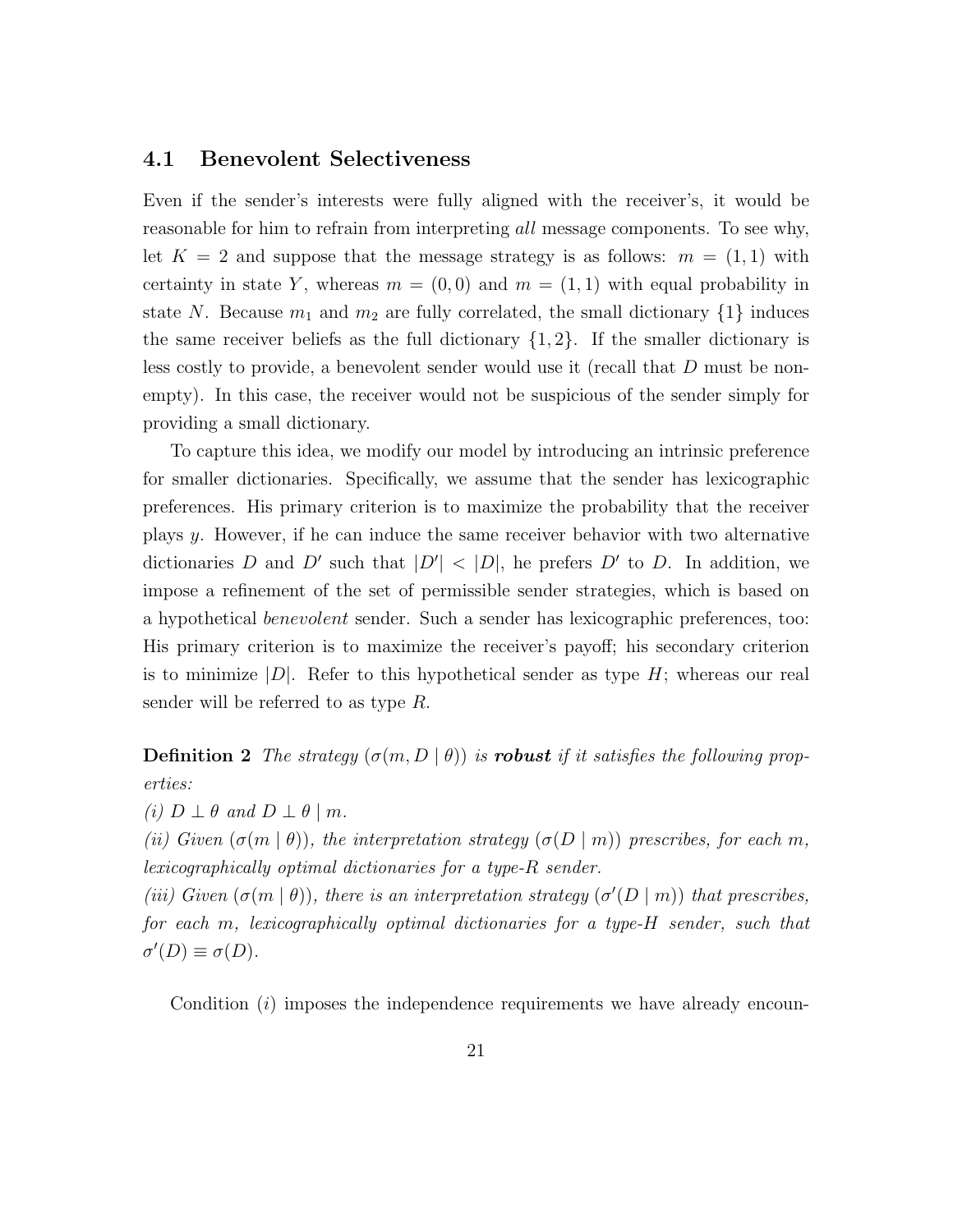tered in Section 3. Condition  $(ii)$  was redundant in Section 3 because we focused on optimal sender strategies anyhow. Here, it also means that the sender always uses the smallest dictionary that attains a given outcome. Finally, condition  $(iii)$  requires that if the dictionaries were chosen by the benevolent sender type  $H$ , their marginal distribution could be the same. From this point of view, the receiver is less likely to be suspicious of selective interpretations, because he can reconcile their use with the existence of a benevolent interpreter having a lexicographically secondary preference for small dictionaries.

In what follows, we conveniently assume that the receiver always breaks ties in favor of a type- $R$  sender.

**Proposition 2** Full persuasion is attainable with a robust strategy if and only if  $\pi \geq 1/(1+K).$ 

Thus, requiring the sender's strategy to be robust in the sense of Definition 2 restricts his ability to attain full persuasion, because it effectively eliminates the use of non-singleton dictionaries.

#### 4.2 Full-Coverage Dictionaries

In this subsection we use a different line of attack to address the selective-interpretation problem. Here, we assume that the sender is obliged to present statistical data about all message components. However, he is allowed to present the data in two separate chunks. As before, a dictionary is represented by a non-empty subset  $D \subseteq \{1, ..., K\}$ . Yet this now means that the sender provides two datasets, formalized as two collections of conditional probabilities:  $(\Pr(m_D \mid \theta))$  as well as the  $(\Pr(m_{D^c} \mid \theta))$ , where  $D^c = \{1, ..., K\} \backslash D$ . We refer to this form of data provision as full-coverage dictionaries.

How does the receiver extrapolate a belief from the two datasets? We make the mild assumption that his subjective belief  $\widetilde{\Pr}(m, D | \theta)$  satisfies

$$
\Pr(m_D \mid \theta) \cdot \Pr(m_{D^c} \mid \theta) \le \widetilde{\Pr}(m, D \mid \theta) \le \max\{\Pr(m_D \mid \theta), \Pr(m_{D^c} \mid \theta)\} \tag{4}
$$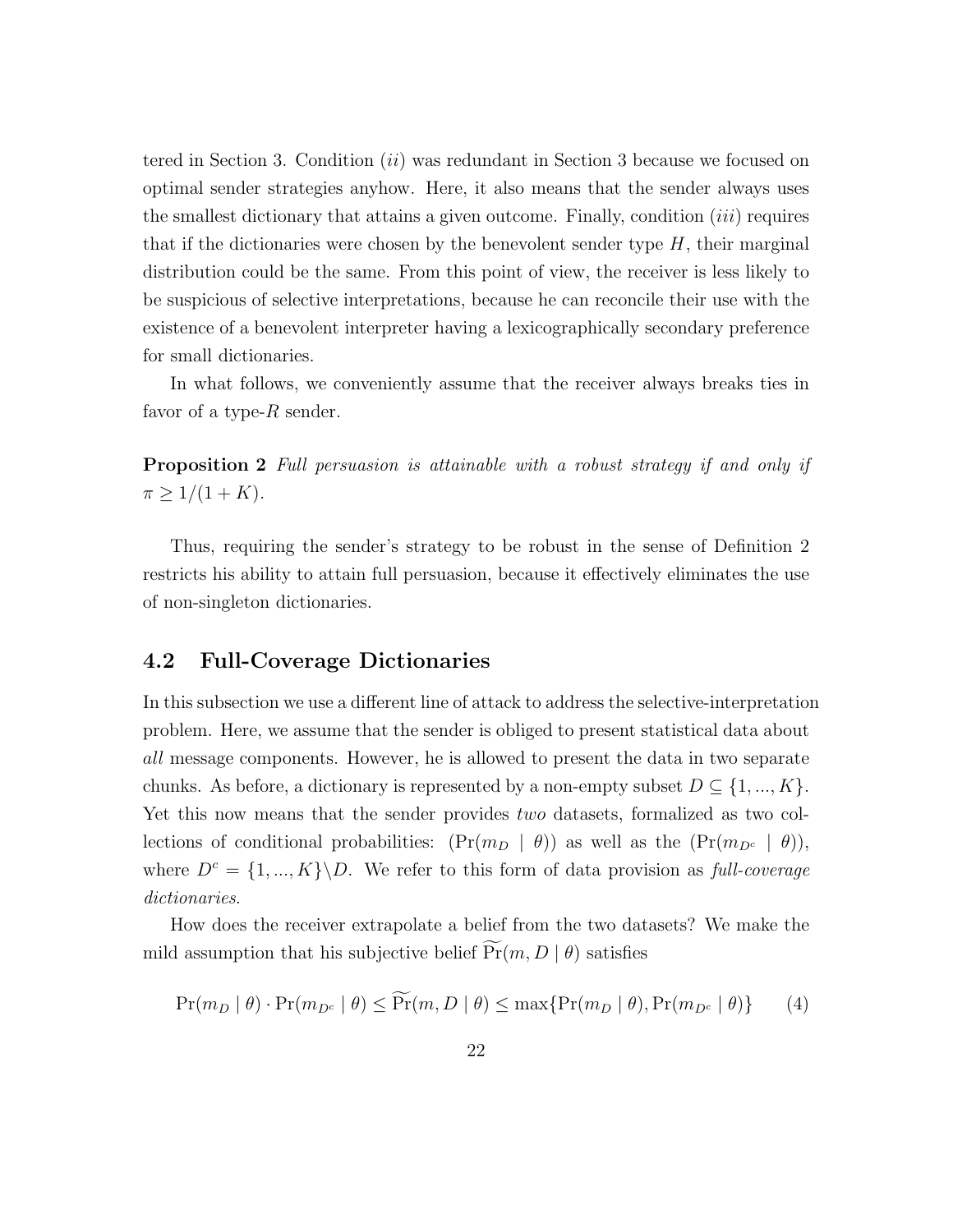The upper bound given by the R.H.S reflects an assumption that  $m_{D^c}$  is uninformative of  $\theta$  given  $m_D$ , or vice versa - i.e., the two parts of m are perfectly correlated given the state. The lower bound given by the L.H.S reflects an assumption that these two parts are independent conditional on the state.

**Proposition 3** Let  $K > 2$ . Then, the sender can attain full persuasion with fullcoverage dictionaries whenever

$$
\pi\geq \frac{4}{4+S}
$$

Thus, although the sender is forced to provide data about *all* message components, his ability to present the data in two "installments" enables him to attain full persuasion for a large range of parameters. Moreover, the strategy we construct in the proof satisfies the familiar independence properties  $D \perp \theta$  and  $D \perp \theta \mid m$ . Finally, the result relies on the relatively weak condition (4) on how the receiver extrapolates a belief from the two separate datasets he receives. Note that Proposition 3 only provides a sufficient condition for full persuasion. Finding a necessary condition is an open problem.

To illustrate the basic idea of the construction, let  $K = 4$ . In state Y, there is perfect correlation among all message components. The objective correlation is weaker in state N. Specifically, only the messages  $(1, 1, 1, 1)$  and  $(0, 0, 0, 0)$  are played in Y, whereas all messages containing exactly two 1's are played in  $N$ . Thus, patterns like  $(*, 1, 1, *)$  or  $(0, *, *, 0)$  are considerably more likely in Y than in N. By accompanying the message  $(0, 1, 1, 0)$  with two datasets that separately highlight these two patterns, the sender can manipulate the receiver's likelihood ratio.

This subsection also illustrates that the form a dictionary can affect the sender's ability to persuade the receiver. This reinforces a point we made in Section 2: Our concept of "selective interpretation" is richer than what the "selective message redaction" metaphor might suggest.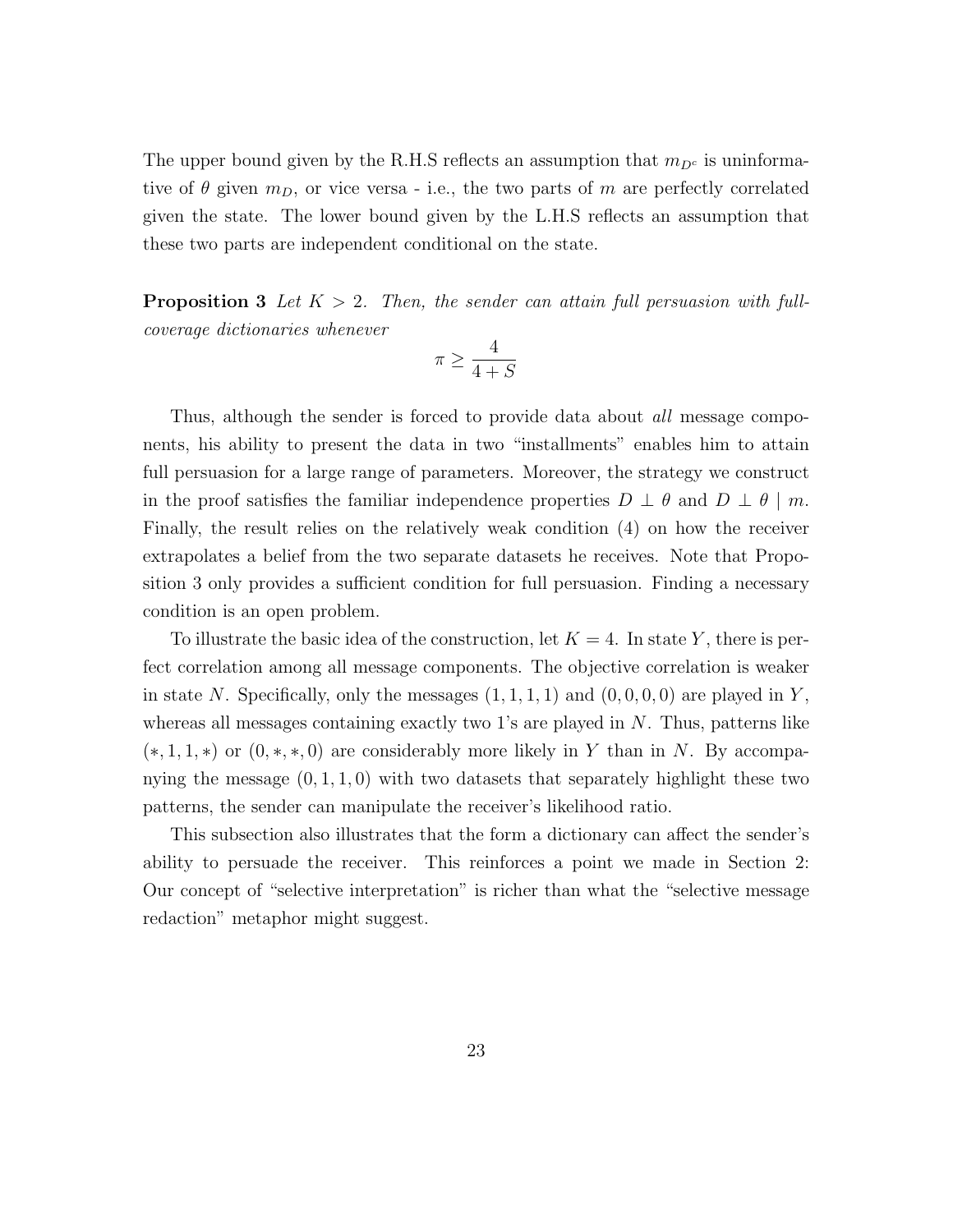### 5 Richer Dictionaries

In this section we follow up on the final paragraph of the previous section. So far, we have assumed that dictionaries provide data about the joint distribution of a collection of message components conditional on  $\theta$ . However, statistical data can involve other combinations of marginal and conditional distributions, with implications for the sender's ability to persuade the receiver.

The following  $K = 2$  example illustrates this idea. Let p denote the joint distribution over  $(\theta, m)$  that is induced by the prior over  $\theta$  and the sender's strategy. There are three feasible dictionaries:  $D_1$  gives access to the conditional distribution  $(p(m_1 | \theta))$ ;  $D_2$  gives access to the conditional distribution  $(p(m_2 | \theta))$ ; and  $D_3$  gives access to the marginal distribution  $(p(m_1))$  as well as the conditional distribution  $(p(m_2 | \theta, m_1))$ . It does not contain data about how  $m_1$  varies with  $\theta$ .

The dictionaries  $D_1$  and  $D_2$  are familiar from Section 2; we apply the same belief-formation rule (1) for the receiver as in Section 2. However,  $D_3$  is different because it provides two datasets. We assume that the receiver extrapolates a belief using the maximum entropy principle - i.e., his belief over  $(\theta, m_1, m_2)$  maximizes (Shannon) entropy subject to the constraint that it is consistent with the marginal and conditional distributions he has learned. This principle has a rich tradition in AI (dating back to Jaynes (1957)). Spiegler (2018) has recently applied it in a similar context of games with players who extrapolate a belief from partial data. In the model of Section 4.2, the principle induces the L.H.S of (4). In the present context, the receiver's subjective distribution over messages conditional on the state, given  $D_3$ , is  $Pr(m_1, m_2 | \theta) = p(m_1)p(m_2 | \theta, m_1).$ 

Consider the following sender strategy:

| State $Y$ | State $N$ |                      |          |       |                 |
|-----------|-----------|----------------------|----------|-------|-----------------|
| $m$       | $D$       | $\Pr(m, D   Y)$      | $m$      | $D$   | $\Pr(m, D   Y)$ |
| $(1, 1)$  | $D_3$     | $\varepsilon$        | $(1, 1)$ | $D_3$ | $\alpha$        |
| $(0, 0)$  | $D_2$     | $1 - \varepsilon$    | $(1, 0)$ | $D_2$ | $\beta$         |
| $(0, 1)$  | $D_1$     | $1 - \alpha - \beta$ |          |       |                 |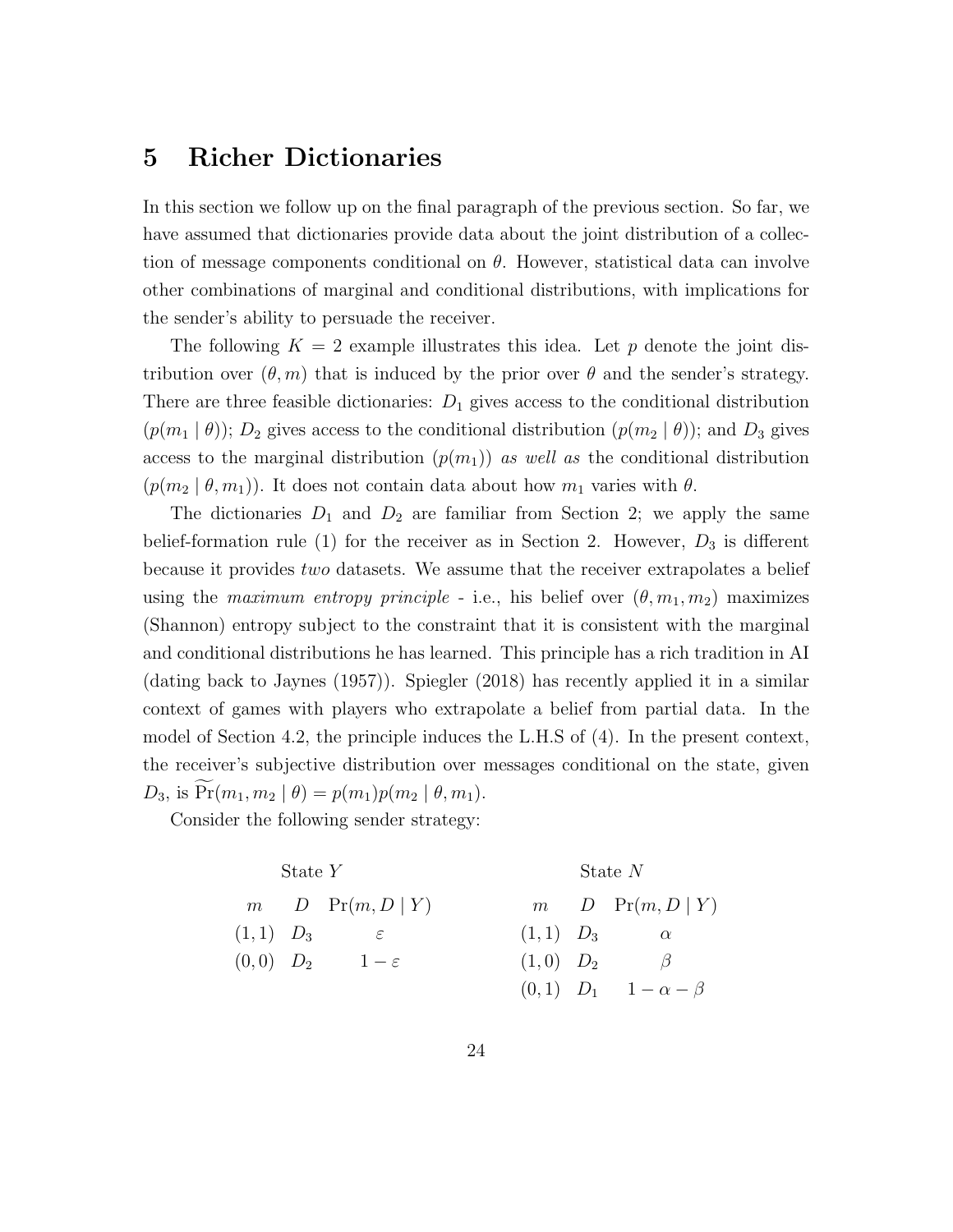**Proposition 4** For every  $\pi > \frac{1}{10} (5 -$ √  $\overline{5}$ , there exist  $\alpha, \beta, \varepsilon \in (0,1)$  such that the sender attains full persuasion with the above strategy.

Proof. Let us calculate the receiver's likelihood ratio for each report. Consider the report  $((1, 1), D_3)$ . Our definition of the receiver's posterior belief given the dictionary  $D_3$  implies the following likelihood ratio:

$$
\frac{p(m_1 = 1)p(m_2 = 1 | \theta = Y, m_1 = 1)}{p(m_1 = 1)p(m_2 = 1 | \theta = N, m_1 = 1)} = \frac{1}{\frac{\alpha}{\alpha + \beta}} = \frac{\alpha + \beta}{\alpha}
$$

Next, consider the reports  $((0,0), D_2)$  and  $((1,0), D_2)$ . Since  $D_2$  only interprets  $m_2$ , both reports induce the same subjective likelihood ratio:

$$
\frac{p(m_2 = 0 | \theta = Y)}{p(m_2 = 0 | \theta = N)} = \frac{1 - \varepsilon}{\beta}
$$

Finally, consider the report  $(0, D_1)$ . Since  $D_1$  only interprets  $m_1$ , this report induces the subjective likelihood ratio

$$
\frac{p(m_1 = 0 | \theta = Y)}{p(m_1 = 0 | \theta = N)} = \frac{1 - \varepsilon}{1 - \alpha - \beta}
$$

In order to attain full persuasion, the three likelihood ratios must all be weakly greater than  $(1 - \pi)/\pi$ . A straightforward calculation establishes that whenever  $\pi > \frac{1}{10} (5 - \sqrt{5})$ , we can find  $\alpha, \beta, \varepsilon$  that will satisfy these three inequalities. In particular,  $\varepsilon$  will be arbitrarily small.

Compare this finding with the result of Section 3. Given our original specification of dictionaries, the sender can attain full persuasion if and only if  $\pi \geq \frac{1}{3}$  $\frac{1}{3}$ . This is higher than the threshold in Proposition 4. The general problem of optimal persuasion under the broader definition of dictionaries as collections of marginal and conditional distributions remains open.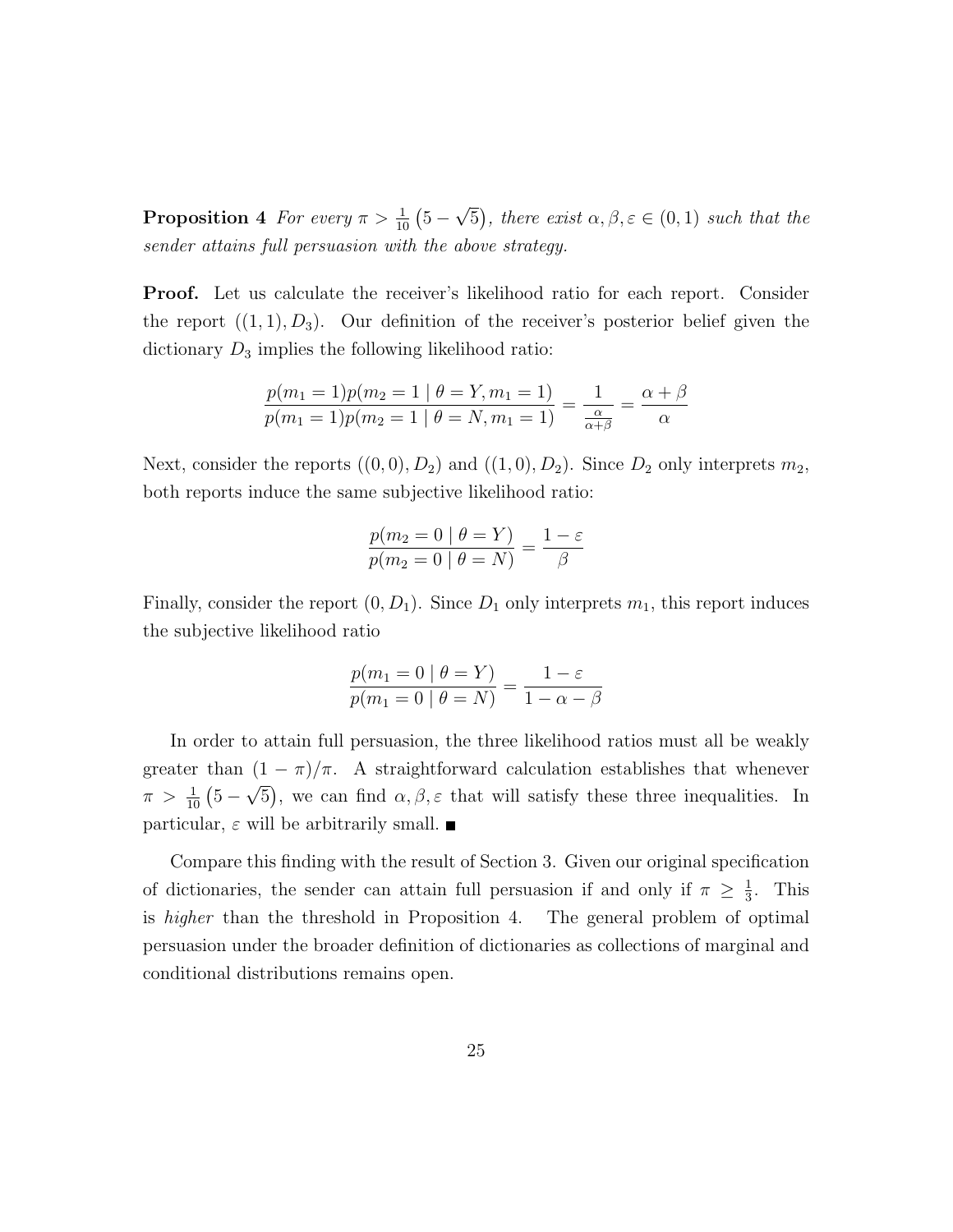### 6 An Adversarial Sender

In this section we revisit the basic model of Section 2 and modify the sender's preferences, such that the sender-receiver interaction becomes a zero-sum game: In state Y (N), the sender's payoff is 1 if the receiver plays n (y) and  $-1$  if he plays y  $(n)$ . Rescale the receiver's payoff function to be minus the sender's payoff. In what follows, we assume that the receiver always breaks ties in the sender's favor.

Consider the rational-expectations benchmark in this case. On one hand, the receiver can guarantee an expected payoff of at least  $\pi \cdot (-1) + (1 - \pi) \cdot 1 = 1 - 2\pi >$ 0 by always playing  $n$ . On the other hand, the sender can force the receiver to this expected payoff by playing the Kamenica-Gentzkow strategy. Therefore, by the Minimax Theorem, the sender's equilibrium payoff in the rational-expectations benchmark is exactly  $2\pi - 1 < 0$ . In contrast, the following result establishes that in our model, the sender can attain the maximal possible payoff of 1 under the same condition as in Theorem 1, whenever  $K \geq 3$ .

**Proposition 5** Let  $K \geq 3$ . Then, whenever  $\pi \geq 1/(1+S)$ , there is a strategy for the sender that induces a payoff of 1 with certainty.

**Proof.** Construct the following strategy. Let  $m_k \in \{0, 1\}$  for every k. In state Y, the sender plays  $m^* = (1, 1, ..., 1)$  with probability one and accompanies this message with the dictionary  $D = \{k\}$  for some arbitrary k. In state N, the sender assigns probability  $(1 - \gamma)/S$  to every  $(m, D)$  satisfying  $m_k = 1$  for exactly  $\lfloor K/2 \rfloor$ components k and  $D = \{k \mid m_k = 1\}$ , where  $\gamma$  is selected to be the unique solution of the equation

$$
\frac{1}{\gamma + \frac{1}{S}(1-\gamma)} = \frac{1-\pi}{\pi}
$$

The sender assigns the remaining probability  $\gamma$  to the message  $m^*$  and accompanies it with an arbitrary dictionary of size  $|K/2|$ . This is a feasible strategy whenever  $\gamma \in [0,1]$  or equivalently  $\pi \in [1/(1+S),\frac{1}{2}]$  $\frac{1}{2}$ .

By construction,  $\rho(m, D) = (1 - \pi)/\pi$  for every  $(m, D)$  that is played in state N,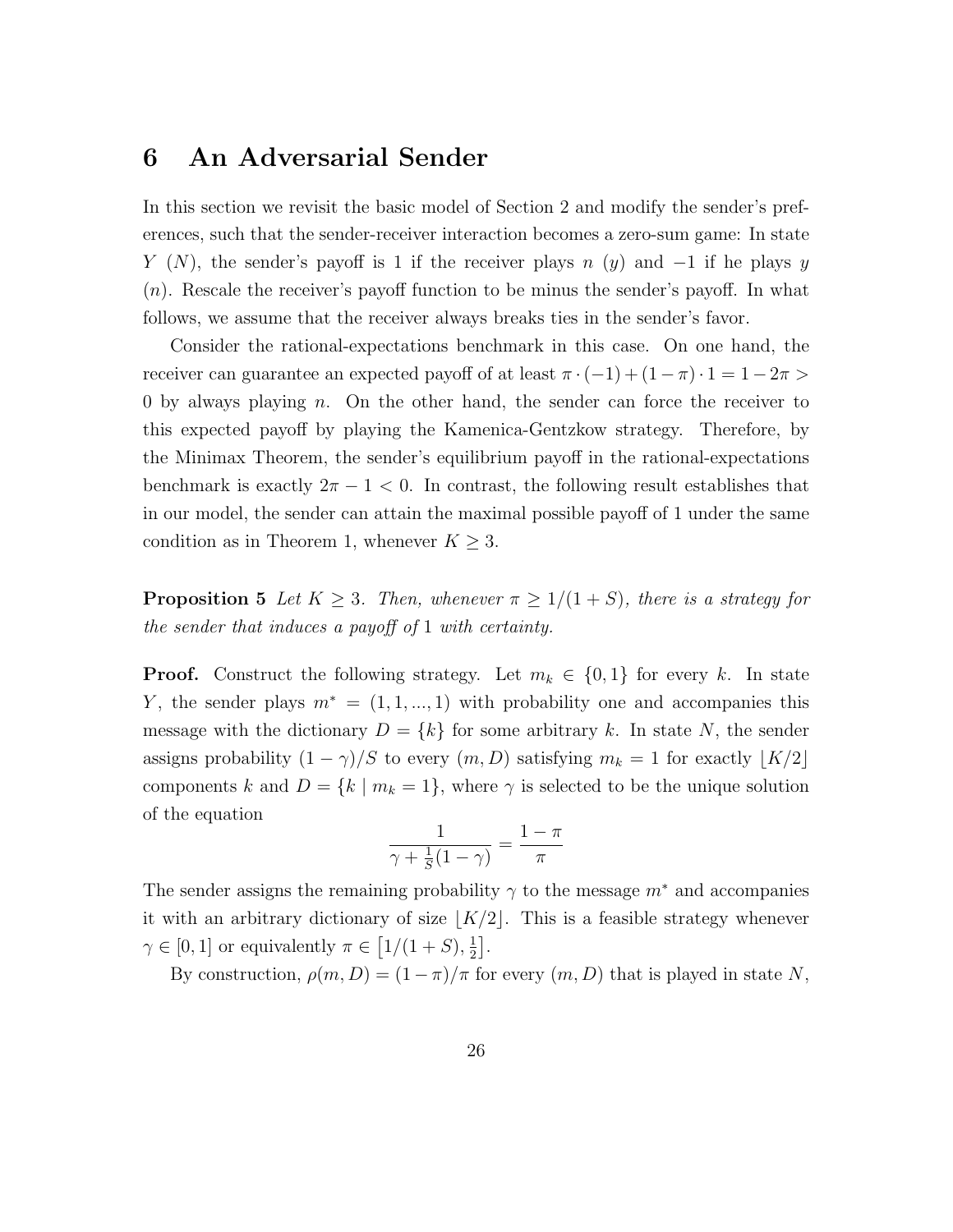whereas

$$
\rho(m^*, \{k\}) = \frac{1}{\gamma + \frac{1}{2}(1 - \gamma)} < \frac{1 - \pi}{\pi}
$$

As a result, the receiver plays y in state N and n in state Y, generating a payoff of 1 for the sender.

Thus, strategic interpretation can attain the sender's first-best even under maximal conflict of interests with the receiver. As in Section 3, this means that the commitment assumption is unnecessary.

However, the strategy we employed in the proof of this result violates two independence properties that we emphasized in Section 3:  $D \perp \theta$  and  $D \perp \theta$  | m. Let us now see how to fix this limitation when  $K \geq 3$  and  $\pi \geq 1/K$ . As before,  $m_k \in \{0,1\}$ for every k. Let  $e_k$  denote the message m for which  $m_k = 1$  and  $m_l = 0$  for all  $l \neq k$ . For every m, let  $-m$  denote the message m' for which  $m'_k = 1 - m_k$  for every k. Now consider the following sender strategy. In state  $Y$ , he randomizes uniformly over all  $(m, D)$  such that  $m = -e_k$  and  $D = \{k\}$  for some  $k = 1, ..., K$ . In state N, he randomizes uniformly over all  $(m, D)$  for which  $m = e_k$  and  $D = \{k\}$  for some  $k = 1,...K$ . It is easy to verify that  $\rho(m, D) \ge (1 - \pi)/\pi$  for every  $(m, D)$  that is played in N, while  $\rho(m, D) \le (1 - \pi)/\pi$  for every  $(m, D)$  that is played in Y, as long as  $\pi \geq 1/K$ .

The following result expands the set of parameters for which the sender's firstbest is attainable by a strategy that satisfies the two desiderata, making use of a more elaborate strategy.

**Proposition 6** Let  $K = 2L$  for some integer  $L > 1$ . Then, there is a strategy that satisfies  $D \perp \theta \mid m$  and  $D \perp \theta$  and attains the sender's first-best whenever

$$
\pi \ge \frac{1}{1 + \binom{L}{\lfloor L/2 \rfloor}}
$$

This result provides a sufficient condition for attaining the sender's first-best with a strategy that satisfies the two desiderata. The following table illustrates the strategy for  $K = 4$  (the strategy induces the sender-optimal action in each state, as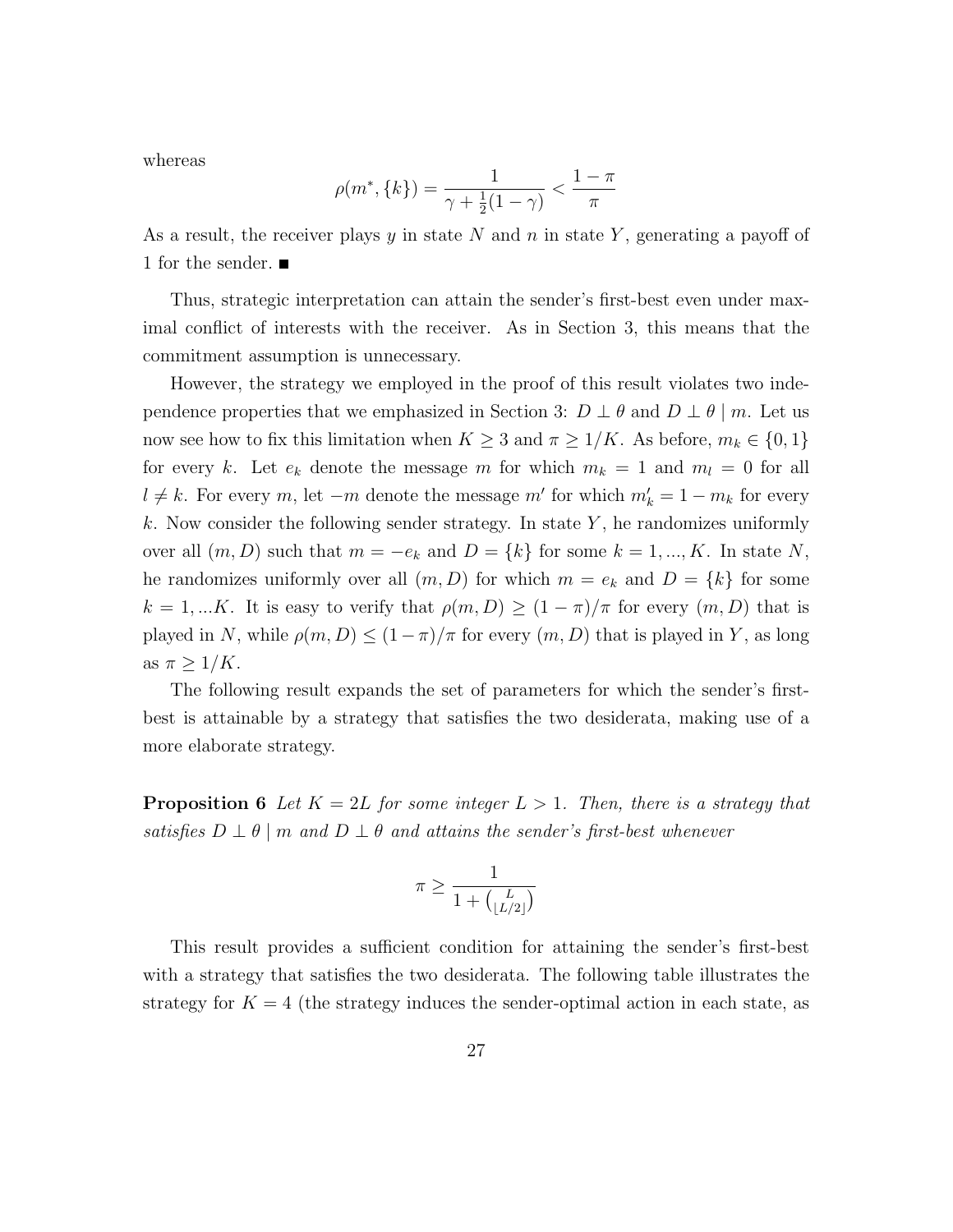long as  $\pi \geq \frac{1}{3}$  $\frac{1}{3}$ :

| State $Y$          |  |                        |                    | State $N$ |                    |  |
|--------------------|--|------------------------|--------------------|-----------|--------------------|--|
|                    |  | $m$ $D$ $Pr(m, D   Y)$ |                    |           | $m$ D Pr(m, D   Y) |  |
| $0011 \{1\}$       |  | 0.25                   | $1000 \{1\}$       |           | 0.25               |  |
| $0011 \quad \{2\}$ |  | 0.25                   | $0100 \quad \{2\}$ |           | 0.25               |  |
| $1100 \quad \{3\}$ |  | 0.25                   | $0010 \quad \{3\}$ |           | 0.25               |  |
| $1100 \quad \{4\}$ |  | 0.25                   | $0001 \quad \{4\}$ |           | 0.25               |  |

Finding a tight necessary condition remains an open problem.

### 7 Related Literature

Our paper joins a small literature on strategic communication that departs from the standard paradigm of rational expectations under a common prior. Levy et al. (2018) study a sender-receiver model in which the receiver exhibits "correlation neglect". Specifically, the sender submits multiple simultaneous signals and the receiver erroneously treats them as being conditionally independent. This belief distortion is related to the model of Section 4.2. In that variant on our basic model, the receiver does not learn the state-contingent correlation between  $m_D$  and  $m_{D<sup>c</sup>}$ . We allowed the receiver to hold a variety of beliefs regarding this correlation, including the possibility that they are conditionally independent, as in Levy et al. (2018). The reason that unlike Levy et al. (2018), the sender in our model can attain full persuasion is that he can tailor the data he gives the receiver to the submitted message.

Patil and Salant (2020) consider a receiver (a statistician) who estimates a parameter based on a random sample whose size is strategically determined by an informed sender. As in our model, the receiver has boundedly rational expectations in the sense that he makes no inferences from the sample size he gets.

Schwartzstein and Sunderam (2019) examine a persuasion game in which both parties observe a signal that is drawn from a state-dependent distribution. The receiver's non-rational expectations are captured by the assumption that the sender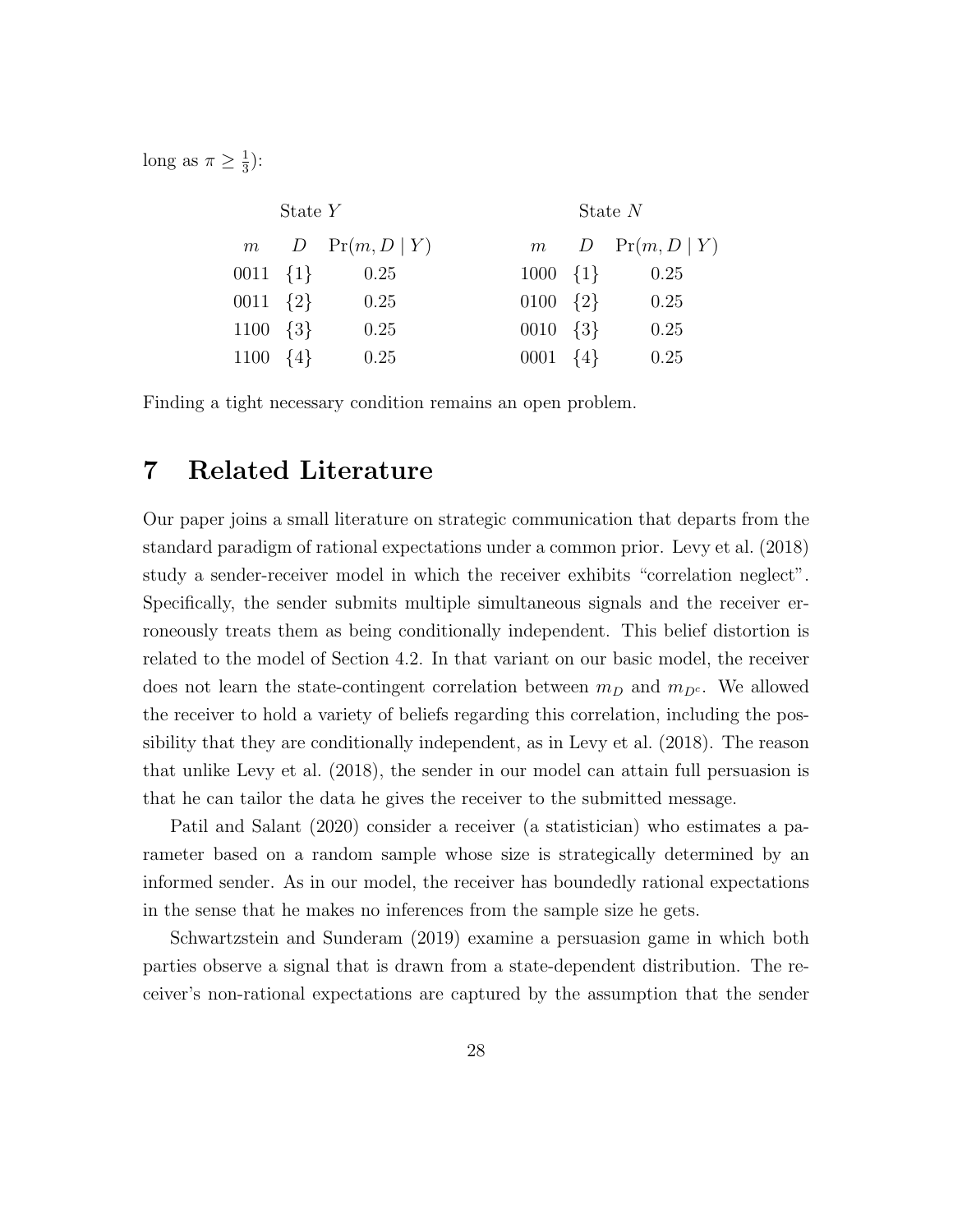knows the signal distribution, while the receiver believes in whatever signal distribution the sender reports. Galperti (2019) analyses a model of persuasion with non-common priors, where the sender can influence the receiver's prior belief. In particular, when the receiver observes a message that has zero probability according to his prior, he abandons it in favor of a new belief. We, on the other hand, maintain the common prior assumption but allow the sender to strategically determine the receiver's understanding of the equilibrium distribution.

Our basic model of dictionaries and how the receiver reacts to them is closely related to the concept of analogy-based expectations equilibrium (ABEE) due to Jehiel (2005). According to this concept, players form coarse beliefs that are measurable with respect to an "analogy partition" of the possible states of the world. Our basic notion of a dictionary  $D$  as a subset of components of multi-dimensional messages corresponds to an analogy partition. A cell in the partition consists of all messages m with the same  $m<sub>D</sub>$ . This version of the model can thus be viewed as an extensive game in which the sender chooses the message as well as the receiver's analogy partition (from a restricted domain of feasible partitions), and the solution concept is ABEE. (However, the variants of Sections 4.2 and 5 cannot be embedded in the ABEE framework.) This description raises a natural question: How well can the sender perform under an unrestricted domain of feasible analogy partitions? For the sake of brevity, we do not analyze this question here but in a separate note (Eliaz et al. (2019)).

Jehiel and Koessler (2008) modify the Crawford-Sobel model by assuming that the receiver bundles states into analogy classes according to an interval analogy partition. They show that certain analogy partitions give rise to ABEE with partial information transmission, even when the unique equilibrium under rational expectations is the babbling equilibrium. Hagenbach and Koessler (2019) analyze cheap-talk games where the sender aggregates the receiver's equilibrium strategy into analogy classes. In a similar vein, Mullainathan et al. (2008) study a cheap-talk game where the receiver uses a coarse analogy partition. In contrast to our model, the partitions in these papers are exogenous. Endogenous partitions arise in Jehiel (2011), where auction designer controls bidders' learning feedback regarding the distribution of past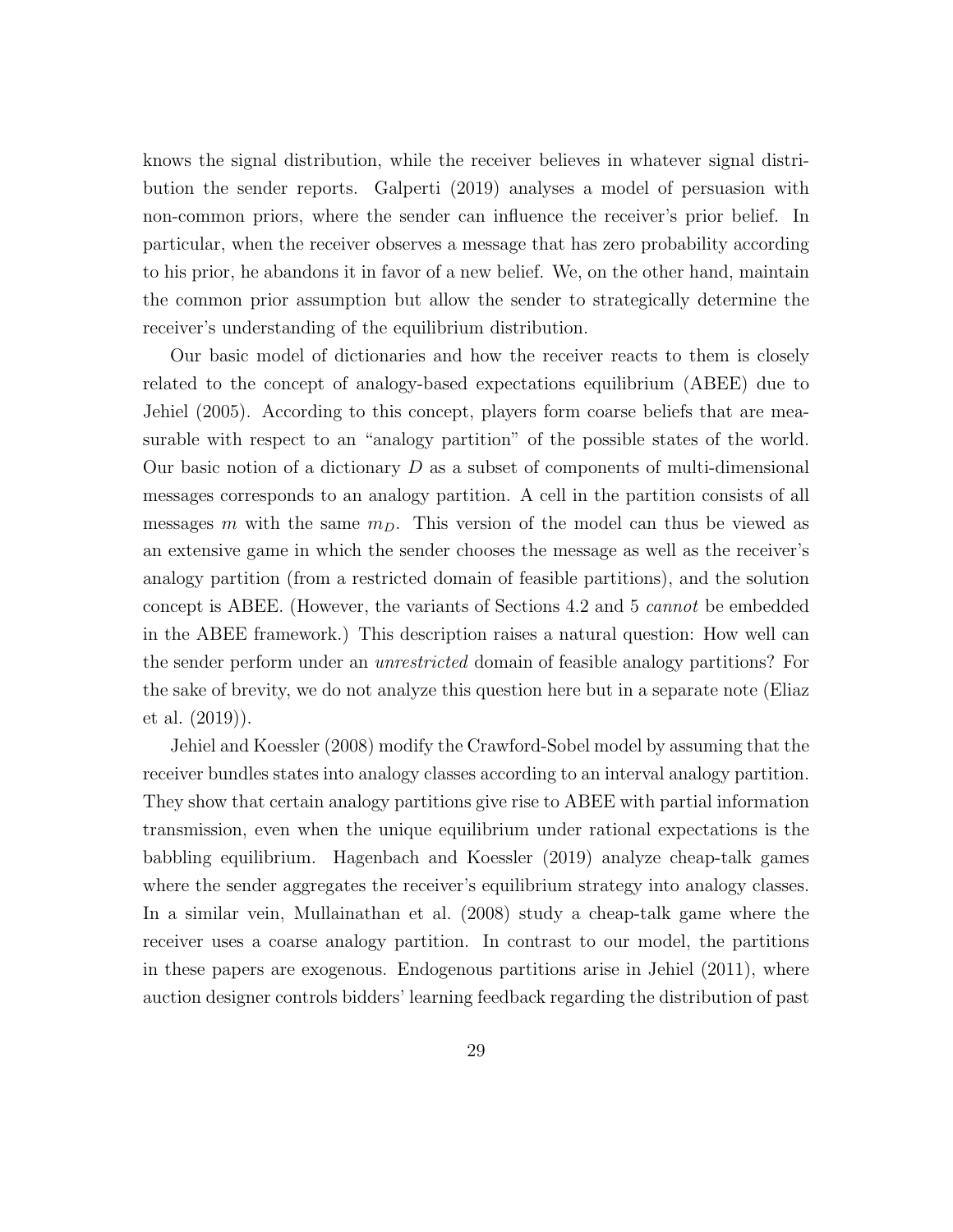bids.

Glazer and Rubinstein (2012, 2014) study persuasion when the *sender* is boundedly rational in the sense of having limited ability to misrepresent the state. They show that a rational receiver can construct intricate disclosure mechanisms that take advantage of this element of the sender's bounded rationality. Blume and Board (2013) and Giovannoni and Xiong (2019) study cheap talk when the receiver has uncertain ability to distinguish between distinct messages. In contrast to our framework, receivers in these papers have rational expectations and the sender is unable to influence their interpretative abilities.

Finally, Spiegler (2018) introduces a general framework for static games, in which the description of players' types includes "archival access", defined as selective data about correlations among the variables that constitute the state of the world. Dictionaries in our model are a form of archival access. Indeed, our model is an example of how to extend the formalism of Spiegler (2018) to sequential games. Our approach to modeling the receiver's partial understanding of the sender's strategy is also related to Glazer and Rubinstein (2019), where a "problem solver" has partial understanding of the equilibrium: He observes a summary statistic of the other players' strategies, and then best-replies to a uniform belief over all the strategy profiles that are consistent with this statistic.

# 8 Conclusion

Conventional models of strategic communication focus on the role of selective transmission of information. And yet, real-life communication also involves strategic interpretation of information. This paper formalized this aspect as selective provision of statistical data regarding the mapping from states to messages. In a pure persuasion model, we showed that strategic interpretation significantly enhances the sender's ability to persuade the receiver - to the point that *full* persuasion is sometimes possible, in sharp contrast to the standard rational-expectations benchmark.

From a broader perspective, the modeling innovation in this paper is the idea that one player can influence another player's understanding of equilibrium regularities,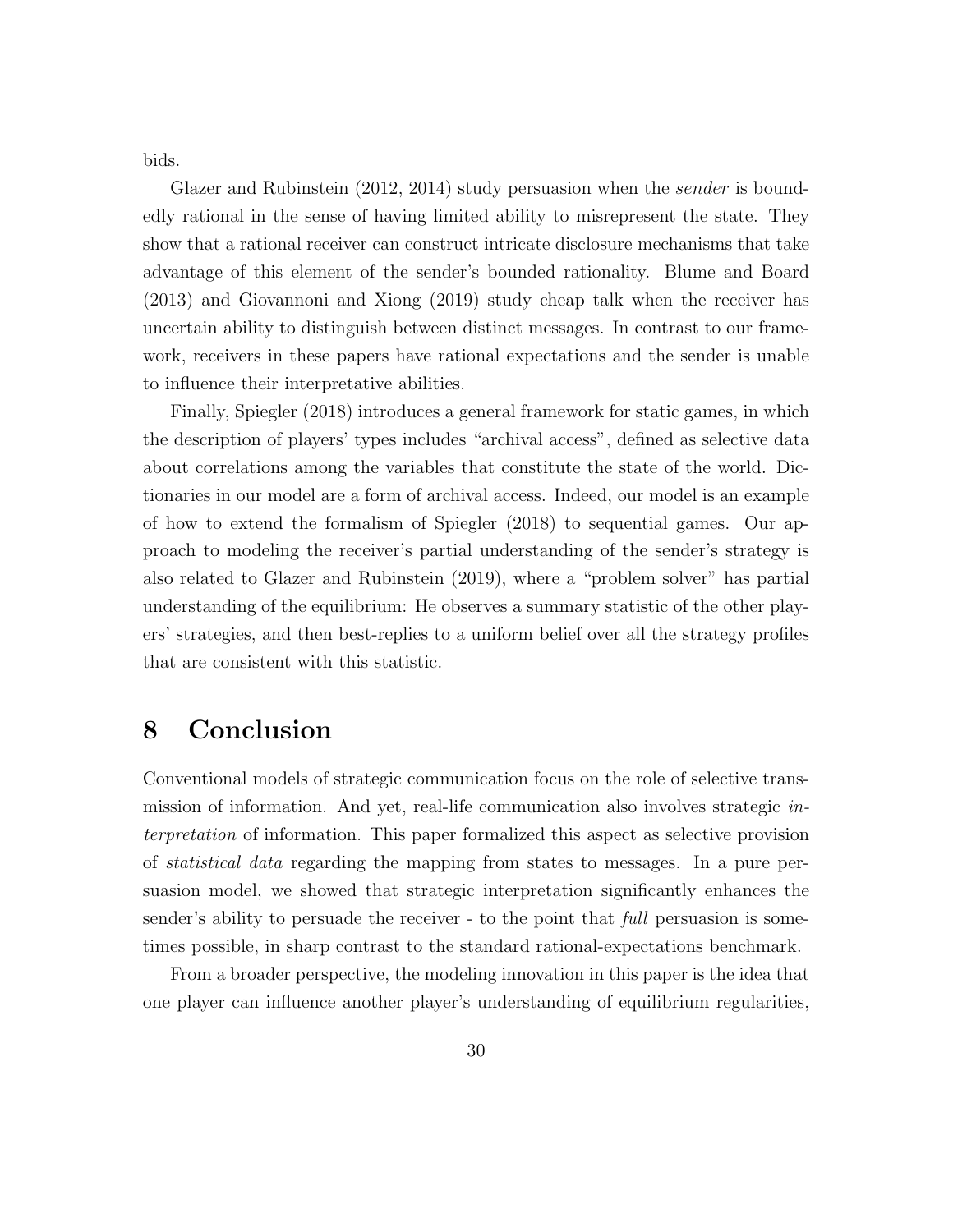by affecting the statistical data regarding the equilibrium distribution that the latter player has at his disposal (his "archival access", to use the terminology of Spiegler (2018)) - just as in a standard extensive-form game, one player's information set can be determined by prior moves of other players. Exploring this idea outside the context of strategic communication is an interesting problem for future research.

## References

- Andreas Blume and Oliver Board. Language barriers. Econometrica, 81(2):781–812, 2013.
- Vincent P Crawford and Joel Sobel. Strategic information transmission. Econometrica, pages 1431–1451, 1982.
- Kfir Eliaz, Ran Spiegler, and Heidi C. Thysen. Strategic interpretations. 2018.
- Kfir Eliaz, Ran Spiegler, and Heidi C. Thysen. On persuasion with endogenous misspecified beliefs. 2019.
- Simone Galperti. Persuasion: The art of changing worldviews. American Economic Review, 109(3):996–1031, 2019.
- Francesco Giovannoni and Siyang Xiong. Communication under language barriers. Journal of Economic Theory, 180:274–303, 2019.
- Jacob Glazer and Ariel Rubinstein. On optimal rules of persuasion. Econometrica, 72(6):1715–1736, 2004.
- Jacob Glazer and Ariel Rubinstein. A study in the pragmatics of persuasion: A game theoretical approach. Theoretical Economics, 1:395–410, 2006.
- Jacob Glazer and Ariel Rubinstein. A model of persuasion with boundedly rational agents. Journal of Political Economy, 120(6):1057–1082, 2012.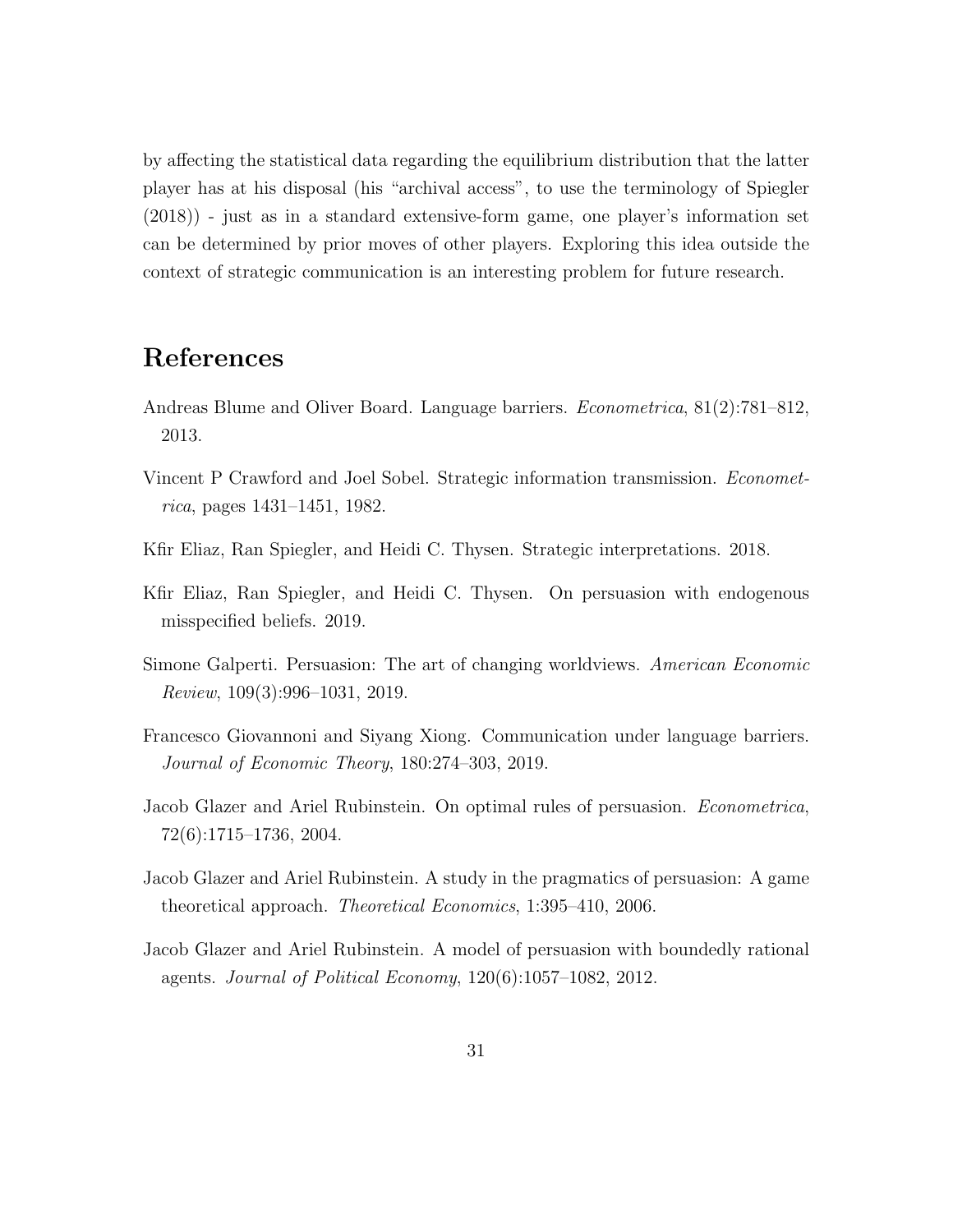- Jacob Glazer and Ariel Rubinstein. Complex questionnaires. Econometrica, 82(4): 1529–1541, 2014.
- Jeanne Hagenbach and Frédéric Koessler. Cheap talk with coarse understanding. mimeo, 2019.
- Edwin T Jaynes. Information theory and statistical mechanics. Physical review, 106 (4):620, 1957.
- Philippe Jehiel. Analogy-based expectation equilibrium. Journal of Economic theory, 123(2):81–104, 2005.
- Philippe Jehiel. Manipulative auction design. *Theoretical economics*, 6(2):185–217, 2011.
- Philippe Jehiel and Frédéric Koessler. Revisiting games of incomplete information with analogy-based expectations. *Games and Economic Behavior*, 62(2):533–557, 2008.
- Ginger Zhe Jin, Michael Luca, and Daniel Martin. Is no news (perceived as) bad news? An Experimental Investigation of Information Disclosure, 2019.
- Emir Kamenica and Matthew Gentzkow. Bayesian persuasion. American Economic Review, 101(6):2590–2615, 2011.
- Gilat Levy, Inés Moreno de Barreda, and Ronny Razin. Persuasion with correlation neglect: Media power via correlation of news content. 2018.
- Sendhil Mullainathan, Joshua Schwartzstein, and Andrei Shleifer. Coarse thinking and persuasion. The Quarterly journal of economics, 123(2):577–619, 2008.
- Sanket Patil and Yuval Salant. Persuading statisticians. 2020.

Joshua Schwartzstein and Adi Sunderam. Using models to persuade. December 2019.

Ran Spiegler. News and archival information in games. August 2018.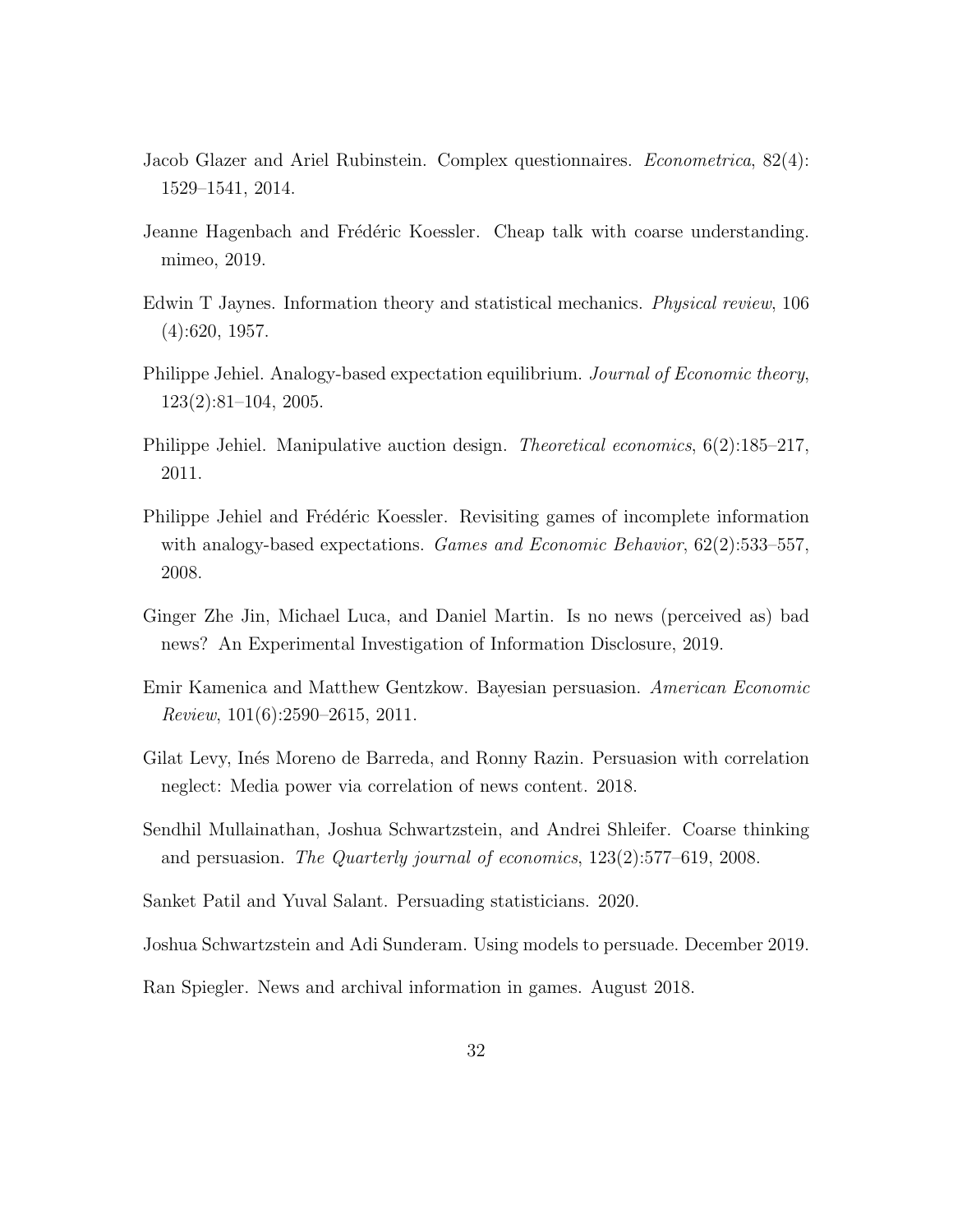# Appendix: Proofs Proposition 1

Let  $\sigma$  be an optimal sender strategy. We now change it into a new strategy that satisfies the property in the statement of the proposition and does not lower the probability of persuasion. We proceed in two stages.

Stage 1. Construct a partition  $\{T_1, ..., T_L\}$  of  $\mathcal{B}_{\sigma}$  as follows. For every  $l = 1, 2, ...,$ select an arbitrary report  $(m^l, D^l) \in \mathcal{B}_{\sigma} - \bigcup_{h < l} T_h$ , and define

$$
T_l = \{(m, D) \in \mathcal{B}_{\sigma} - \bigcup_{h < l} T_h \mid m_{D^l} = m_{D^l}^l\}
$$

Modify  $\sigma$  as follows. For each  $l = 1, ..., L$  and any  $(m, D) \in T_l$  with  $D \neq D^l$ , shift the probability of  $(m, D)$ , conditional on  $\theta = N$ , to the report  $(m, D^l)$ . By the definition of  $\mathcal{B}_{\sigma}$ , both  $(m, D)$  and  $(m^l, D^l)$  persuade the receiver. Perform the following additional modification. By the definition of  $\mathcal{B}_{\sigma}$ , there must be a message m that justifies  $(m^l, D^l)$ . That is,  $m_{D^l} = m_{D^l}^l$ , and there is a dictionary D such that  $(m, D)$  is played with positive probability in Y. If the receiver was persuaded by  $(m, D)$  in the original strategy, then shift the probability of every such  $(m, D)$ conditional on Y to  $(m, D^l)$ . By construction,  $m_{D^l} = m_{D^l}^l$ . Therefore,  $(m, D^l)$ persuades the receiver. And since the deviation does not affect the distribution over messages conditional on any state, it does not change the receiver's response to any other realized report.

Stage 2. Start this stage by shifting the probability of any  $(m, D<sup>L</sup>) \in T<sub>L</sub>$  conditional on  $\theta = N$  to some report in  $T_L$ , denoted  $(\tilde{m}^L, D^L)$ . This effectively transforms  $T_L$  into a singleton  $\{(\tilde{m}^L, D^L)\}\$ . By the construction of the first phase, every  $(m, D^L) \in T_L$  satisfies  $m_{D^L} = \tilde{m}_{D^L}^L$ . Therefore, the deviation does not change the receiver's subjective likelihood ratio of  $(\tilde{m}^L, D^L)$ , such that he continues to be persuaded by this report. Moreover, by the construction of the first stage, for every  $l < L$  and every  $(m, D^l) \in T_l$ ,  $m_{D^l} \neq \tilde{m}_{D^l}^L$ . Therefore, the deviation does not affect the receiver's subjective likelihood ratio of  $(m, D<sup>l</sup>) \in T<sub>l</sub>$  for all  $l < L$ .

Now suppose that for some  $l < L$ , we have transformed the cells  $T_{l+1},...,T_L$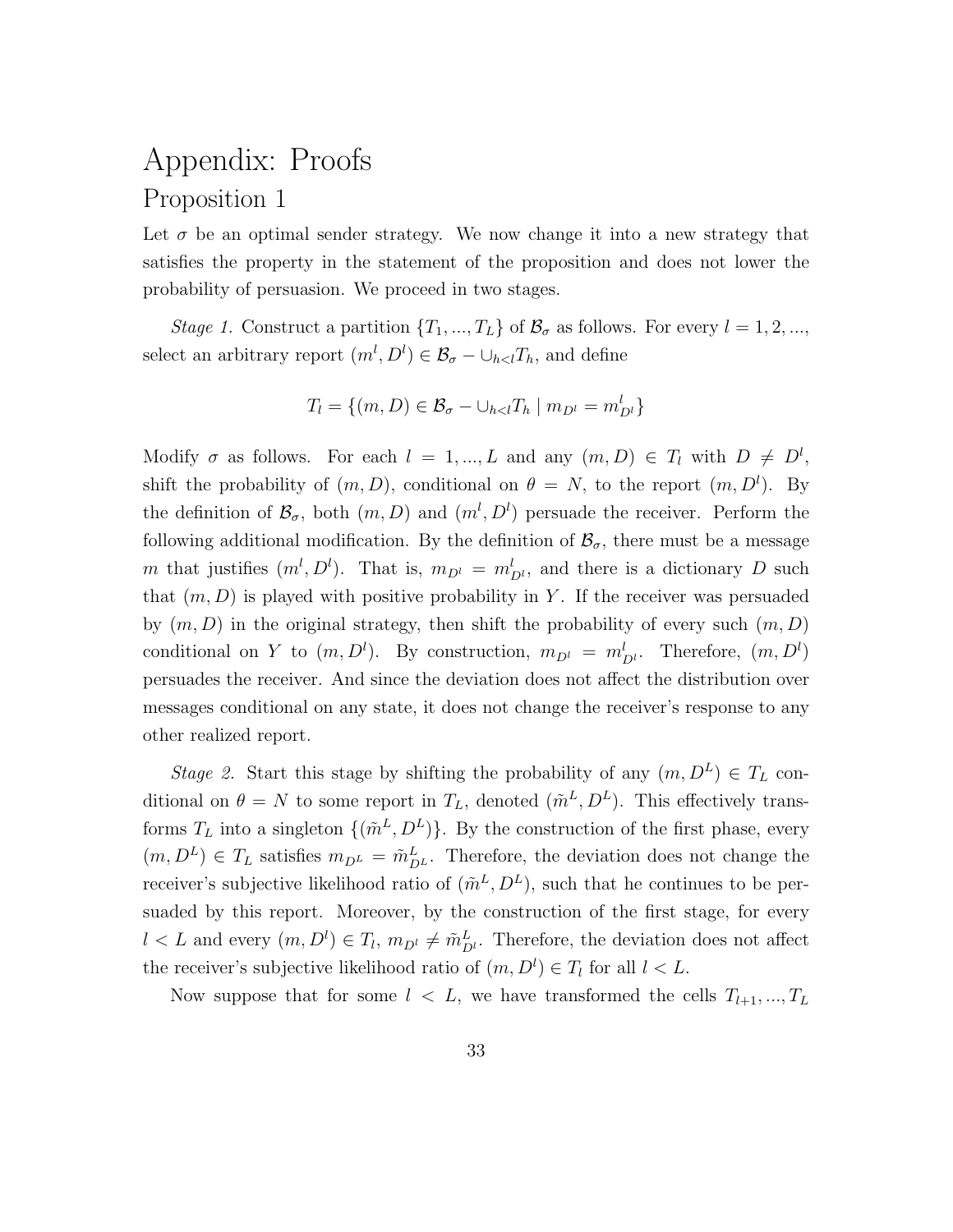into singletons  $\{(\tilde{m}^{l+1}, D^{l+1})\}, ..., \{(\tilde{m}^L, D^L)\}\$ in such a manner. Suppose that there is some  $(m, D<sup>l</sup>) \in T_l$  such that  $m_{D<sup>h</sup>} \neq \tilde{m}_{D<sup>h</sup>}^h$  for every  $h > l$ . Rename this report  $(\tilde{m}^l, D^l)$ , and shift the probability of any  $(m, D^l)$  conditional on N to  $(\tilde{m}^l, D^l)$ . Alternatively, suppose that for every  $(m, D<sup>l</sup>) \in T<sub>l</sub>$  there is some  $h > l$  such that  $m_{D^h} = \tilde{m}_{D^h}^h$ . For any such  $(m, D^l)$ , shift its probability conditional on N to one of the reports  $(\tilde{m}^h, D^h)$  satisfying  $\tilde{m}_{D^h}^h = m_{D^h}$ . By the same logic as in the previous paragraph, the deviation in these two alternative cases does not affect the receiver's subjective likelihood ratio of any report.

At the end of the second stage,  $\mathcal{B}_{\sigma}$  has been effectively transformed into the set  $\{(\tilde{m}^1, D^1)\}, \dots, \{(\tilde{m}^L, D^L)\}\$ , which by construction satisfies the property in the lemma's statement.

In the next two corollaries, we restrict attention to sender strategies  $\sigma$  that satisfy Proposition 1.

### Corollary 1

Assume, by contradiction, that there exist  $(m, D), (m', D') \in \mathcal{B}_{\sigma}$  that are justified by a message  $m^*$  and  $D \subseteq D'$ . This means that  $m_D^* = m_D$  and  $m_{D'}^* = m_{D'}'$ . Therefore,  $m_{D\cap D'} = m_{D\cap D'}^* = m_{D\cap D'}'$ . But  $D \cap D' = D$ , which implies that  $m_D = m_D'$ , in contradiction to Proposition 1.

### Corollary 2

By Corollary 1, if  $m^*$  justifies two reports  $(m, D)$  and  $(m', D')$ , then D and D' do not contain one another. It follows that the set of all dictionaries that are part of reports justified by  $m^*$  constitutes an anti-chain - i.e. a collection of subsets of  $\{1, ..., K\}$ that do not contain one another. By Sperner's Theorem, the maximal size of such a collection is S.

### Theorem 1

To derive an upper bound on the probability of persuasion, we restrict attention to sender strategies  $\sigma$  that satisfy Proposition 1. We begin with a basic observation that simplifies notation and the construction of the sender's strategy that maximizes the probability of persuasion in the  $N$  event. Fix a sender' strategy.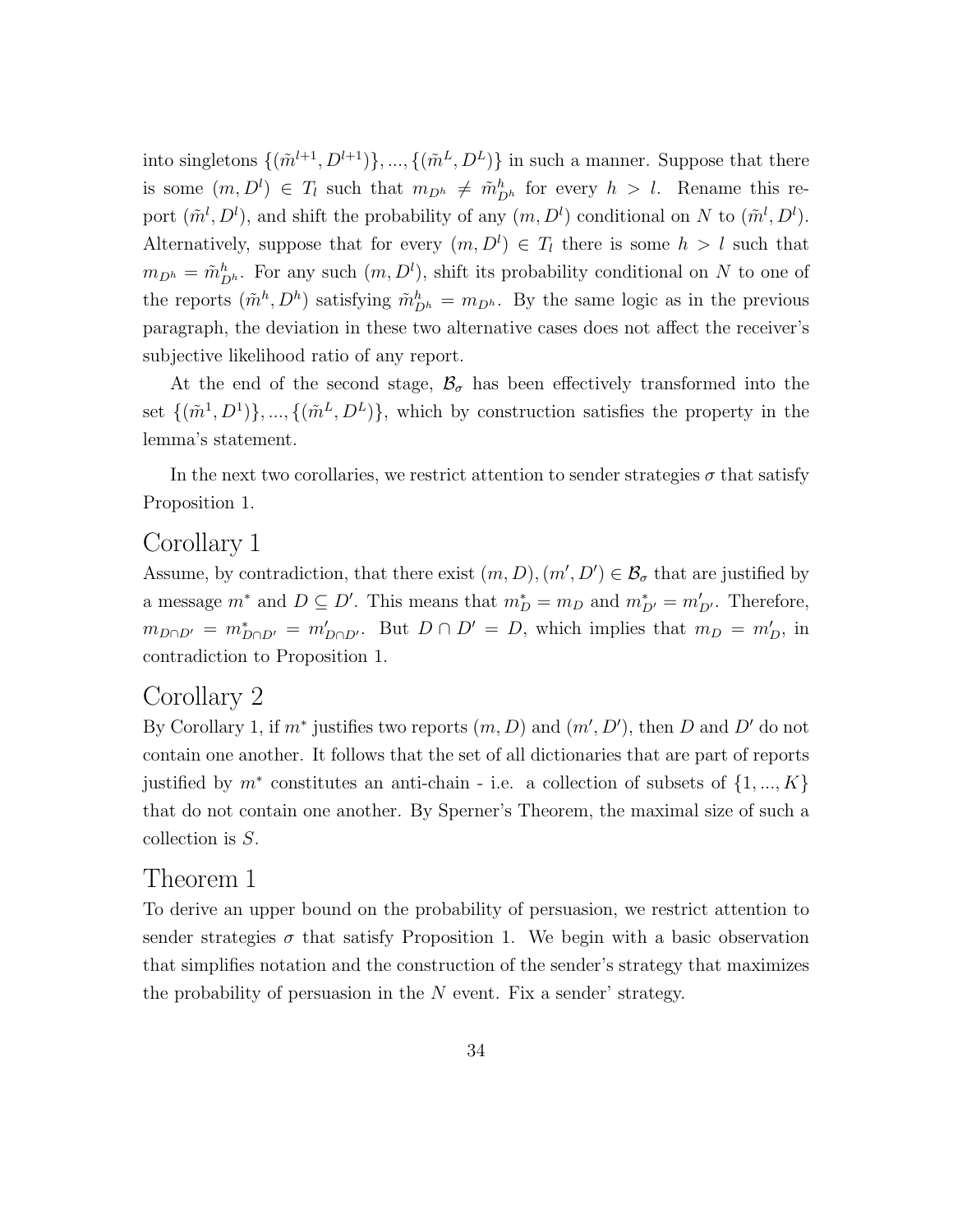Observation 1 There is no loss of generality in restricting attention to strategies with the following property: If the reports  $(m, D) \in \mathcal{B}_{\sigma}$  and  $(m', D') \notin \mathcal{B}_{\sigma}$  are both realized with positive probability in the N state under  $\sigma$ , then  $m'_D \neq m_D$ .

**Proof.** Assume the contrary - i.e.  $m'_D = m_D$ . Suppose the sender deviates to a strategy that replaces  $(m', D')$  with  $(m', D)$  in the N state, but otherwise coincides with  $\sigma$ . By definition of  $\mathcal{B}_{\sigma}$ ,  $(m', D')$  does not persuade the receiver prior to the deviation. And since the deviation does not affect the distribution of messages conditional on any state, it does not change the response of the receiver to any report  $(m'', D'') \neq (m', D')$ . Therefore, the deviation weakly raises the probability of persuasion.

Henceforth, we will restrict attention to strategies that satisfy Observation 1. In addition, whenever we refer to a generic report in the N state, we mean a report in  $\mathcal{B}_{\sigma}$ .

#### **Lemma 2** Without loss of generality,  $\rho_{\sigma}(m, D)$  is the same for all  $(m, D) \in \mathcal{B}_{\sigma}$ .

**Proof.** Let  $(\underline{m}, \underline{D})$  and  $(\bar{m}, \bar{D})$  be two reports in  $\mathcal{B}_{\sigma}$  such that  $\rho_{\sigma}(\underline{m}, \underline{D}) \leq \rho_{\sigma}(m, D) \leq$  $\rho_{\sigma}(\bar{m}, \bar{D})$  for each  $(m, D) \in \mathcal{B}_{\sigma}$ . Assume that  $\rho_{\sigma}(\underline{m}, \underline{D}) < \rho_{\sigma}(\bar{m}, \bar{D})$ . Suppose that the sender deviates from  $\sigma$  to a strategy  $\hat{\sigma}$  that shifts a weight of  $\varepsilon > 0$  from  $(\underline{m}, \underline{D})$ to  $(\bar{m}, \bar{D})$  in state N. By Proposition 1,  $\bar{m}_{\underline{D}} \neq \underline{m}_{\underline{D}}$  and  $\underline{m}_{\bar{D}} \neq \bar{m}_{\bar{D}}$ . Therefore,

$$
\rho_{\hat{\sigma}}(\underline{m}, \underline{D}) = \frac{\sum_{m|m_{\underline{D}} = \underline{m}_{\underline{D}}} \sigma(m \mid \theta = Y)}{\sum_{m|m_{\underline{D}} = \underline{m}_{\underline{D}}} \sigma(m \mid \theta = N) - \varepsilon} > \rho_{\sigma}(\underline{m}, \underline{D}) \ge \frac{1 - \pi}{\pi}
$$
(5)  

$$
\rho_{\hat{\sigma}}(\bar{m}, \bar{D}) = \frac{\sum_{m|m_{\bar{D}} = \bar{m}_{\bar{D}}} \sigma(m \mid \theta = Y)}{\sum_{m|m_{\bar{D}} = \bar{m}_{\bar{D}}} \sigma(m \mid \theta = N) + \varepsilon} < \rho_{\sigma}(\bar{m}, \bar{D})
$$

By our initial assumption,  $\rho_{\hat{\sigma}}(m, D) < \rho_{\hat{\sigma}}(\bar{m}, \bar{D})$  for sufficiently small  $\varepsilon$ . By (5), this implies that  $\rho_{\hat{\sigma}}(\bar{m}, \bar{D}) > \frac{1-\pi}{\pi}$  $\frac{-\pi}{\pi}$ . By Proposition 1  $\rho_{\hat{\sigma}}(m, D) = \rho_{\sigma}(m, D)$  for every  $(m, D) \in \mathcal{B}_{\sigma} - \{(\underline{m}, \underline{D}), (\overline{m}, \overline{D})\}.$  Since the deviation does not involve reports outside  $\mathcal{B}_{\sigma}$ , it cannot alter the probability of persuading the receiver for messages outside of  $\mathcal{B}_{\sigma}$ . It follows that the deviation does not alter the probability of persuasion.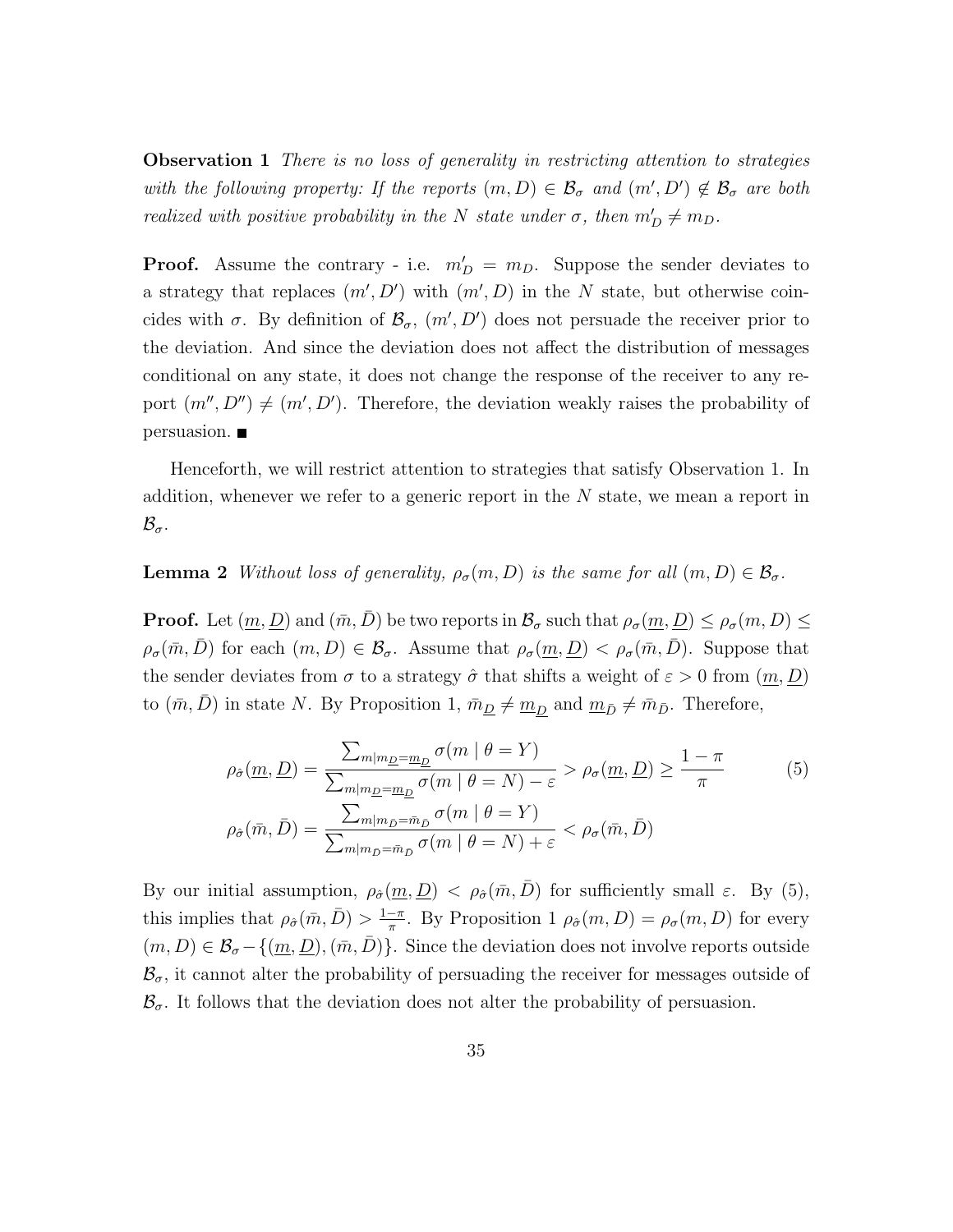Therefore, we can assume without loss of generality that  $\rho_{\sigma}(m, D)$  is the same for all  $(m, D) \in \mathcal{B}_{\sigma}$ .

The remainder of the proof computes an upper bound on the probability of persuasion. Let  $\sigma$  be a sender strategy. Let  $\mathcal{M}_Y = \{m \mid \sigma(m \mid \theta = Y) > 0\}$ . Denote  $I = |\mathcal{M}_Y|$ . Let  $\mathcal{C} = \{C_1, \cdots, C_L\}$  be a partition of  $\mathcal{B}_{\sigma}$ , where each cell  $C_l$  is defined by the (distinct) subset of messages  $J(l) \subseteq \mathcal{M}_Y$  that justify every report in the cell. Therefore,  $L \leq 2^I - 1$ . For the final piece of notation we let  $g(l) = |C_l|$  and  $\beta(l) = \sum_{(m,D)\in C_l} \sigma(m, D \mid \theta = N).$ 

Consider some  $(m, D) \in C_l \subseteq \mathcal{B}_{\sigma}$  and a message  $m' \in J(l)$ . Since m' justifies  $(m, D)$ ,  $m'_D = m_D$ . By Proposition 1, there cannot be a dictionary D' such that  $(m', D') \in \mathcal{B}_{\sigma}$ . It follows that for any  $l = 1, ..., L$ , the receiver's subjective likelihood ratio of a report  $(m, D) \in C_l \subseteq \mathcal{B}_{\sigma}$  is

$$
\frac{\sum_{m' \in J(l)} \sigma(m' \mid \theta = Y)}{\sigma(m, D \mid \theta = N)} \ge \frac{1 - \pi}{\pi}.
$$
\n(6)

From lemma 2 we have  $\rho(m, D) = \rho(m', D')$  for every  $(m, D), (m'D') \in \mathcal{B}_{\sigma}$ . So in particular for every  $(m, D), (m'D') \in C_l$  we have  $\sigma(m, D) = \sigma(m', D') = \frac{\beta(l)}{g(l)}$ . We can therefore rewrite inequality 6 as:

$$
\frac{\sum_{m' \in J(l)} \sigma(m' \mid \theta = Y)}{\frac{\beta(l)}{g(l)}} \ge \frac{1 - \pi}{\pi},\tag{7}
$$

Solving for  $\beta(l)$  in (7) and summing over l give us

$$
\sum_{l=1}^{L} \beta(l) \le \sum_{l=1}^{L} g(l) \sum_{m' \in J(l)} \left[ \frac{\pi}{1 - \pi} \sigma(m' \mid \theta = Y) \right]
$$

$$
= \sum_{m' \in M^*} \left[ \frac{\pi}{1 - \pi} \sigma(m' \mid \theta = Y) \right] \sum_{l \in J^{-1}(m')} g(l)
$$

where the second equality follows from changing the order of summation. By definition,  $\sum_{l\in J^{-1}(m')} g(l)$  is the number of reports that are justified by m'. By Corollary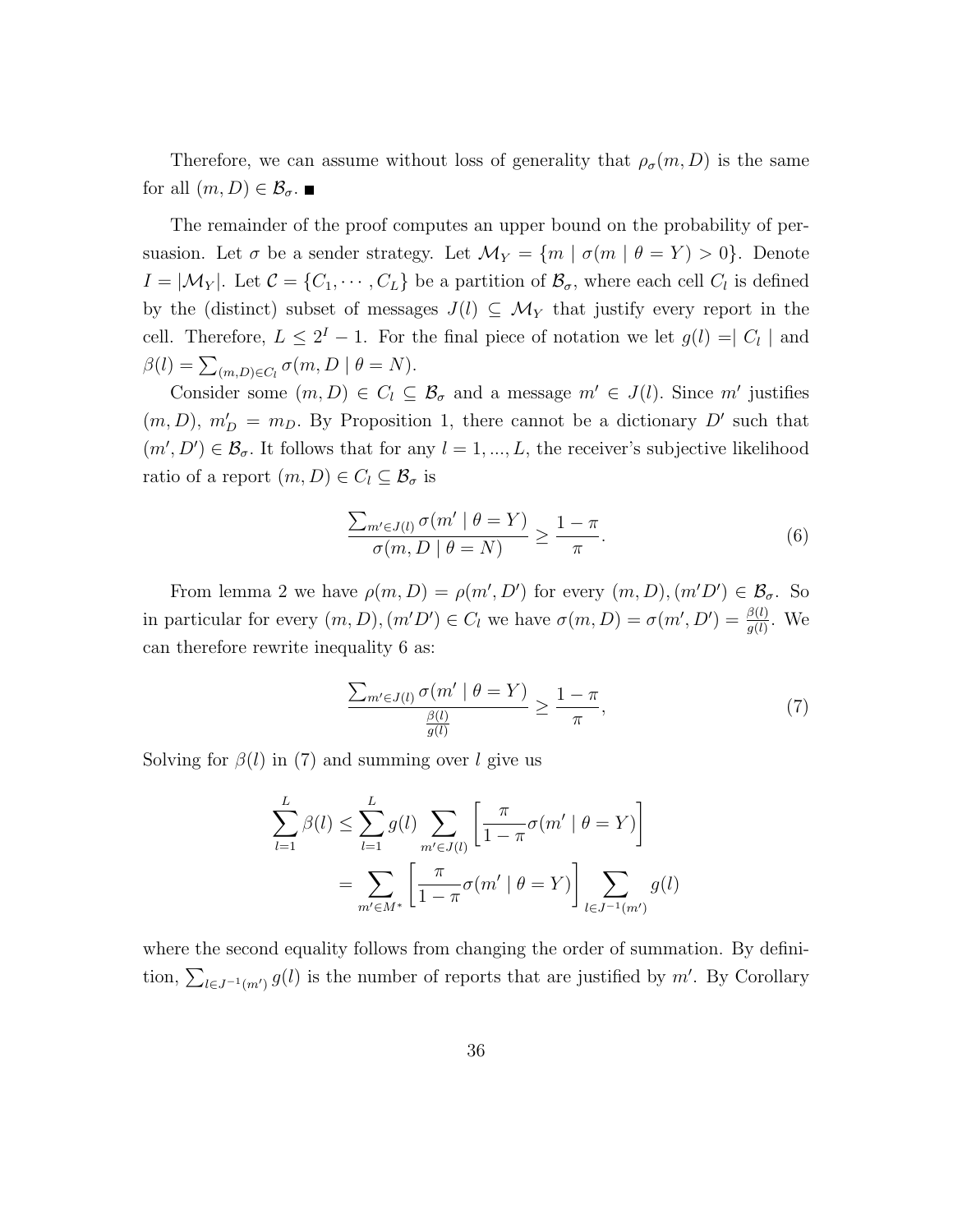2, this number is at most S. Therefore,

$$
\sum_{l=1}^{L} \beta(l) \le \sum_{m' \in M^*} \left[ \frac{\pi}{1 - \pi} \sigma(m' \mid \theta = Y) \right] S
$$
\n
$$
= \frac{\pi}{1 - \pi} S
$$
\n(8)

where the final equality follows since  $\sum_{m'\in M^*} \sigma(m' \mid \theta = Y) = 1$ . Since the receiver can at most be persuaded with probability one, the upper bound on the probability of persuasion in the  $N$  state is

$$
\min\left\{\frac{\pi}{1-\pi}S,1\right\}.
$$

Verifying that the strategy described in the statement of Theorem  $\perp$  implements the upper bound is straightforward. This completes the proof.

### Proposition 2

Sufficiency. Use the notation  $e_k$  for the binary K-vector for which  $m_k = 1$  and  $m_l = 0$ for all  $l \neq k$ . Consider the following strategy: When  $\theta = Y$ , play  $m = (1, ..., 1)$  with probability one and randomize uniformly over all  $D = \{k\}, k = 1, ..., K$ . When  $\theta = N$ , randomize uniformly over all reports  $(m, D) = (e_k, \{k\}), k = 1, ..., K$ . It is easy to see that  $\rho(m, D) = K$  for every  $(m, D)$  in the support of this strategy. Therefore, when  $\pi \geq 1/(1+K)$ , the receiver always plays  $a = y$ . Let us now verify that the strategy is robust. First, by construction, the distribution over  $D$  is stateindependent, thus satisfying part  $(i)$  in the definition of robustness. Second, given the message strategy, a type- $H$  interpreter can attain his first-best with the following interpretation strategy: When  $m = (1, ..., 1)$ , he mimics the given interpretation strategy; and when  $m = e_k$ , he plays  $D = \{k+1 \mod K\}$ , thus inducing  $a = n$  with the smallest possible dictionary.

*Necessity.* Suppose that  $\sigma$  is a robust strategy that attains full persuasion. Let  $\mathcal D$ denote the set of all non-singleton dictionaries that are played with positive probability under  $\sigma$ . The proof will proceed stepwise, after making the following preliminary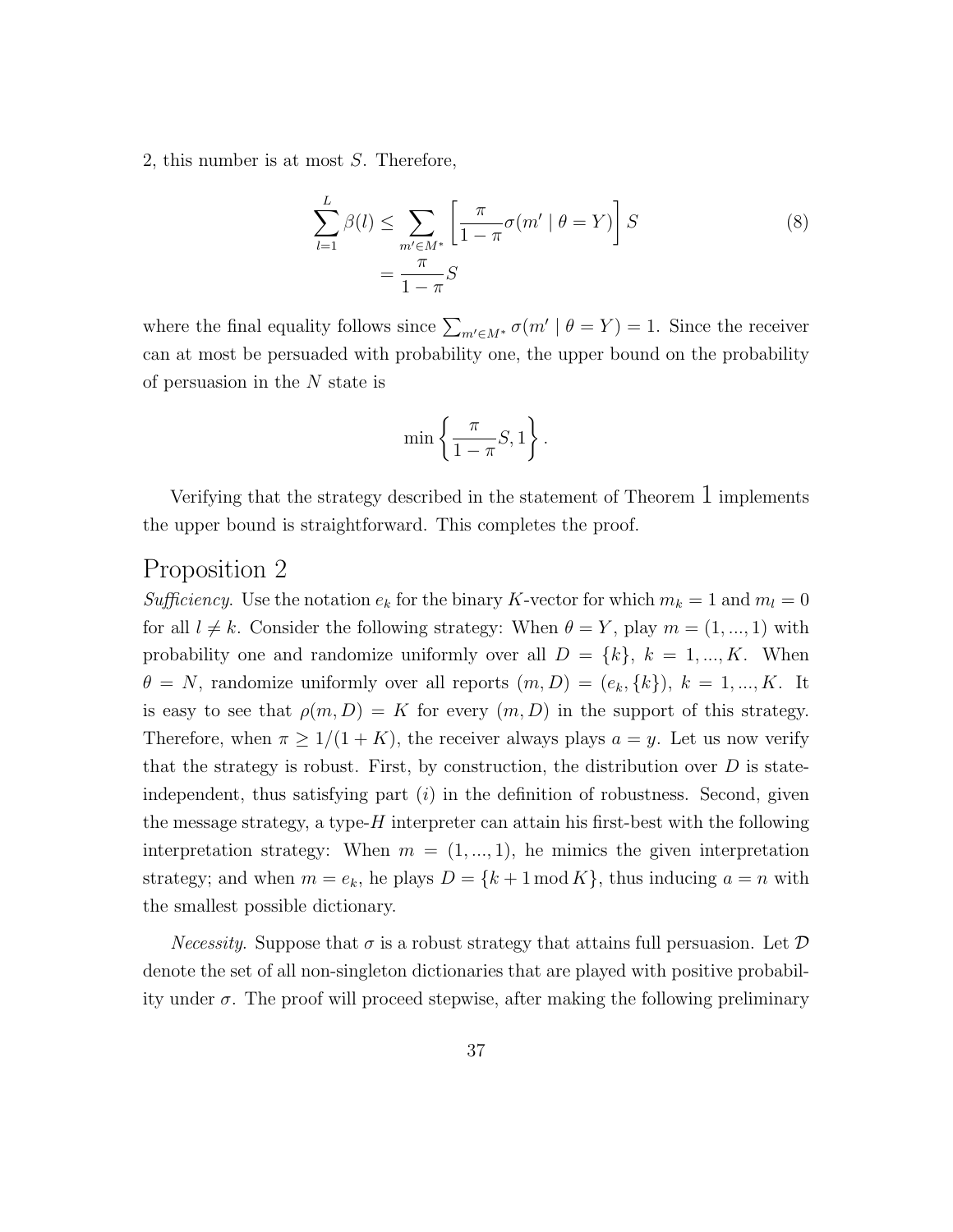observation.

**Observation 2** Fix a message strategy  $(\sigma(m \mid \theta))$  and consider two dictionaries  $D, D'$  such that  $|D| \neq |D'|$ . Then, for any realized m, neither sender type is indifferent between  $D$  and  $D'$ .

This follows immediately from the lexicographic preferences.

#### Step 1:  $Pr(\mathcal{D}) < 1$ .

Assume the contrary - i.e., no singleton dictionary is played in equilibrium. Consider a message realization m for which  $Pr(\theta = Y | m) < \frac{1}{2}$  $\frac{1}{2}$  under  $\sigma$ . Since  $\pi < \frac{1}{2}$ , there must exist such m. By the full-persuasion assumption, any D for which  $\sigma(D \mid m) > 0$ satisfies  $\rho(m, D) \ge (1 - \pi)/\pi$ . By condition *(ii)* in the definition of robustness, it must be the case that

$$
\rho(m,\{k\}) < \frac{1-\pi}{\pi} \tag{9}
$$

for every  $k = 1, ..., K$  - otherwise, the R-type sender would use a singleton dictionary at m. It follows from  $(9)$  that a type-H interpreter would necessarily prefer to use a singleton dictionary at m. By condition (*iii*) in the definition of robustness, singleton dictionaries must be played with positive probability under  $\sigma$ , a contradiction.  $\Box$ 

**Step 2:** Suppose  $|D| = 1$  for some report  $(m, D)$  that is played with positive probability under  $\sigma$ . Then,  $|D'| = 1$  for every  $(m', D')$  that is played with positive probability under  $\sigma$ , such that  $m'_D = m_D$ .

Assume the contrary - i.e. there exist reports  $(m, D)$  and  $(m', D')$  that are played with positive probability under  $\sigma$ , such that  $|D| = 1$ ,  $|D'| > 1$  and  $m'_D = m_D$ . By definition,  $\rho(m', D) = \rho(m, D)$ . Therefore, the realization  $(m', D')$  is inconsistent with condition (ii) in the definition of robustness.  $\Box$ 

By Observation 2, we can partition the set of equilibrium messages into two classes:  $M_0$  is the set of messages that are accompanied by singleton dictionaries, whereas  $M_1$  is the set of messages that are accompanied by non-singleton dictionaries. Recall that

$$
\Pr(m_D \mid \theta) = \sum_{(m',D') \mid m'_D = m_D} \sigma(m', D' \mid \theta)
$$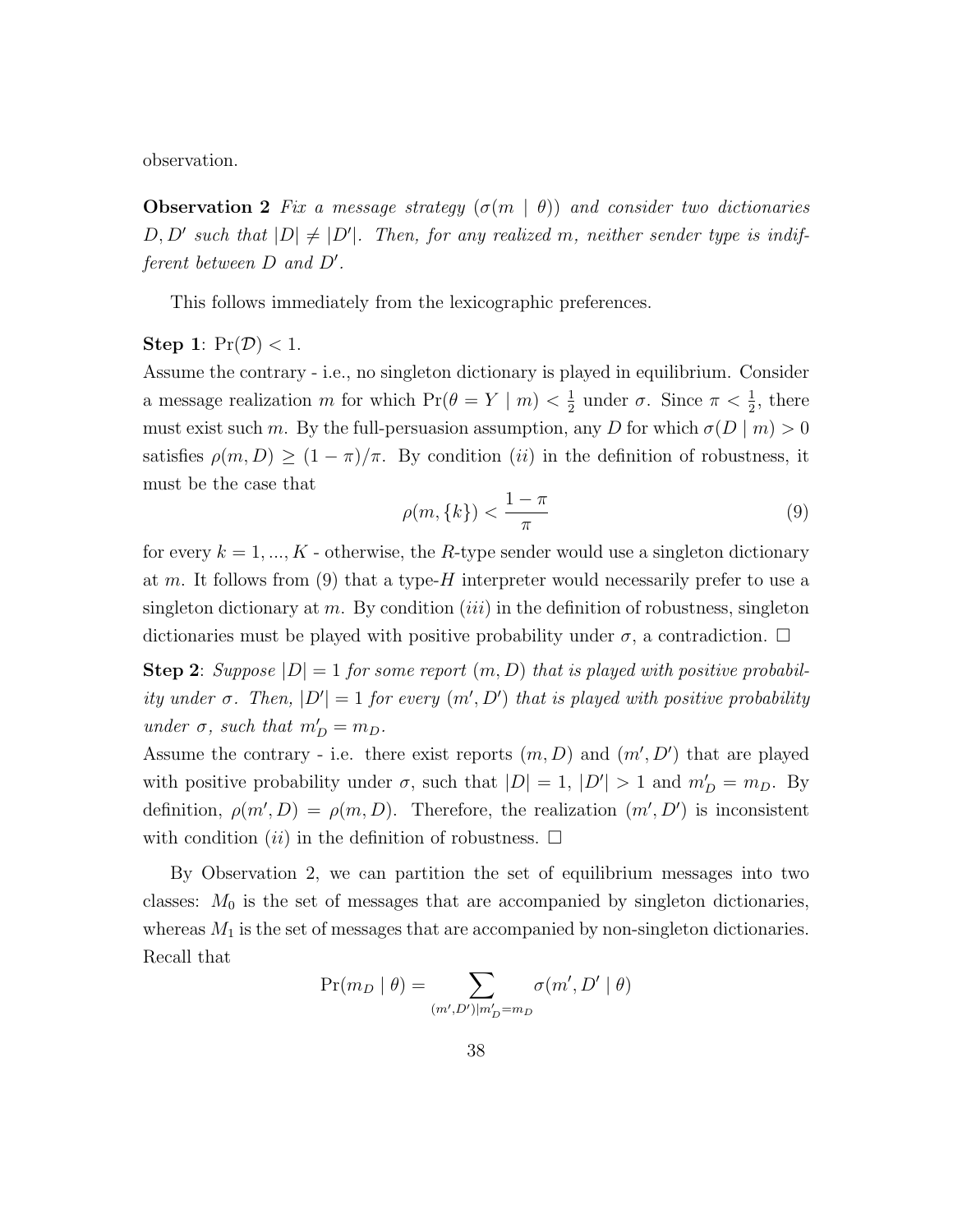By Step 2, if  $m \in M_0$ , the R.H.S summation only covers reports  $(m', D')$  such that  $m' \in M_0$ . Furthermore, by condition (i) in the definition of robustness,  $Pr(M_0 | \theta =$  $Y$ ) = Pr( $M_0 | \theta = N$ ) =  $\alpha$  under  $\sigma$ . By Step 1,  $\alpha > 0$ .

It follows that we can rewrite the joint distribution over  $(\theta, m, D)$  that is induced by  $\sigma$  as a three-stage lottery. In the first stage, before  $\theta$  is realized, the classes  $M_0$ and  $M_1$  are drawn with probability  $\alpha$  and  $1 - \alpha$ , respectively. In the second stage,  $\theta$ is realized, where  $\theta = Y$  with probability  $\pi$ , independently of the lottery's first stage. Finally,  $(m, D)$  is realized conditional on  $\theta$ , with the restriction that m must belong to the class that was realized in the first stage.

Therefore, in order for the receiver to play  $a = y$  with probability one, it must be the case in particular that he plays  $a = y$  with probability one conditional on the realization  $M_0$  in the first stage of the three-stage lottery. But this can only hold if the condition for full persuasion given in Remark 2 for the case of singleton dictionaries. Therefore, it must be the case that  $\pi \geq 1/(1+K)$ .

#### Proposition 3

Construct the following strategy for the sender.

*Message strategy.* In state Y, the sender randomizes uniformly between  $m = (1, ...1)$ and  $m = (0, \ldots, 0)$ . In state N, he randomizes uniformly over the set of all messages m for which  $m_k = 1$  for exactly  $\lfloor K/2 \rfloor$  values of k.

Interpretation strategy. Every m that is played in state N is accompanied by  $D =$  ${k \mid m_k = 1}$ . In state Y, the sender mixes uniformly over all sets D of size  $\lfloor K/2 \rfloor$ , independently of m.

By construction,  $Pr(m_D | \theta = Y) = Pr(m_{D^c} | \theta = Y) = \frac{1}{2}$  and  $Pr(m_D | \theta = Y)$  $N$ ) = Pr( $m_{D^c}$  |  $\theta = N$ ) = 1/S for every  $(m, D)$  that is played. By (4), the receiver's likelihood ratio for any realized message m satisfies

$$
\frac{\widetilde{\Pr}(m, D \mid \theta = Y)}{\widetilde{\Pr}(m, D \mid \theta = N)} \ge \frac{\Pr(m_D \mid \theta = Y) \cdot \Pr(m_{D^c} \mid \theta = Y)}{\max\{\Pr(m_D \mid \theta = N), \Pr(m_{D^c} \mid \theta = N)\}} \\
= \frac{\frac{1}{2} \cdot \frac{1}{2}}{\frac{1}{S}} = \frac{S}{4}
$$